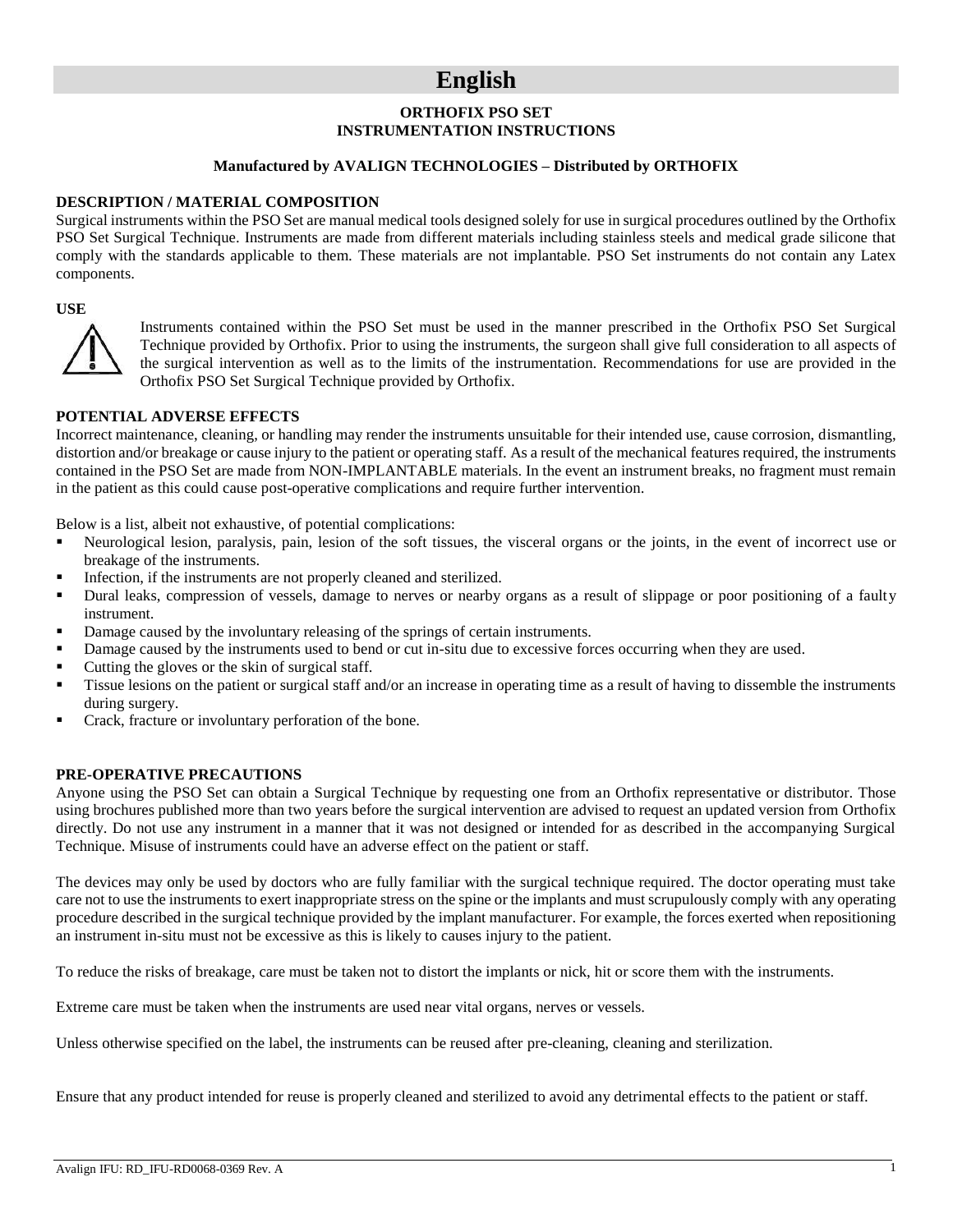# **CAUTION**

# **Rx Only**

Federal law (U.S.A) restricts this device to sale by or on the order of a licensed physician.

### **PACKAGING**



Instruments contained in the PSO Set are supplied NON-STERILE in an instrument container or individually packaged. The containers and the packaging of the instruments must be intact when received. The packaging materials must be completely removed prior to cleaning and sterilization.

# **INSTRUCTION PRIOR TO USE**

The life of the instruments depends on the number of times they are used as well as precautions taken in handling, cleaning, and storage. A high level of care must be used to ensure the instruments remain in good working order.

All instruments should be examined for signs of wear damage by doctors and staff in operating centers prior to surgery. The examination shall include a visual and functional inspection of the working surfaces, articulation points, and springs. It should also include verifying all welded connections, that all components are present, and the cleanliness of the orifices and cavities, as well as the absence of any cracks, distortion, impact, corrosion or other change. For instruments with articulations, lubrication may be necessary. Instruments within the set that perform a measuring function must be inspected of wear and the clear visibility of any surface markings.

Orthofix shall not be responsible in the event of the use of instruments that are damaged, incomplete, show signs of excessive wear and tear, or that have been repaired or sharpened outside the control of Orthofix. Any faulty instruments must be replaced prior to any surgical intervention.

#### **INFORMATION FOR CLEANING AND STERILIZATION OF SURGICAL INSTRUMENTS**

Instruments are provided NON-STERILE.



For safety reasons, non-sterile devices must be pre-cleaned, cleaned and sterilized prior to use. Furthermore, for good

maintenance, reusable instruments must be pre-cleaned, cleaned and sterilized immediately after surgery following the sequence of steps outlined in the following sections.

### **CLEANING**

Refer to the table below for specific pre-cleaning and cleaning cycle information for manual and automatic cleaning methods. Prepare an enzymatic cleaning solution per the manufacturer's instructions. Soak soiled instrument in the cleaning solution. Use a soft bristle brush to remove all traces of blood and debris, paying close attention to threads, crevices, seams, and any hard to reach areas. If the instrument has sliding mechanisms, hinged joints or flexible areas, actuate the area to free any trapped blood and debris. Rinse the instrument(s) thoroughly with warm tap water. Rinse all lumens, internal areas, sliding mechanisms, and hinged joints, actuating sliding mechanisms and crevices while rinsing. Ultrasonically clean instrument using an enzymatic solution, prepared in accordance with the manufacturer's instructions. Rinse the instrument thoroughly with warm water. Rinse all lumens, internal areas, sliding mechanisms, and hinged joints. Actuate sliding mechanisms and hinged joints while rinsing. Dry immediately after final rinse. Dry any internal areas with filtered, compressed air if available. Check for visible soil, if any soil is present, repeat the cleaning procedure. For instruments with moving parts, lubrication with a medical grade water-soluble lubricant may be necessary where applicable.

|                         | <b>MANUAL CYCLE</b><br><b>INFORMATION</b>                                                                                                                                                                                                                                                                         |                                                                                                                                                                                      |                            | <b>AUTOMATIC CYCLE INFORMATION</b> |                                          |
|-------------------------|-------------------------------------------------------------------------------------------------------------------------------------------------------------------------------------------------------------------------------------------------------------------------------------------------------------------|--------------------------------------------------------------------------------------------------------------------------------------------------------------------------------------|----------------------------|------------------------------------|------------------------------------------|
| PRE-<br><b>CLEANING</b> | • Remove gross soil<br>with wet cloth.<br>$\bullet$ Immerse<br>in<br>enzymatic cleaning<br>solution and actuate,<br>Use non-metallic<br>brush to remove<br>visible soil<br>• Soak in enzymatic<br>cleaning solution 15<br>$41^{\circ}C$<br>minutes,<br>$(106^{\circ}F)$<br>• Rinse thoroughly in<br>running water | • Remove gross soil with wet cloth.<br>• Immerse in enzymatic cleaning solution and actuate<br>• Soak in enzymatic cleaning solution 1 minute<br>• Rinse thoroughly in running water |                            |                                    |                                          |
| <b>CLEANING</b>         | • Soak enzymatic<br>solution<br>cleaning                                                                                                                                                                                                                                                                          | Phase                                                                                                                                                                                | Time<br>(minutes)<br>02:00 | Temperature                        | Detergent Type &<br>Concentration<br>N/A |
|                         | Ultrasonic bath                                                                                                                                                                                                                                                                                                   | Pre-wash 1                                                                                                                                                                           |                            | Cold Tap Water                     |                                          |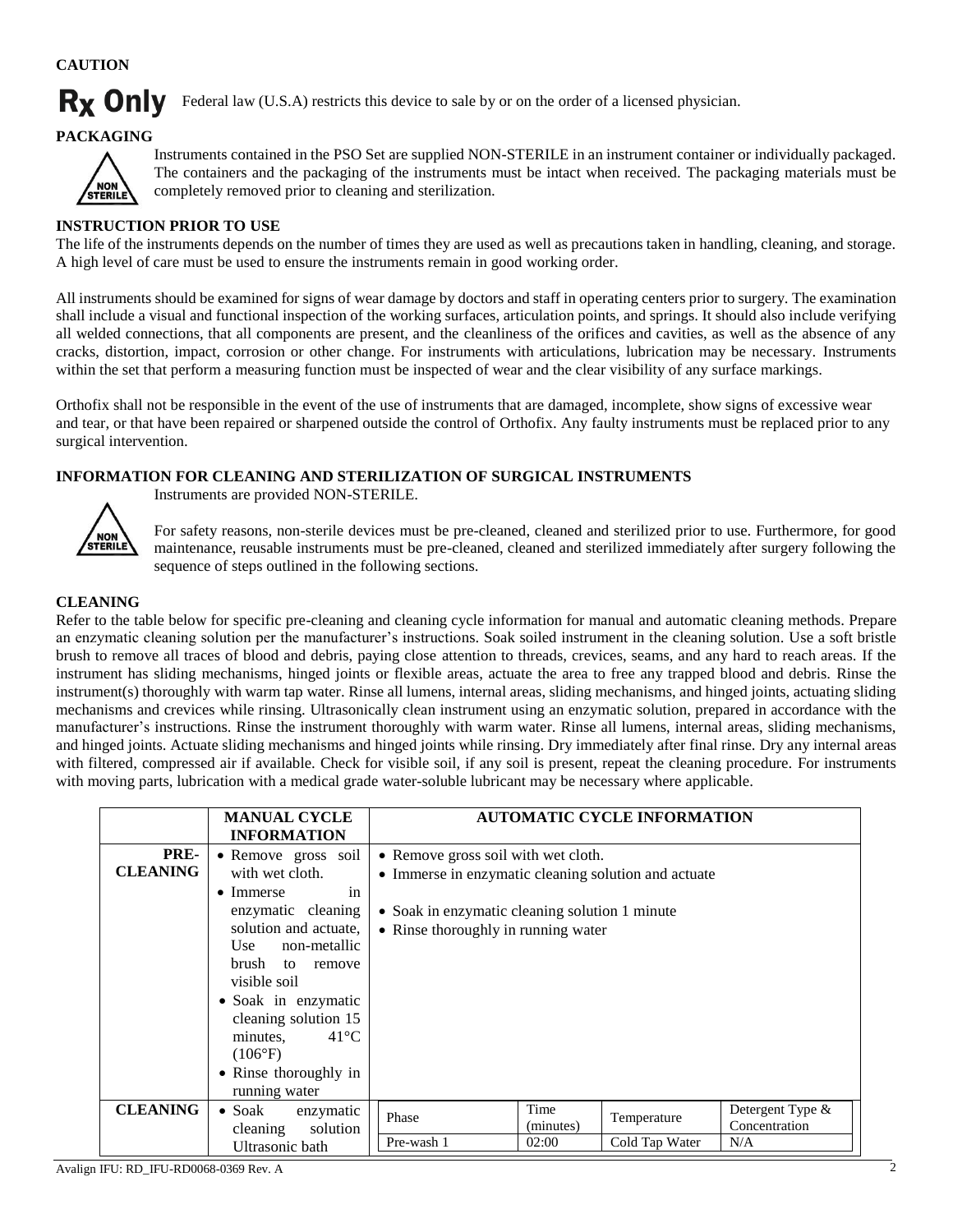| $41^{\circ}C$<br>minutes,<br>$\bullet$ 15 | Enzyme Wash                 | 02:00 | Hot Tap Water                      | Enzyme Detergent  |
|-------------------------------------------|-----------------------------|-------|------------------------------------|-------------------|
| $(106^{\circ}F)$                          | Wash 1                      | 02:00 | $63^{\circ}$ C / 146 $^{\circ}$ F  | Neutral Detergent |
| $\bullet$ Use<br>non-metallic             | Rinse 1                     | 00:15 | Hot Tap Water                      | N/A               |
| brush to<br>remove                        | <b>Purified Water Rinse</b> | 00:10 | $66^{\circ}$ C / 151 $^{\circ}$ F  | N/A               |
| visible soils                             | $\bullet$ Drying            | 07:00 | $115^{\circ}$ C / 240 $^{\circ}$ F | N/A               |
| • Rinse thoroughly in                     |                             |       |                                    |                   |
| demineralized water                       |                             |       |                                    |                   |
| $\bullet$ Dry                             |                             |       |                                    |                   |

A facility may choose to use different cleaning cycles other than the cycle suggested if the facility has properly validated the cycle to ensure adequate cleaning to facilitate sterilization. Inspect all instruments prior to sterilization or storage to ensure instruments are suitable for use. Any instruments showing signs of damage should be set aside and sent for service or repair.

# **DISINFECTION**

Devices must be terminally sterilized (See § Sterilization). Avalign instruments are compatible with washer/disinfector timetemperature profiles for thermal disinfection per ISO 15883.

### **STERILIZATION**

Sterilize with steam sterilization. The following steam sterilization cycles are suggested based upon validation of a single, wrapped, instrument case or a single instrument case enclosed by the appropriate rigid sterilization container (either Filtered Bottom or Solid Bottom, 23 ¼" long x 11 ¼" wide container), within a properly maintained autoclave. It is critical that process parameters be validated for each facility's individual type of sterilization equipment and product load configuration.

|                   | SINGLE WRAPPED INSTRUMENT CASE     |               |                      |                    |
|-------------------|------------------------------------|---------------|----------------------|--------------------|
| <b>CYCLE TYPE</b> | <b>TEMPERATURE</b>                 | <b>PULSES</b> | <b>EXPOSURE TIME</b> | <b>DRYING TIME</b> |
| Prevacuum         | $132^{\circ}$ C (270 $^{\circ}$ F) |               | 4 minutes            | $45$ minutes $+$   |
|                   |                                    |               |                      | 15 minute cool     |
|                   |                                    |               |                      | down               |

| SINGLE INSTRUMENT CASE ENCLOSED IN RIGID STERILIZATION CONTAINER |                    |               |                      |                    |
|------------------------------------------------------------------|--------------------|---------------|----------------------|--------------------|
| CYCLE TYPE                                                       | <b>TEMPERATURE</b> | <b>PULSES</b> | <b>EXPOSURE TIME</b> | <b>DRYING TIME</b> |
| Prevacuum                                                        | 132 °C (270°F)     |               | 4 minutes            | 30 minutes         |

A facility may choose to use different steam sterilization cycles other than the cycle suggested if the facility has properly validated the cycle to ensure adequate steam penetration and contact with the instrument case for sterilization. Note: rigid sterilization containers cannot be used in gravity steam cycles.

For further information related to the use of this instrument, please contact your Orthofix representative or distributor.

#### **STORAGE**

The instruments are packaged in individual packages or in containers. After they are used they must be stored in a clean, dry and temperate place.

#### **COMPLAINTS**

Any health professional having a complaint or grounds for dissatisfaction relating to the quality of the product, its identity, its durability, its reliability, safety, effectiveness and / or its performance, should notify Orthofix or its representative. Moreover, if a device has malfunctioned, or is suspected of having malfunctioned, Orthofix or its representative must be advised immediately. If a Orthofix PSO Set product has ever worked improperly and could have caused or contributed to the death of or serious injury to a patient, the distributor or Orthofix must be informed as soon as possible by telephone, fax or in writing. For all complaints, please give the name and reference along with the batch number of the component(s), your name and address and a detailed description of the event to help Orthofix understand the causes of the complaint.

For further information or complaints, please contact:

**ORTHOFIX** 3451 Plano Parkway Lewisville, TX 75056 (214) 937-2000 or (888) 298-5700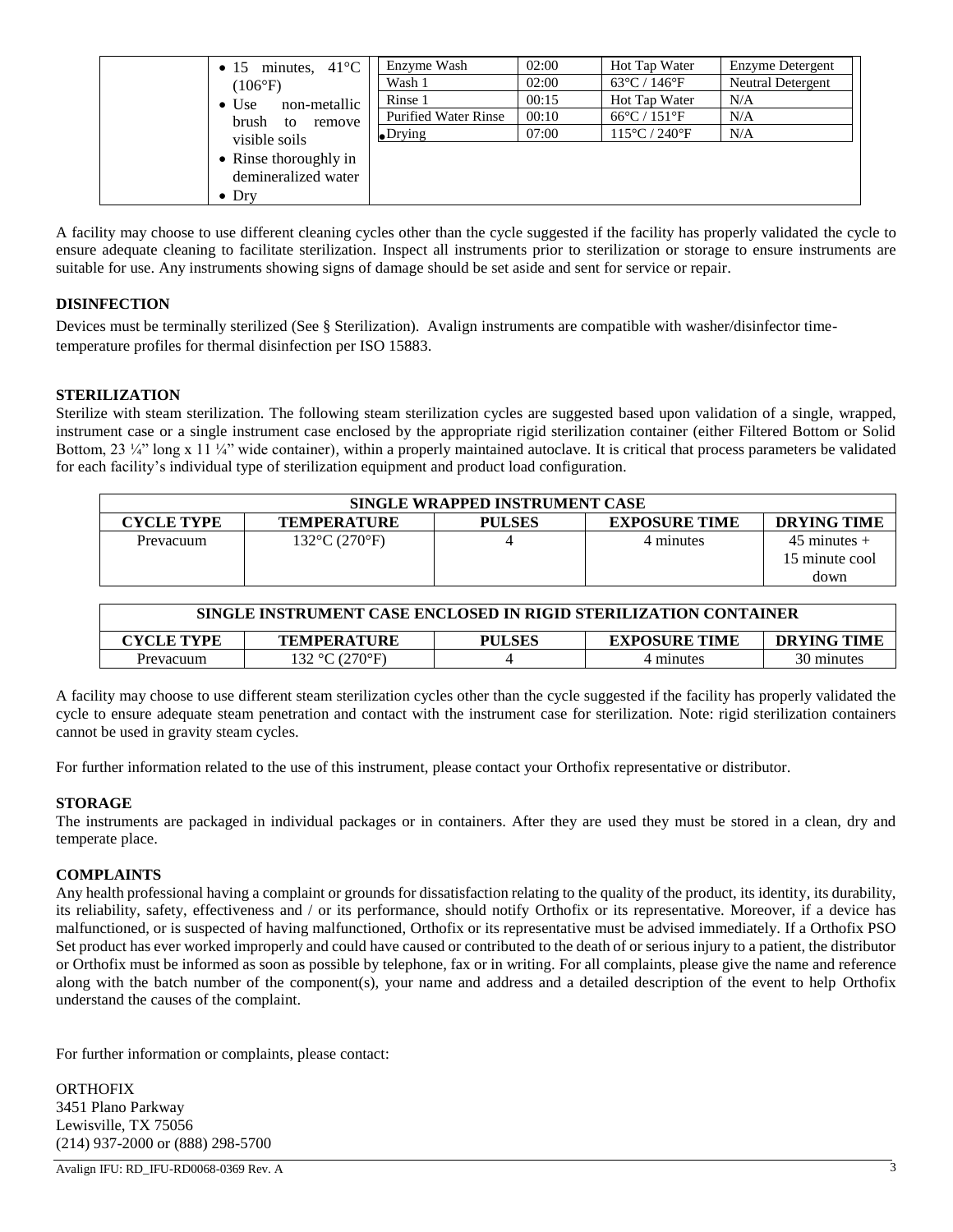#### **WARRANTY**

Orthofix and Avalign Technologies do not and will not warranty any repairs made to the product by a source not approved by Orthofix and Avalign Technologies. Orthofix and Avalign Technologies will not be responsible for any product failure with unauthorized repairs. For instruments produced by another manufacturer, reference the manufacturer's instructions for use.



Manufactured by: EC REP EC Representative: AVALIGN TECHNOLOGIES INSTRUMED GmbH Fort Wayne, IN 46825<br>1-877-289-1096 Unter Buchsteig 3<br>78532 Tuttlingen,

Distributed by: **ORTHOFIX** 3451 Plano Parkway Lewisville, TX 75056 (214) 937-2000



8727 Clinton Park Dr (dba Avalign German Specialty Instruments)<br>Fort Wayne, IN 46825 Unter Buchsteig 3 78532 Tuttlingen, Germany +49 7462 200490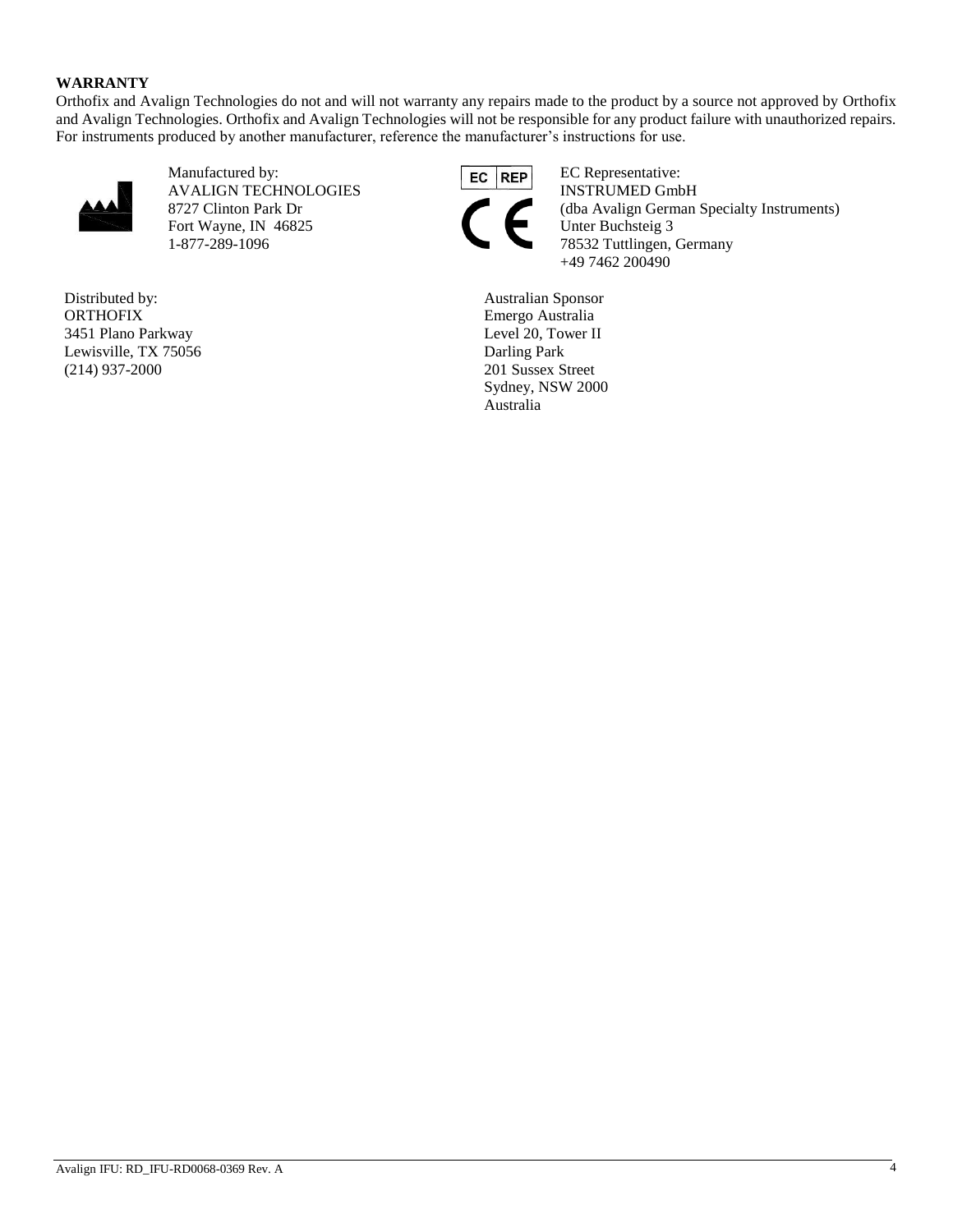# **Español ES**

#### **SET PSO DE ORTHOFIX**

### **INSTRUCCIONES DE USO DE LA INSTRUMENTACIÓN**

#### **Fabricado por AVALIGN TECHNOLOGIES – Distribuido por ORTHOFIX**

#### **DESCRIPCIÓN / COMPOSICIÓN DEL MATERIAL**

El instrumental del Set PSO se compone de instrumentos médicos manuales destinados, exclusivamente, al uso en los procedimientos quirúrgicos indicados en la Técnica quirúrgica del Set PSO de Orthofix. Los instrumentos están fabricados con diferentes materiales, incluidos el acero inoxidable y la silicona de grado médico, que cumplen con las normativas aplicables a los mismos. Estos materiales no se pueden implantar. Los instrumentos del Set PSO no tienen componentes de látex.

#### **USO**



El instrumental incluido en el Set PSO debe utilizarse siguiendo las instrucciones de la Técnica quirúrgica del Set PSO de Orthofix que facilita Orthofix. Antes de utilizar este instrumental, el cirujano deberá considerar cuidadosamente todos los aspectos de la intervención quirúrgica, así como los límites de la instrumentación. En la Técnica quirúrgica proporcionada por Orthofix se incluyen las recomendaciones de uso del Set PSO de Orthofix.

#### **POSIBLES EFECTOS ADVERSOS**

Un mantenimiento, limpieza o manipulación incorrectos pueden hacer que el instrumental no sea adecuado para el uso para el que está destinado, provocar corrosión, desmontaje, deformación y/o rotura o provocar lesiones al paciente o al personal de quirófano. Debido a las características mecánicas que debe tener, el instrumental incluido en el Set PSO está hecho de materiales NO IMPLANTABLES. En el caso de que un instrumento se rompa, no debe quedar ningún fragmento en el paciente, ya que esto provocaría complicaciones postoperatorias que requerirían una nueva intervención quirúrgica.

A continuación se incluye una lista no exhaustiva de posibles complicaciones:

- Lesión neurológica, parálisis, dolor, lesión en los tejidos blandos, los órganos viscerales o en las articulaciones en caso de un uso incorrecto o de rotura de los instrumentos.
- Infección, si los instrumentos no se han limpiado y esterilizado correctamente.
- Pérdidas de duramadre, compresión de vasos, daño a los nervios u órganos cercanos como resultado de un instrumento defectuoso que resbala o está en una posición incorrecta.
- Daño causado por la liberación involuntaria del resorte o cremallera de ciertos instrumentos.
- Daño causado por el uso de instrumentos destinados a flexionar o cortar in-situ, debido a la aplicación de una fuerza excesiva.
- Corte de los guantes o la piel del personal quirúrgico.
- Lesiones en el tejido de los pacientes o del personal quirúrgico y/o aumento del tiempo de operación como resultado de tener que desmontar los instrumentos durante la intervención.
- Grietas, fracturas o perforación involuntaria del hueso.

#### **PRECAUCIONES ANTERIORES A LA INTERVENCIÓN**

Cualquiera que utilice el Set PSO puede solicitar la Técnica quirúrgica a un representante o distribuidor de Orthofix. Se avisa a quiénes vayan a utilizar folletos publicados más de dos años antes de la intervención quirúrgica que deben solicitar una versión actualizada directamente a Orthofix. No utilice el instrumental para fines para los que no se haya diseñado o a los que no esté destinado conforme a la Técnica quirúrgica que se incluye. Un mal uso del instrumental puede tener efectos adversos en el paciente o el personal.

Sólo médicos completamente familiarizados con la técnica quirúrgica necesaria pueden utilizar los dispositivos. El médico que realiza la intervención debe tener cuidado de no utilizar los instrumentos ejerciendo una fuerza inadecuada en la columna o en los implantes y debe cumplir de manera estricta los procedimientos de intervención descritos en la técnica quirúrgica que proporciona el fabricante del implante. Por ejemplo, la fuerza que se ejerza al recolocar un instrumento in situ no debe ser excesiva, ya que puede causar lesiones al paciente.

Para reducir el riesgo de rotura, debe prestarse atención para no deformar los implantes ni hacerles muescas, golpearlos o cortarlos con los instrumentos.

Deben extremarse las precauciones cuando los instrumentos se utilicen cerca de órganos vitales, nervios o vasos sanguíneos.

Los instrumentos pueden, salvo que se especifique lo contrario en la etiqueta, volver a utilizarse después de Pre-limpieza, limpieza y esterilización.

Asegúrese de que cualquier producto destinado a ser reutilizado, se limpie y esterilice correctamente para evitar cualquier efecto negativo en el paciente o el personal.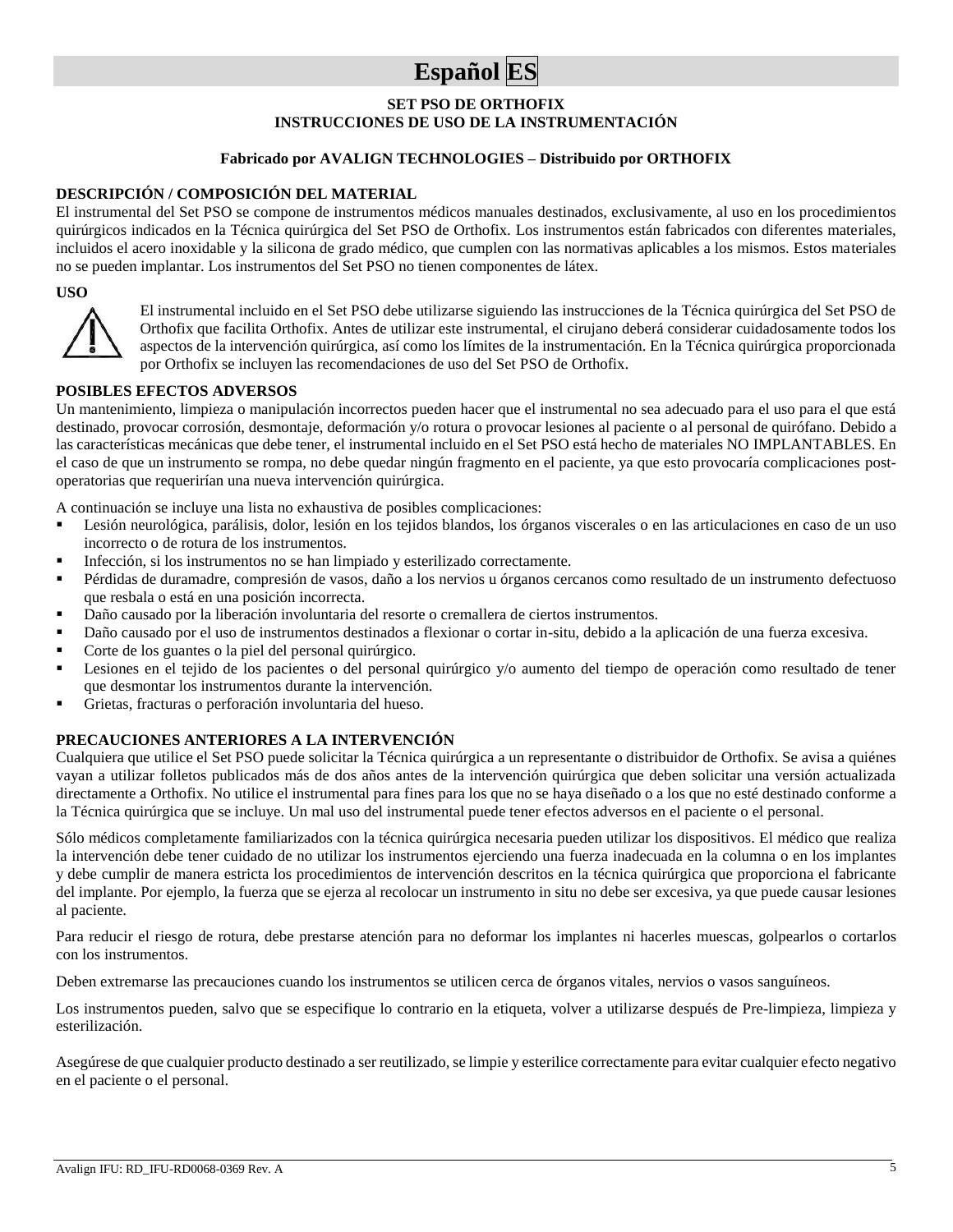# **PRECAUCIÓN**

La Ley Federal de Estados Unidos limita la venta de este dispositivo a un médico titulado o por prescripción de éste.



Los instrumentos incluidos en el Set PSO se suministran NO ESTÉRILES en un contenedor de instrumentos o envasados individualmente. Los contendores y el embalaje de los instrumentos tienen que estar intactos en el momento de su recepción. El material de embalaje se tiene que quitar por completo antes de la limpieza y esterilización.

#### **INSTRUCCIONES ANTERIORES AL USO**

La vida útil del instrumental dependerá del número de veces que se utilice, así como de las precauciones que se tomen al manipularlo, limpiarlo y guardarlo. Se tienen que extremar las precauciones para garantizar que el instrumental sigue estando en buen estado de uso.

Los médicos y el personal de unidades quirúrgicas tienen que examinar todo el instrumental antes de la cirugía para comprobar que no tiene signos de desgate y que no está dañado. Este examen debe incluir una inspección visual y funcional de las superficies de trabajo, puntos de articulación y resortes. También debe incluir la verificación de todas las uniones soldadas, de que están presentes todos los componentes y de que los orificios y cavidades están limpios, así como que no haya rajas, deformación, impactos, corrosión u otras alteraciones. En el caso del instrumental articulado, puede que sea necesaria la lubricación del mismo. El instrumental del set que realice una función de medición, se tiene que inspeccionar para comprobar si tiene signos de desgaste y si son claramente visibles todas las marcas de su superficie.

Orthofix no será responsable en caso de utilización de instrumental que esté dañado o incompleto, que muestre signos de desgaste o que haya sido reparado o afilado sin control de Orthofix. El instrumental averiado debe sustituirse antes de cualquier intervención quirúrgica.

#### **INFORMACIÓN SOBRE LIMPIEZA Y ESTERILIZACIÓN DE INSTRUMENTAL MÉDICO**



El instrumental se suministra NO ESTÉRIL.

Por motivos de seguridad, los dispositivos no estériles se tienen que descontaminar, limpiar y esterilizar antes de su uso. Además, en pro de un buen mantenimiento, los instrumentos reutilizables se tienen que descontaminar, limpiar y esterilizar inmediatamente después de una cirugía, siguiendo la secuencia de pasos descrita en las secciones siguientes

### **LIMPIEZA**

Consulte en la tabla de más abajo la información sobre los ciclos específicos de descontaminación y limpieza tanto de procedimientos de limpieza manuales como automáticos. Prepare una solución limpiadora enzimática conforme a las instrucciones del fabricante. Sumerja el instrumental sucio en la solución limpiadora. Use un cepillo de cerdas suaves para quitar todos los restos de sangre y suciedad, prestando una especial atención a roscas, hendiduras, uniones y cualquier otra área de difícil acceso. Si el instrumento tiene mecanismos correderos, uniones articuladas o áreas flexibles, accione el área para liberar cualquier resto de sangre o suciedad. Enjuague el/los instrumento(s) a conciencia con agua caliente del grifo. Enjuague todos los lúmenes, áreas internas, mecanismos correderos y uniones articuladas, accionando los mecanismos correderos y hendiduras mientras esté enjuagando. Limpie mediante ultrasonidos los instrumentos utilizando una solución enzimática, preparada según las instrucciones del fabricante. Enjuague el instrumental a conciencia con agua caliente. Enjuague todos los lúmenes, áreas internas, mecanismos correderos y uniones articuladas, accionando los mecanismos correderos y uniones articuladas mientras esté enjuagando. Seque inmediatamente tras el enjuague final. Seque cualquier área interna con aire comprimido filtrado, si dispone de él. Compruebe si hay suciedad visible y si la hay, repita el procedimiento de limpieza. En el caso de instrumental con piezas móviles, puede ser necesario tener que lubricarlo con un lubricante soluble en agua de grado médico, si es necesario.

|                         | <b>INFORMACIÓN SOBRE</b><br><b>EL CICLO MANUAL</b>                                               | <b>INFORMACIÓN SOBRE EL CICLO AUTOMÁTICO</b>                                                              |
|-------------------------|--------------------------------------------------------------------------------------------------|-----------------------------------------------------------------------------------------------------------|
| PRE-<br><b>LIMPIEZA</b> | · Eliminar el suelo grueso con un<br>paño húmedo.<br>· Sumérjase en una solución de              | • Eliminar el suelo grueso con un paño húmedo.<br>· Sumergir en solución de limpieza enzimática y actuar. |
|                         | limpieza enzimática y actúe. Use un<br>cepillo no metálico para eliminar la<br>suciedad visible. | • Remojar en solución de limpieza enzimática 1 minuto<br>• Enjuague bien con agua corriente               |
|                         | · Sumerja en solución de limpieza<br>enzimática 15 minutos, 41 ° C (106<br>$\circ$ F)            |                                                                                                           |
|                         | · Enjuague bien con agua corriente.                                                              |                                                                                                           |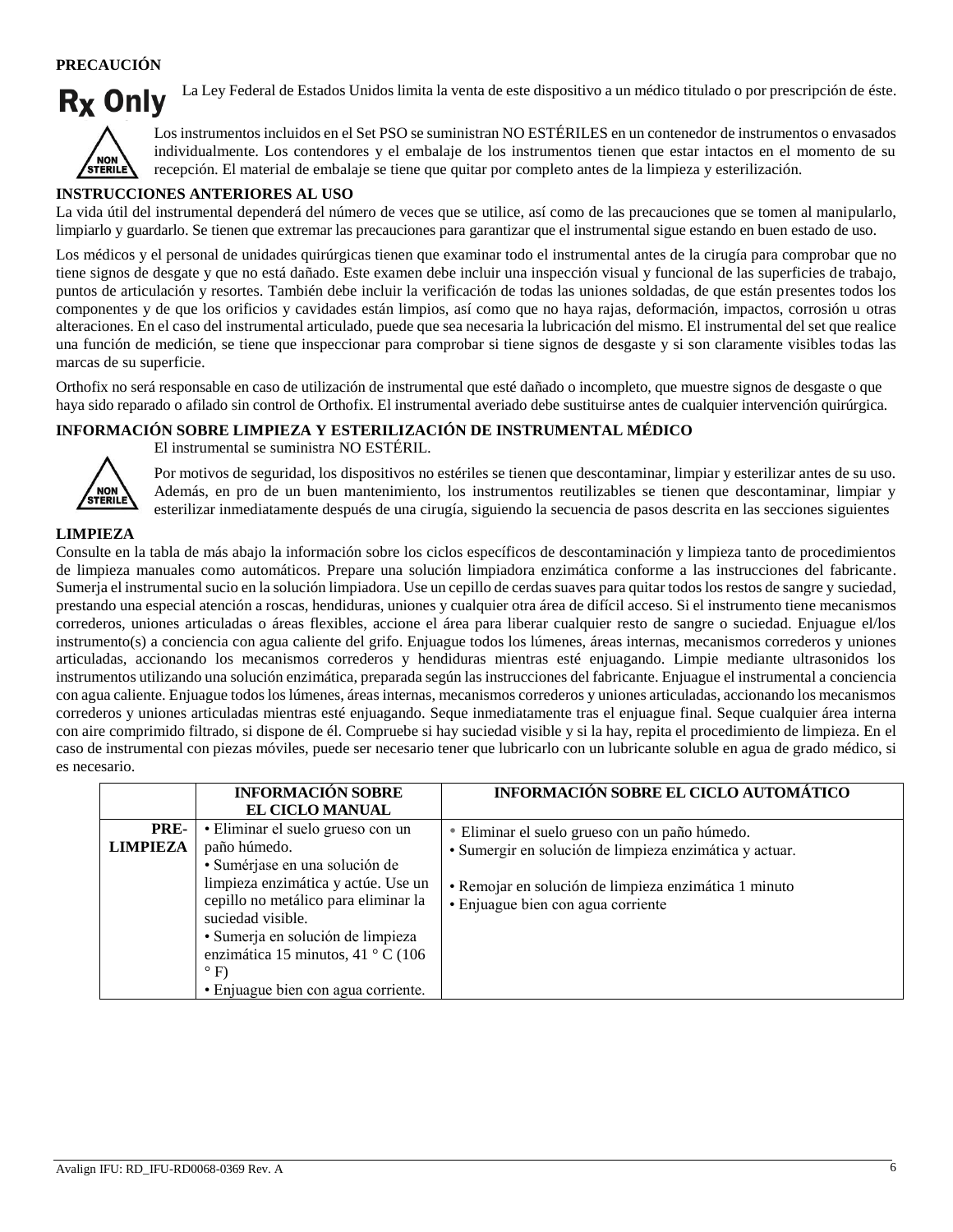| <b>LIMPIEZA</b> | · Solución de limpieza enzimática<br>en baño de ultrasonidos.<br>$\cdot$ 15 minutos, 41 ° C (106 ° F)                                 | Fase                            | Tiempo<br>(minuto<br>S) | Temperatura                        | Tipo de detergente y<br>concentración |
|-----------------|---------------------------------------------------------------------------------------------------------------------------------------|---------------------------------|-------------------------|------------------------------------|---------------------------------------|
|                 | · Utilice un cepillo no metálico para<br>eliminar los suelos visibles<br>· Enjuague bien con agua<br>desmineralizada.<br>$\cdot$ Seco | Pre-lavado 1                    | 02:00                   | Agua fría del<br>grifo             | N/D                                   |
|                 |                                                                                                                                       | Lavado enzimático               | 02:00                   | Agua caliente<br>del grifo         | Detergente enzimático                 |
|                 |                                                                                                                                       | Lavado 1                        | 02:00                   | $63^{\circ}$ C / 146 $^{\circ}$ F  | Detergente neutro                     |
|                 |                                                                                                                                       | Enjuague 1                      | 00:15                   | Agua caliente<br>del grifo         | N/D                                   |
|                 |                                                                                                                                       | Enjuague con agua<br>purificada | 00:10                   | $66^{\circ}$ C / 151 $^{\circ}$ F  | N/D                                   |
|                 |                                                                                                                                       | Secado                          | 07:00                   | $115^{\circ}$ C / 240 $^{\circ}$ F | N/D                                   |

Una unidad hospitalaria puede utilizar ciclos de limpieza diferentes al ciclo recomendado siempre que la unidad haya validado adecuadamente el ciclo para garantizar una limpieza adecuada que facilite la esterilización. Inspeccione todo el instrumental antes de la esterilización o almacenamiento para garantizar que el instrumental está en condiciones de uso. Cualquier instrumento que presente signos de desgaste debe ser retirado y enviarse para su reparación o mantenimiento.

### **DESINFECCIÓN**

Los dispositivos, finalmente, se tienen que esterilizar (véase § Esterilización). Los dispositivos Avalign son compatibles con los perfiles de tiempo-temperatura de lavadores/desinfectadores de desinfección térmica conforme a ISO 15883.

### **ESTERILIZACIÓN**

Esterilice mediante esterilización con vapor. Los siguientes ciclos de esterilización con vapor se recomiendan tras haber sido validados mediante un único instrumento envuelto metido en un estuche o mediante un único instrumento metido en un estuche e introducido en un contenedor de esterilización rígido adecuado (un contenedor con fondo filtrante o un contenedor con fondo compacto de 23 ¼" de longitud x 11 ¼" de anchura) y esterilizado en un autoclave sometido a un mantenimiento adecuado. Es de suma importancia que los parámetros del proceso sean validados para cada tipo de equipo de esterilización individual y configuración de carga de producto de cada unidad.

|                      | UN ÚNICO INSTRUMENTO ENVUELTO METIDO EN UN ESTUCHE                                                   |                 |                                       |                                             |  |
|----------------------|------------------------------------------------------------------------------------------------------|-----------------|---------------------------------------|---------------------------------------------|--|
| <b>TIPO DE CICLO</b> | <b>TEMPERATURA</b>                                                                                   | <b>IMPULSOS</b> | <b>TIEMPO DE</b><br><b>EXPOSICIÓN</b> | <b>TIEMPO</b><br><b>DE SECADO</b>           |  |
| Prevacío             | $132^{\circ}$ C (270 $^{\circ}$ F)                                                                   |                 | 4 minutos                             | $45$ minutos $+$<br>15 minutos de<br>secado |  |
|                      | UN ÚNICO INSTRUMENTO METIDO EN UN ESTUCHE E INTRODUCIDO EN UN CONTENEDOR<br>DE ESTERILIZACIÓN RÍGIDO |                 |                                       |                                             |  |
| <b>TIPO DE CICLO</b> | <b>TEMPERATURA</b>                                                                                   | <b>IMPULSOS</b> | <b>TIEMPO DE</b><br><b>EXPOSICIÓN</b> | <b>TIEMPO</b><br><b>DE SECADO</b>           |  |
| Prevacío             | 132°C (270°F)                                                                                        | 4               | 4 minutos                             | 30 minutos                                  |  |

Una unidad hospitalaria puede utilizar ciclos de limpieza diferentes al ciclo recomendado siempre que la unidad haya validado adecuadamente el ciclo para garantizar la penetración adecuada de vapor y el contacto con el estuche de esterilización del instrumento. Nota: los contenedores de esterilización rígidos no se pueden usar en ciclos de vapor por gravedad.

Para más información relacionada con el uso de este instrumental, por favor, póngase en contacto con su representante o distribuidor de Orthofix.

#### **ALMACENAMIENTO**

Los instrumentos están embalados en paquetes individuales o en contenedores. Una vez utilizados, deben guardarse en un lugar limpio, seco y templado.

#### **RECLAMACIONES**

Cualquier profesional sanitario que tenga una queja o motivos para no estar satisfecho con la calidad del producto, su identidad, durabilidad, fiabilidad, seguridad, efectividad y/o rendimiento, debe notificárselo a Orthofix o a su representante. Además, si un dispositivo ha funcionado mal o se sospecha que ha funcionado mal, se tiene que avisar a Orthofix o a su representante inmediatamente. Si un producto de un set PSO de Orthofix ha funcionado de forma inadecuada y ha podido causar o contribuir a la muerte o a lesiones graves en un paciente, se debe informar al distribuidor o a Orthofix lo antes posible por teléfono, fax o por escrito. En el caso de quejas, indique el nombre y referencia, junto con el número de lote del/de los componente(s), su nombre y dirección y una descripción detallada del caso para ayudar a Orthofix a determinar la causa de la queja.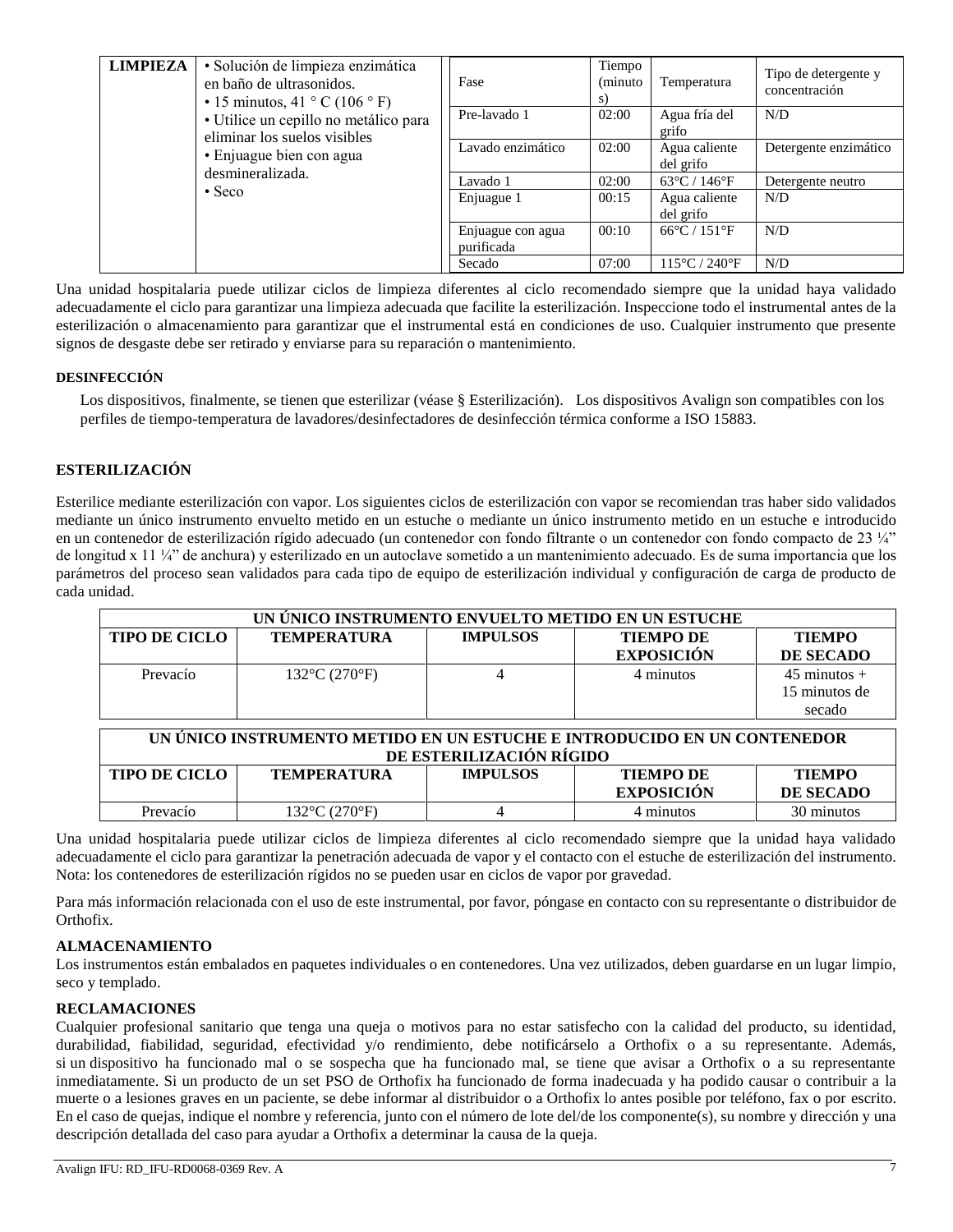Para más información o reclamaciones, póngase en contacto con:

#### ORTHOFIX

3451 Plano Parkway Lewisville, TX 75056 (214) 937-2000

# **GARANTÍA**

Orthofix e Avalign Technologies no dan ni darán garantía por ninguna reparación hecha en el producto por fuentes no autorizadas por Orthofix o Avalign Technologies. Orthofix e Avalign Technologies no serán responsables de ningún fallo de producto debido a reparaciones no autorizadas. En el caso de instrumental fabricado por otro fabricante, consulte las instrucciones de uso del fabricante.



Fabricado por: **EC REP** Representante CE: AVALIGN TECHNOLOGIES INSTRUMED GmbH Fort Wayne, IN 46825 1-877-289-1096 78532 Tuttlingen, Germany

Distributed by: **ORTHOFIX** 3451 Plano Parkway Lewisville, TX 75056 (214) 937-2000



8727 Clinton Park Dr (dba Avalign German Specialty Instruments)<br>Fort Wayne, IN 46825 Unter Buchsteig 3 +49 7462 200490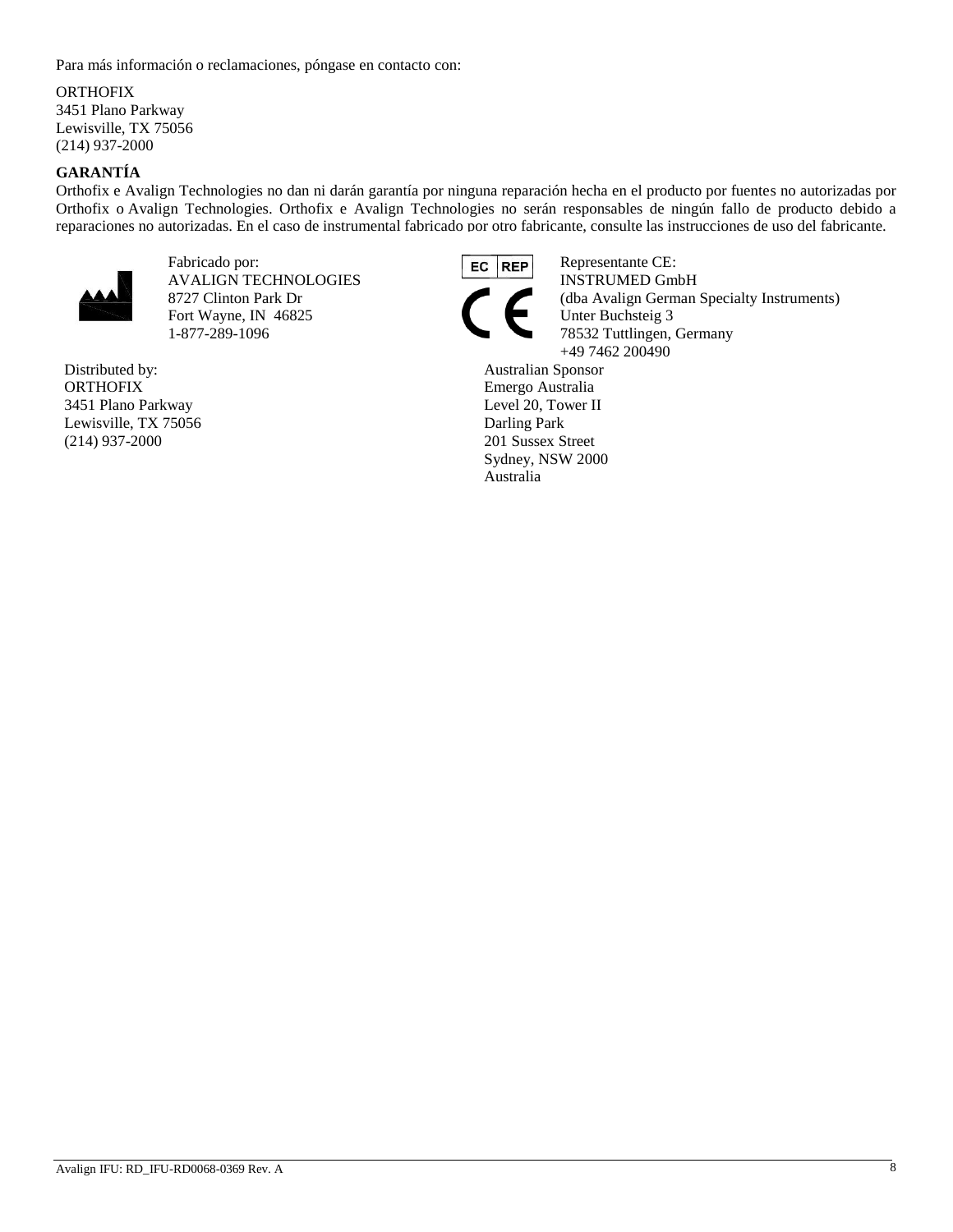# **Français FR**

# **KIT D'OSP ORTHOFIX MODE D'EMPLOI DE L'INSTRUMENTATION**

#### **Fabriqué par AVALIGN TECHNOLOGIES – Distribué par ORTHOFIX**

#### **DESCRIPTION / COMPOSITION DU MATÉRIEL**

Les instruments chirurgicaux contenus dans le kit d'OSP sont des outils médicaux manuels destinés exclusivement à être utilisés au cours des procédures chirurgicales décrites dans la Technique chirurgicale du kit d'OSP Orthofix. Ces instruments sont composés de différents matériaux, notamment d'acier inoxydable et de silicone de classe médicale conformes aux normes en vigueur. Ces matériaux ne sont pas implantables. Les instruments du kit d'OSP ne contiennent aucun composant en latex.

#### **UTILISATION**



Les instruments contenus dans le kit d'OSP doivent être utilisés conformément aux instructions données dans la Brochure de technique chirurgicale du kit d'OSP Orthofix fournie par Orthofix. Préalablement à l'utilisation des instruments, le chirurgien doit examiner soigneusement tous les aspects de l'intervention et appréhender les limites de l'instrumentation. La Brochure de technique chirurgicale du kit d'OSP Orthofix fournie par Orthofix expose les précautions d'utilisation.

#### **EFFETS SECONDAIRES PROBABLES**

Toute maintenance, tout nettoyage ou toute manipulation mal effectuée peut rendre les instruments inutilisables, provoquer leur corrosion, leur démantèlement, leur distorsion et/ou leur rupture ou blesser le patient ou l'équipe chirurgicale. Compte tenu des fonctionnalités mécaniques requises, les instruments contenus dans le kit d'OSP sont constitués de matériaux NON IMPLANTABLES. Si un instrument casse, il faut veiller à ce qu'aucun fragment ne demeure dans le corps du patient au risque de provoquer des complications postopératoires pouvant susciter une seconde intervention.

Liste non exhaustive de complications éventuelles :

- Lésions neurologiques, paralysie, douleurs, lésions des tissus mous, des viscères ou des articulations en cas d'utilisation inadéquate ou de rupture des instruments.
- Infection en cas de nettoyage et de stérilisation incorrects.
- Écoulements duraux, compression vasculaire, lésions des nerfs ou des organes avoisinants en cas de glissement ou de mauvais positionnement d'un instrument défectueux.
- Lésions causées par le relâchement inopiné des pinces de certains instruments.
- Lésions causées par les forces excessives appliquées sur les instruments lors du cintrage ou de la section in situ.
- Entailles dans les gants ou l'épiderme de l'équipe médicale.
- Lésion des tissus du patient ou de l'équipe médicale et/ou prolongation du temps opératoire en cas de nécessité de démontage d'instruments au cours de l'opération.
- Fêlure, fracture ou perforation involontaire de l'os.

#### **PRÉCAUTIONS PRÉOPÉRATOIRES**

Toute personne utilisant le kit d'OSP peut recevoir une Brochure de technique chirurgicale sur demande auprès d'un représentant ou d'un distributeur Orthofix. Avant une intervention chirurgicale, il est suggéré aux utilisateurs disposant de brochures de plus de deux ans de demander une version mise à jour à Orthofix directement. N'utiliser aucun instrument selon une méthode non prévue par la Brochure de technique chirurgicale jointe. Tout usage abusif des instruments peut avoir un effet indésirable sur le patient ou le personnel.

Seuls les médecins familiers des techniques opératoires requises sont autorisés à utiliser les dispositifs. Tout chirurgien doit s'assurer qu'il n'utilise pas d'instruments susceptibles de provoquer des tensions inappropriées sur la colonne vertébrale ou sur les implants et doit scrupuleusement respecter le protocole opératoire décrit dans la brochure de technique chirurgicale fournie par le fabricant de l'implant. Il s'agit d'éviter, par exemple, que les pressions exercées lors du repositionnement in-situ d'un instrument ne blessent le patient.

Afin de réduire les risques de rupture, il convient de ne pas déformer, plier, heurter ou érafler les implants avec les instruments.

Les instruments doivent être utilisés avec une précaution extrême à proximité d'organes vitaux, de nerfs ou de vaisseaux.

Les instruments peuvent être réutilisés après avoir été pre-nettoyés, nettoyés et stérilisés, à moins qu'il en soit spécifié autrement sur les étiquettes.

S'assurer que tout produit destiné à être réutilisé est correctement nettoyé et stérilisé afin d'éviter tout effet néfaste pour le patient ou le personnel.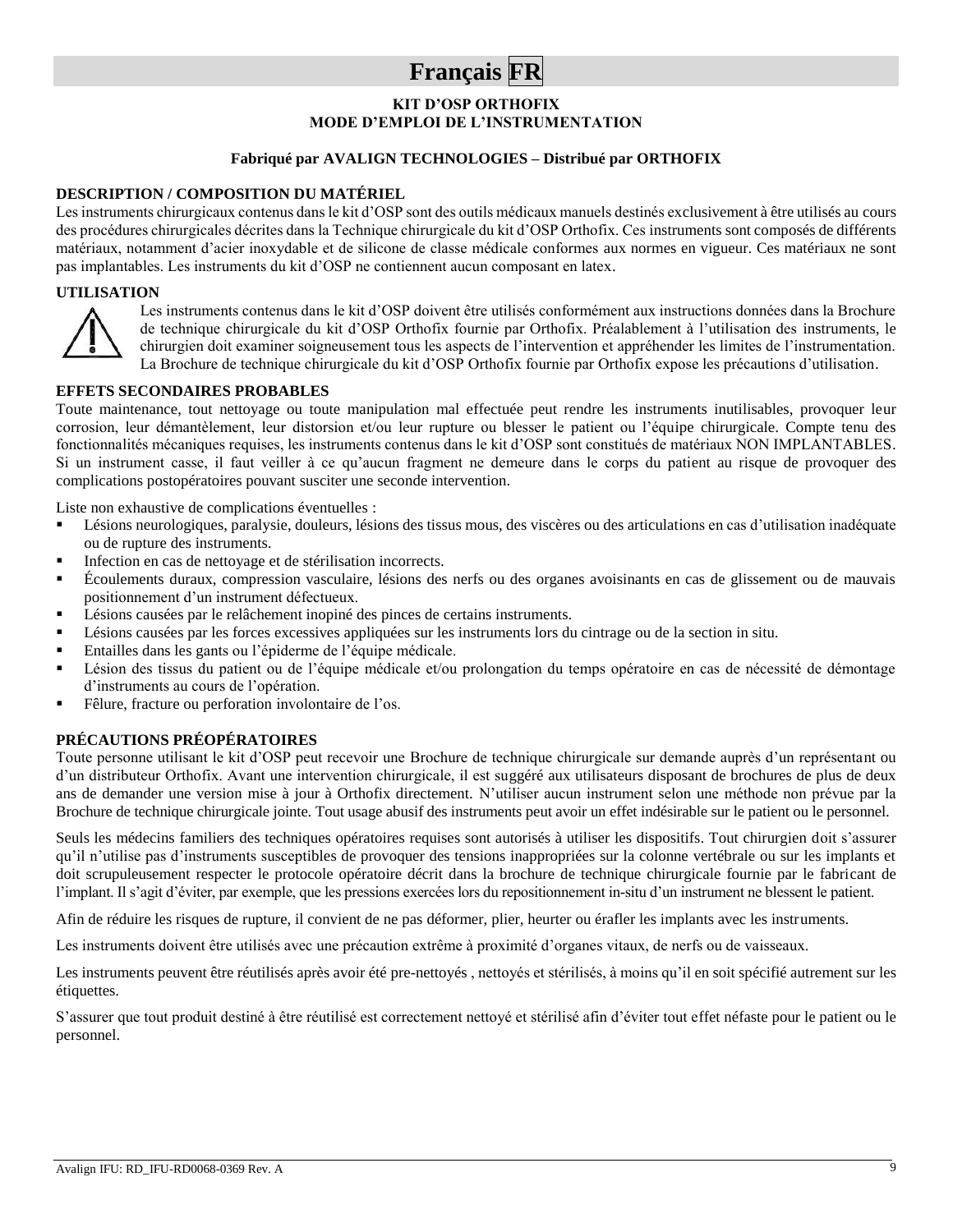# **ATTENTION**

**Rx Only** La législation fédérale américaine restreint la vente de ce dispositif à un médecin ou sur ordre d'un médecin.

# **CONDITIONNEMENT**



La livraison des instruments contenus dans le kit d'OSP s'effectue dans des conteneurs ou en paquets individuels NON STÉRILES. Conteneurs et conditionnement doivent être livrés en parfait état. Le conditionnement doit être retiré préalablement au nettoyage et à la stérilisation.

# **INSTRUCTIONS PRÉALABLES A L'UTILISATION**

La durée de vie des instruments dépend du rythme d'utilisation et des précautions de manipulation, de nettoyage et de stockage. Un soin méticuleux apporté aux instruments garantit leur bon fonctionnement.

Avant toute intervention, les médecins et le personnel des blocs opératoires doivent vérifier qu'aucun instrument ne présente de trace d'usure. L'examen doit être à la fois visuel et fonctionnel et être effectué sur les plans de travail, les points d'articulations et les ressorts. Cet examen comprend également la vérification de tous les points de soudure, de la présence de tous les composants, de la propreté des orifices et des cavités, de l'absence de fêlure, de distorsion, de coup, de corrosion ou autre modification. Il peut s'avérer nécessaire de lubrifier les instruments dotés d'articulations. Il faut vérifier que les instruments du kit munis d'une fonction de mesure ne sont pas détériorés et que les repères en surface sont clairement visibles.

Orthofix décline toute responsabilité en cas d'utilisation d'instruments endommagés, incomplets, montrant des signes d'usure excessive, ayant été réparés ou affûtés en dehors de son contrôle. Tout instrument défectueux doit être remplacé avant toute intervention chirurgicale.

#### **INFORMATIONS RELATIVES AU NETTOYAGE ET À LA STÉRILISATION DES INSTRUMENTS CHIRURGICAUX** Les instruments sont fournis NON STÉRILES.



Pour des raisons de sécurité, les dispositifs non stériles doivent être prénettoyés, nettoyés et stérilisés avant d'être utilisés. En outre, afin de garantir la qualité de l'entretien des instruments réutilisables, ces derniers doivent être prénettoyés, nettoyés et stérilisés immédiatement après toute intervention conformément à la procédure décrite ci-après.

# **NETTOYAGE**

Consulter le tableau ci-après pour obtenir des détails sur les cycles de prénettoyage et de nettoyage spécifiques au nettoyage manuel ou automatique. Préparer une solution nettoyante enzymatique d'après les instructions du fabricant. Plonger l'instrument souillé dans la solution nettoyante. À l'aide d'une brosse à poils souples, retirer toutes les traces de sang et les débris en faisant particulièrement attention aux filetages, aux fissures, aux jonctions et à toute zone difficile d'accès. Si l'instrument présente des mécanismes coulissants, des joints articulés ou des zones flexibles, actionner cette zone afin de libérer tout reste de sang ou débris. Rincer soigneusement les instruments à l'eau chaude du robinet. Rincer toutes les lumières, les zones internes, les mécanismes coulissants et les joints articulés, en pensant à actionner les mécanismes coulissants et les fissures. Nettoyer l'instrument par ultrasons à l'aide d'une solution enzymatique préparée d'après les instructions du fabricant. Rincer soigneusement l'instrument à l'eau chaude du robinet. Rincer toutes les lumières, les zones internes, les mécanismes coulissants et les joints articulés, en pensant à actionner les joints articulés et les mécanismes coulissants. Procéder au séchage immédiatement après le rinçage. Sécher toutes les zones internes à l'aide d'air comprimé filtré si possible. Vérifier qu'il ne reste aucune trace de souillure ; sinon, recommencer la procédure de nettoyage. Il peut être nécessaire de lubrifier les instruments sans pièce mobile à l'aide d'un lubrifiant hydrosoluble de classe médicale, le cas échéant.

|                  | <b>INFORMATIONS</b>  | INFORMATIONS RELATIVES AU CYCLE AUTOMATIQUE                       |
|------------------|----------------------|-------------------------------------------------------------------|
|                  | <b>RELATIVES</b>     |                                                                   |
|                  | <b>AU CYCLE</b>      |                                                                   |
|                  | <b>MANUEL</b>        |                                                                   |
| PRÉ-             | • Enlevez la saleté  | • Enlevez la saleté avec un chiffon humide.                       |
| <b>NETTOYAGE</b> | avec un chiffon      | · Plonger dans une solution de nettoyage enzymatique et actionner |
|                  | humide.              |                                                                   |
|                  | • Plonger dans une   | • Tremper dans une solution de nettoyage enzymatique 1 minute     |
|                  | solution de          | • Bien rincer à l'eau courante                                    |
|                  | nettoyage            |                                                                   |
|                  | enzymatique et       |                                                                   |
|                  | actionner. Utiliser  |                                                                   |
|                  | une brosse non       |                                                                   |
|                  | métallique pour      |                                                                   |
|                  | éliminer les         |                                                                   |
|                  | salissures visibles. |                                                                   |
|                  | • Trempez-les dans   |                                                                   |
|                  | une solution de      |                                                                   |
|                  | nettoyage            |                                                                   |
|                  | enzymatique          |                                                                   |
|                  | pendant 15 minutes   |                                                                   |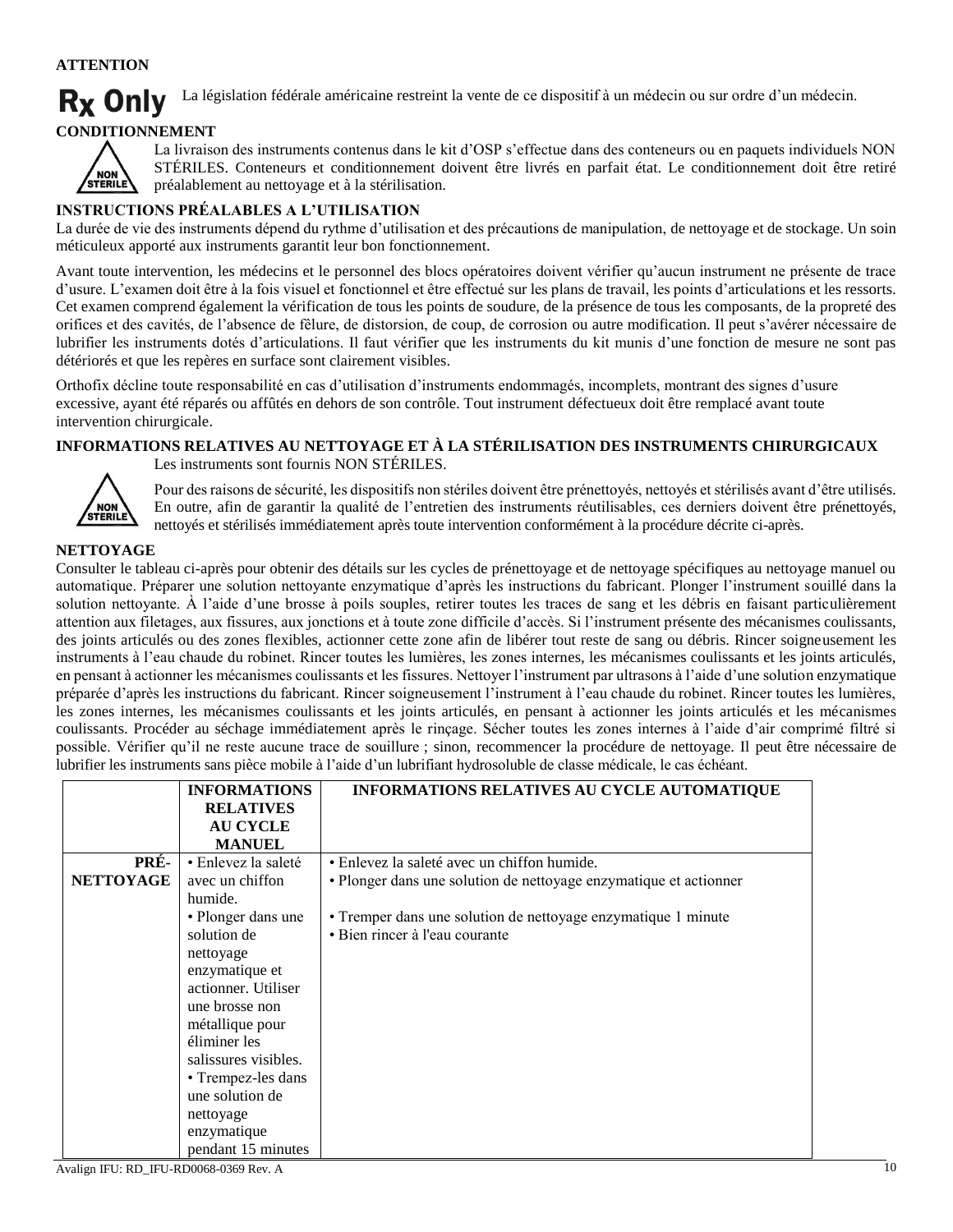| <b>NETTOYAGE</b> | $\grave{a}$ 41 ° C (106 ° F).<br>• Bien rincer à l'eau<br>courante<br>• Solution de |                             |                    |                                    | Type de produit de             |
|------------------|-------------------------------------------------------------------------------------|-----------------------------|--------------------|------------------------------------|--------------------------------|
|                  | nettoyage<br>enzymatique par                                                        | Phase                       | Temps<br>(minutes) | Température                        | nettoyage et<br>concentration  |
|                  | trempage Bain à                                                                     | Prélavage 1                 | 02:00              | Cold Tap Water                     | S. o.                          |
|                  | ultrasons                                                                           | Lavage aux enzymes          | 02:00              | Hot Tap Water                      | Produit de                     |
|                  | $\cdot$ 15 minutes, 41 $\circ$                                                      |                             |                    |                                    | nettoyage aux<br>enzymes       |
|                  | C(106° F)<br>• Utilisez une                                                         | Lavage                      | 02:00              | $63^{\circ}$ C / 146 $^{\circ}$ F  | Produit de<br>nettoyage neutre |
|                  | brosse non                                                                          | Rincage 1                   | 00:15              | Hot Tap Water                      | S. o.                          |
|                  | métallique pour<br>éliminer les                                                     | Rinçage à l'eau<br>purifiée | 00:10              | $66^{\circ}$ C / 151 $^{\circ}$ F  | S. o.                          |
|                  | salissures visibles                                                                 | Séchage                     | 07:00              | $115^{\circ}$ C / 240 $^{\circ}$ F | S. o.                          |
|                  | • Bien rincer à l'eau<br>déminéralisée<br>$\cdot$ Sec                               |                             |                    |                                    |                                |

Un établissement peut décider de recourir à des cycles de nettoyage différents de celui proposé si l'établissement a validé correctement le cycle en veillant à ce qu'il garantisse un nettoyage adéquat facilitant la stérilisation. Inspecter tous les instruments avant toute stérilisation ou entreposage afin de garantir leur utilisabilité. Tout instrument présentant des signes d'usure doit être écarté et envoyé au service de réparation.

#### **DÉSINFECTION**

Les dispositifs doivent être stérilisés au stade final (voir le § sur la stérilisation). Les dispositifs Avalign sont compatibles avec les profils duréetempérature des laveurs/désinfecteurs pour la désinfection thermique conformément à la norme ISO 15883.

# **STÉRILISATION**

Procéder à une stérilisation vapeur. Les cycles de stérilisation vapeur suivants ont été validés pour un étui à instrument unique emballé ou un étui à instrument unique enfermé dans le conteneur de stérilisation rigide adéquat (conteneur long de 23 ¼" et large de 11 ¼", à fond criblé ou plein), dans un autoclave correctement entretenu. Il est essentiel que les paramètres de traitement soient validés pour chaque type d'équipement de stérilisation de chaque établissement et pour chaque configuration de charge.

| ÉTUI À INSTRUMENT UNIQUE EMBALLÉ |                                    |                   |              |                  |
|----------------------------------|------------------------------------|-------------------|--------------|------------------|
| <b>TYPE DE</b>                   | <b>TEMPÉRATURE</b>                 | <b>IMPULSIONS</b> | <b>TEMPS</b> | <b>TEMPS DE</b>  |
| <b>CYCLE</b>                     |                                    |                   | D'EXPOSITION | SÉCHAGE          |
| Prévide                          | $132^{\circ}$ C (270 $^{\circ}$ F) |                   | 4 minutes    | $45$ minutes $+$ |
|                                  |                                    |                   |              | 15 minutes de    |
|                                  |                                    |                   |              | refroidissement  |

| ETUI A INSTRUMENT UNIQUE ENFERMÉ DANS UN CONTENEUR DE STERILISATION RIGIDE |                    |                   |              |                 |
|----------------------------------------------------------------------------|--------------------|-------------------|--------------|-----------------|
| TYPE DE                                                                    | <b>TEMPERATURE</b> | <b>IMPULSIONS</b> | <b>TEMPS</b> | <b>TEMPS DE</b> |
| <b>CYCLE</b>                                                               |                    |                   | D'EXPOSITION | SECHAGE         |
| Prévide                                                                    | 132 °C (270°F)     |                   | 4 minutes    | 30 minutes      |

Un établissement peut décider de recourir à des cycles de stérilisation vapeur différents de celui proposé si l'établissement a validé correctement le cycle en veillant à ce qu'il garantisse une pénétration et un contact adéquats de la vapeur avec l'étui à instrument utilisé pour la stérilisation. Remarque : il ne faut pas utiliser de conteneurs de stérilisation rigides pour des cycles de stérilisation vapeur par déplacement de gravité.

Pour de plus amples informations sur l'utilisation de cet instrument, merci de contacter un représentant ou un distributeur Orthofix.

#### **STOCKAGE**

Les instruments sont conditionnés en paquets individuels ou dans des boîtes. Après avoir été utilisés, ils doivent être stockés dans un endroit propre, sec et tempéré.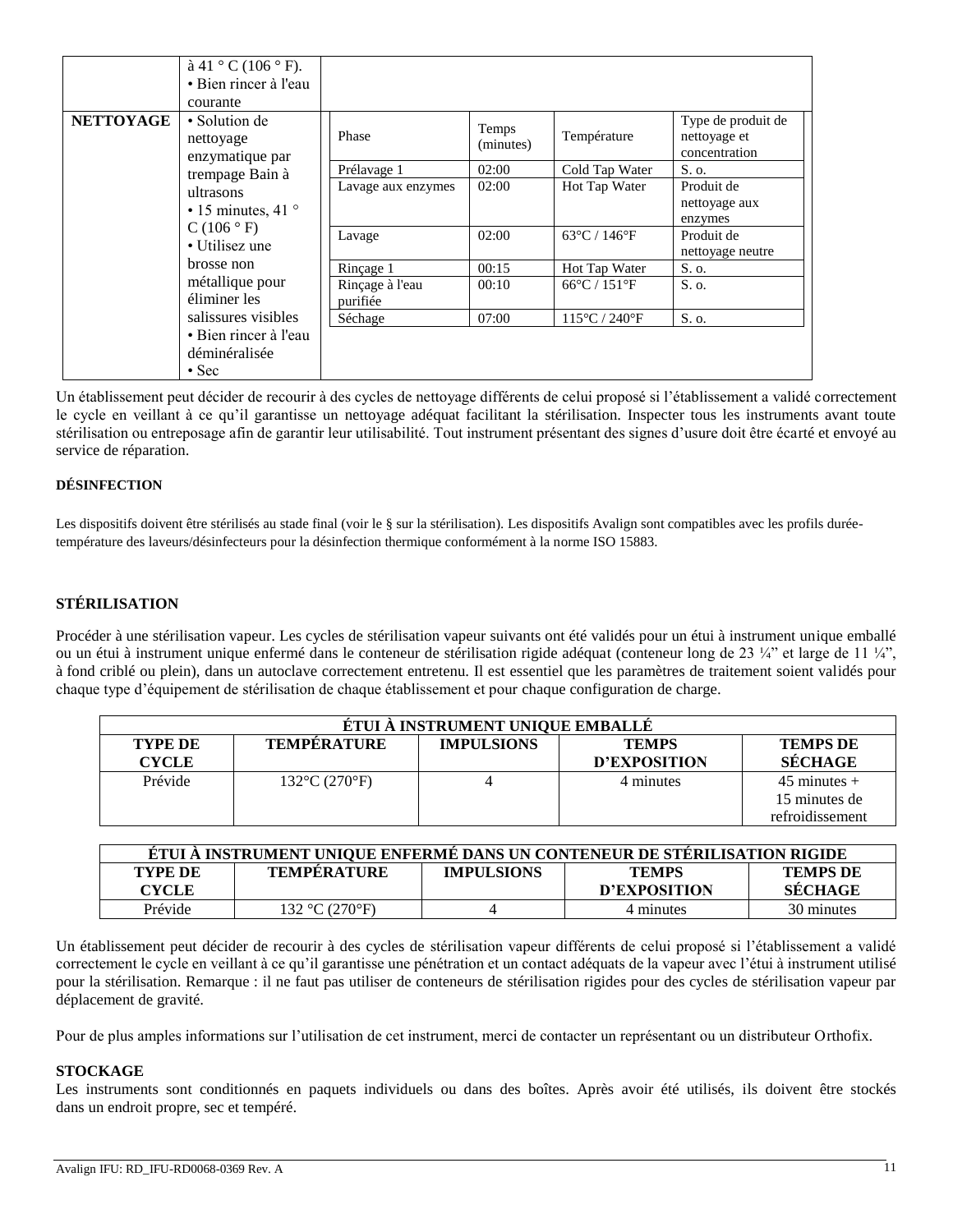## **RÉCLAMATIONS**

Tout professionnel de la santé ayant des motifs de réclamation ou d'insatisfaction en ce qui concerne la qualité du produit, son identité, sa durabilité, sa fiabilité, sa sécurité, son efficacité et/ou sa performance est prié de les signaler auprès d'Orthofix ou de ses représentants. En outre, en cas de dysfonctionnement effectif ou supposé d'un dispositif, Orthofix ou ses représentants doivent en être immédiatement avertis. Dans l'éventualité du fonctionnement incorrect d'un produit Orthofix pouvant avoir causé ou contribué au décès d'un patient, ou à de graves lésions à un patient, le distributeur ou Orthofix doit en être immédiatement informé par téléphone, fax ou par écrit. Pour toute réclamation, veuillez fournir les nom, référence et numéro de lot du ou des composants, vos nom et adresse, ainsi qu'une description détaillée de l'incident pour permettre à Orthofix de comprendre le motif de la réclamation.

En cas de réclamation ou si vous désirez obtenir des informations complémentaires, veuillez contacter :

**ORTHOFIX** 3451 Plano Parkway Lewisville, TX 75056 (214) 937-2000

#### **GARANTIE**

Orthofix et Avalign Technologies ne garantissent et ne garantiront pas les réparations apportées au produit par une source non agréée par Orthofix et Avalign Technologies. Orthofix et Avalign Technologies déclinent toute responsabilité en cas de panne du produit suite à des réparations non autorisées. En ce qui concerne les instruments fournis par un autre fabricant, se reporter au mode d'emploi du fabricant.



Fabriqué par : Représentant CE : AVALIGN TECHNOLOGIES INSTRUMED GmbH Fort Wayne, IN 46825 Unter Buchsteig 3 1-877-289-1096 78532 Tuttlingen, Germany

Distributed by: ORTHOFIX 3451 Plano Parkway Lewisville, TX 75056 (214) 937-2000

**REP** EC



8727 Clinton Park Dr (dba Avalign German Specialty Instruments) +49 7462 200490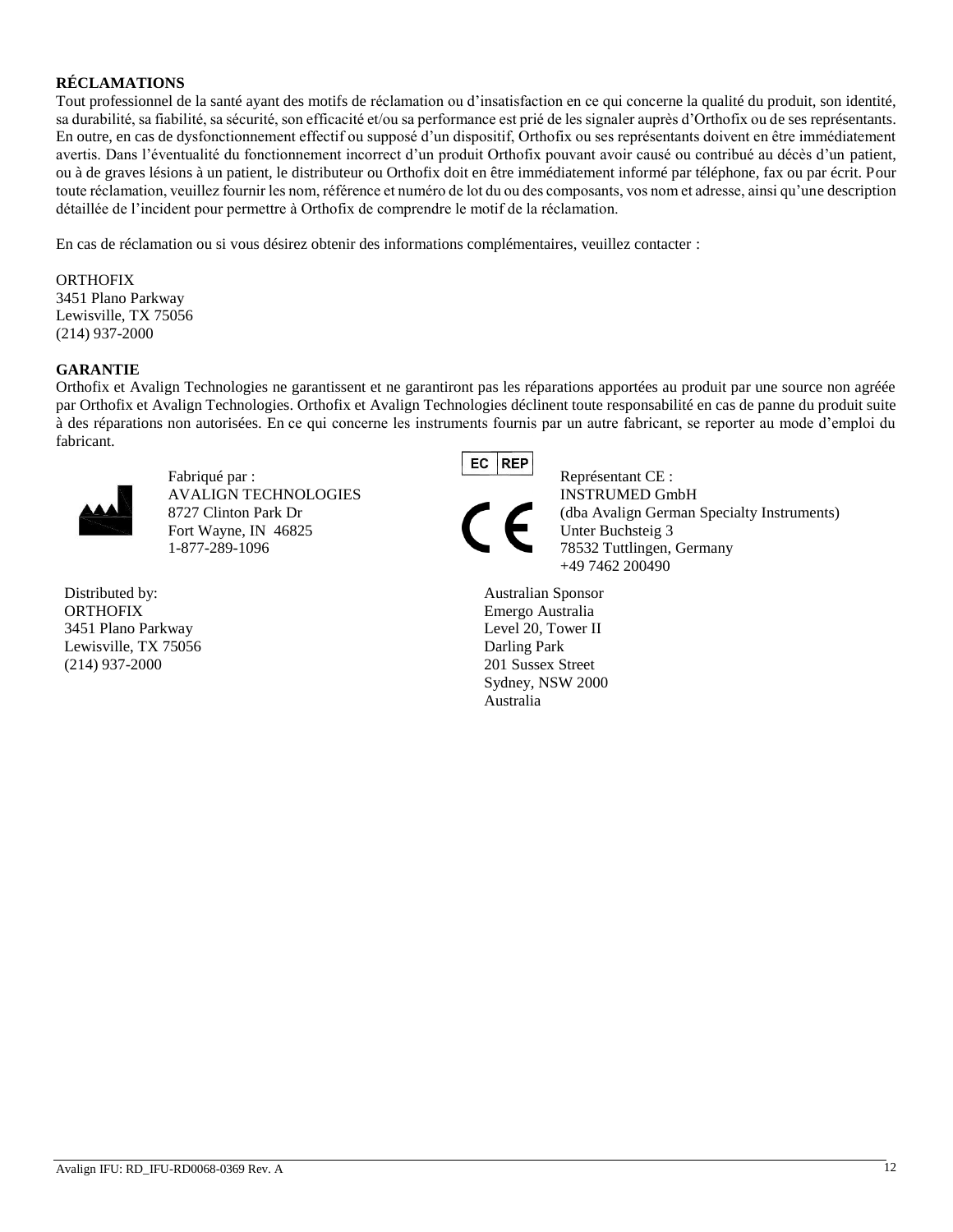# **Italiano IT**

### **SET ORTHOFIX PSO ISTRUZIONI SULLA STRUMENTAZIONE**

#### **Prodotto da AVALIGN TECHNOLOGIES – Distribuito da ORTHOFIX**

#### **DESCRIZIONE/COMPOSIZIONE DEI MATERIALI**

Gli strumenti chirurgici all'interno del Set PSO sono strumenti medici manuali progettati esclusivamente per l'uso in procedure chirurgiche descritte dalla Tecnica chirurgica per il set PSO Orthofix. Gli strumenti sono realizzati con diversi materiali tra cui acciaio inossidabile e silicone di grado medico conformi alle norme ad essi applicabili. Questi materiali non sono impiantabili. Gli strumenti del set PSO non contengono componenti in lattice.

#### **USO**



Gli strumenti contenuti nel set PSO devono essere utilizzati nel modo prescritto nella tecnica chirurgica per il set PSO Orthofix fornita da Orthofix. Prima di utilizzare gli strumenti, il chirurgo dovrà aver preso in seria considerazione tutti gli aspetti dell'intervento chirurgico e i limiti della strumentazione. Le raccomandazioni per l'uso sono esposte nella tecnica chirurgica per il set PSO Orthofix, fornita da Orthofix.

#### **EFFETTI AVVERSI POTENZIALI**

Manutenzione, pulizia, o manipolazione non corrette possono rendere gli strumenti inidonei all'uso previsto, causare corrosione, smontaggio, distorsione e/o rottura o provocare lesioni al paziente o al personale operativo. Come conseguenza delle caratteristiche meccaniche richieste, gli strumenti contenuti nel Set PSO sono realizzati con materiali NON IMPIANTABILI. Nel caso in cui uno strumento si rompa, nessun frammento deve rimanere nel paziente in quanto ciò potrebbe causare complicazioni post-operatorie e richiedere ulteriori interventi.

Di seguito si trova un elenco, non esaustivo, delle potenziali complicazioni:

- Lesione neurologica, paralisi, dolore, lesione dei tessuti molli, degli organi viscerali o delle giunture, in caso di uso non corretto o di rottura degli strumenti.
- Infezione, se gli strumenti non sono puliti e sterilizzati correttamente.
- Perdita durale, compressione dei vasi, danni ai nervi o agli organi vicini, come risultato di slittamento o posizionamento errato oppure di uno strumento difettoso.
- Danno causato dall'involontario rilascio delle molle di alcuni strumenti.
- Danno causato da strumenti utilizzati per piegare o tagliare in-situ dovuto alla forza eccessiva che si produce quando vengono utilizzati.
- Rottura dei guanti o della pelle dello staff chirurgico.
- Lesioni dei tessuti del paziente o dello staff chirurgico e/o aumento del tempo operatorio in seguito alla necessità di disassemblare gli strumenti durante l'operazione chirurgica.
- Rottura, frattura o perforazione involontaria dell'osso.

#### **PRECAUZIONI PREOPERATORIE**

Chiunque utilizzi il Set PSO può ottenere una tecnica chirurgica richiedendone uno presso un rappresentante o distributore Orthofix. Per coloro che utilizzano opuscoli pubblicati più di due anni prima dell'intervento chirurgico si consiglia di richiedere una versione aggiornata direttamente a Orthofix. Non utilizzare alcuno strumento in un modo diverso da quello per cui è stato progettato o destinato, come descritto nella tecnica chirurgica di accompagnamento. L'uso improprio di strumenti potrebbe avere un effetto negativo sul paziente o sul personale.

I dispositivi possono essere utilizzati solo da medici che siano completamente a loro agio con la tecnica chirurgica richiesta e che siano stati addestrati a questo scopo. Il medico che opera deve fare attenzione a non utilizzare gli strumenti per esercitare pressioni inappropriate sulla colonna vertebrale o sugli impianti e deve scrupolosamente seguire ogni procedura operatoria descritta nella tecnica chirurgica fornita dal produttore dell'impianto. Per esempio, le forze esercitate quando si riposiziona uno strumento in-situ non devono essere eccessive poiché questo può causare lesioni al paziente.

Per ridurre il rischio di rottura, deve essere prestata attenzione a non distorcere gli impianti, intaccarli, colpirli o graffiarli con strumenti.

Attenzione particolare deve essere prestata quando gli strumenti sono utilizzati vicino ad organi vitali, nervi o vasi.

Se non diversamente specificato sull'etichetta, gli strumenti possono essere riutilizzati dopo la pre-pulizia, la pulizia e la sterilizzazione.

Assicurarsi che qualsiasi prodotto destinato ad essere reimpiegato sia ben pulito e sterilizzato per evitare effetti dannosi per il paziente o per il personale.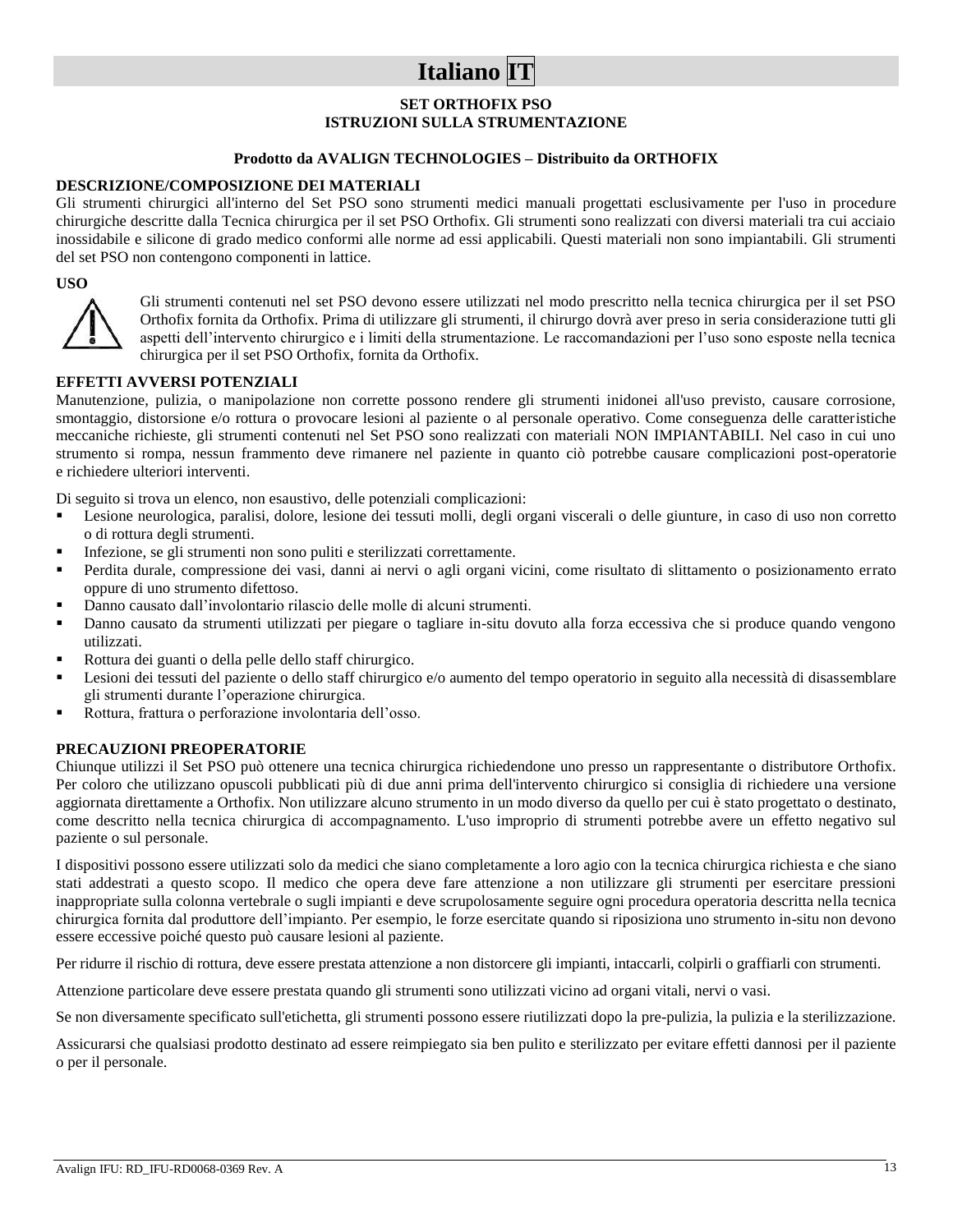### **ATTENZIONE**



La legge federale degli Stati Uniti limita la vendita di questo dispositivo da parte o su prescrizione di un medico autorizzato.

### **CONFEZIONE**



Gli strumenti contenuti nel Set PSO vengono forniti NON STERILI in un contenitore per strumenti o confezionati singolarmente. I contenitori e gli imballaggi degli strumenti devono essere intatti al momento della ricezione. I materiali di imballaggio devono essere completamente rimossi prima della pulizia e sterilizzazione.

#### **ISTRUZIONI PRELIMINARI ALL'USO**

La durata degli strumenti dipende dal numero di volte in cui sono usati nonché dalle precauzioni adottate per manipolazione, pulizia e stoccaggio. Un alto livello di cura deve essere utilizzato per garantire che gli strumenti rimangano in buono stato di funzionamento.

Tutti gli strumenti devono essere esaminati alla ricerca di segni di danni da usura da parte dei medici e del personale dei centri operativi prima della chirurgia. L'esame comprende una ispezione visiva e funzionale delle superfici di lavoro, dei punti di articolazione e delle molle. Includere anche la verifica di tutte le connessioni saldate, che tutti i componenti siano presenti e della pulizia degli orifizi e delle cavità, nonché verificare l'assenza di crepe, distorsioni, urti, corrosione o qualsiasi altro cambiamento. Per gli strumenti con articolazioni, potrebbe essere necessaria la lubrificazione. Gli strumenti all'interno del set che svolgono una funzione di misura devono essere controllati per verificarne l'usura e garantire la chiara visibilità di eventuali marcature di superficie.

Orthofix non è responsabile in caso di utilizzo di strumenti che siano danneggiati, incompleti, che mostrino segni di uso eccessivo o di usura o che sono stati riparati o affilati fuori dal controllo di Orthofix. Gli strumenti difettosi devono essere sostituiti prima di ogni intervento.

#### **INFORMAZIONI PER PULIZIA E STERILIZZAZIONE DEGLI STRUMENTI CHIRURGICI**



Gli strumenti sono forniti NON STERILI.

Per ragioni di sicurezza, i dispositivi non sterili devono essere pre-puliti, puliti e sterilizzati prima dell'uso. Inoltre, per una buona conservazione, gli strumenti riutilizzabili devono essere pre-puliti, puliti e sterilizzati immediatamente dopo l'operazione chirurgica, seguendo le fasi indicate nelle sezioni seguenti.

#### **PULIZIA**

Fare riferimento alla tabella seguente per le informazioni pre-pulizia e sul ciclo di pulizia per i metodi di pulizia manuale e automatica. Preparare una soluzione detergente enzimatica secondo le istruzioni del produttore. Immergere lo strumento sporco nella soluzione di pulizia. Utilizzare una spazzola a setole morbide per rimuovere tutte le tracce di sangue e detriti, prestando molta attenzione a fili, fessure, cuciture e a tutte le aree difficili da raggiungere. Se lo strumento presenta meccanismi scorrevoli, articolazioni con cerniere o zone flessibili, azionare la zona del meccanismo per liberare il sangue intrappolato e i detriti. Sciacquare lo strumento accuratamente con acqua tiepida. Lavare tutte le cavità, le zone interne, i meccanismi di scorrimento e le articolazioni a cerniera, azionando i meccanismi scorrevoli e le cavità durante il risciacquo. Pulire lo strumento ad ultrasuoni con una soluzione enzimatica, preparata secondo le istruzioni del produttore. Sciacquare accuratamente lo strumento con acqua tiepida. Lavare tutte le cavità, le zone interne, i meccanismi di scorrimento e le articolazioni a cerniera. Attivare i meccanismi scorrevoli e le articolazioni con cerniere durante il risciacquo. Asciugare subito dopo il risciacquo finale. Asciugare le aree interne con aria compressa filtrata, se disponibile. Verificare la presenza di sporco visibile, se presente, ripetere la procedura di pulizia. Per gli strumenti con parti in movimento, potrebbe essere necessaria la lubrificazione con un lubrificante solubile in acqua di grado medico, se del caso.

|                | <b>INFORMAZIONI SUL CICLO</b>          | INFORMAZIONI SUL CICLO AUTOMATICO                            |
|----------------|----------------------------------------|--------------------------------------------------------------|
|                | <b>MANUALE</b>                         |                                                              |
| PRE-           | · Rimuovere la sporcizia grossolana    | · Rimuovere la sporcizia grossolana con un panno umido.      |
| <b>PULIZIA</b> | con un panno umido.                    | · Immergere nella soluzione di pulizia enzimatica e attivare |
|                | · Immergere nella soluzione            |                                                              |
|                | detergente enzimatica e azionare,      | · Immergere nella soluzione di pulizia enzimatica 1 minuto   |
|                | utilizzare una spazzola non metallica  | • Risciacquare abbondantemente con acqua corrente            |
|                | per rimuovere il terreno visibile      |                                                              |
|                | · Immergere nella soluzione di pulizia |                                                              |
|                | enzimatica 15 minuti, 41 ° C (106 ° F) |                                                              |
|                | · Risciacquare abbondantemente con     |                                                              |
|                | acqua corrente                         |                                                              |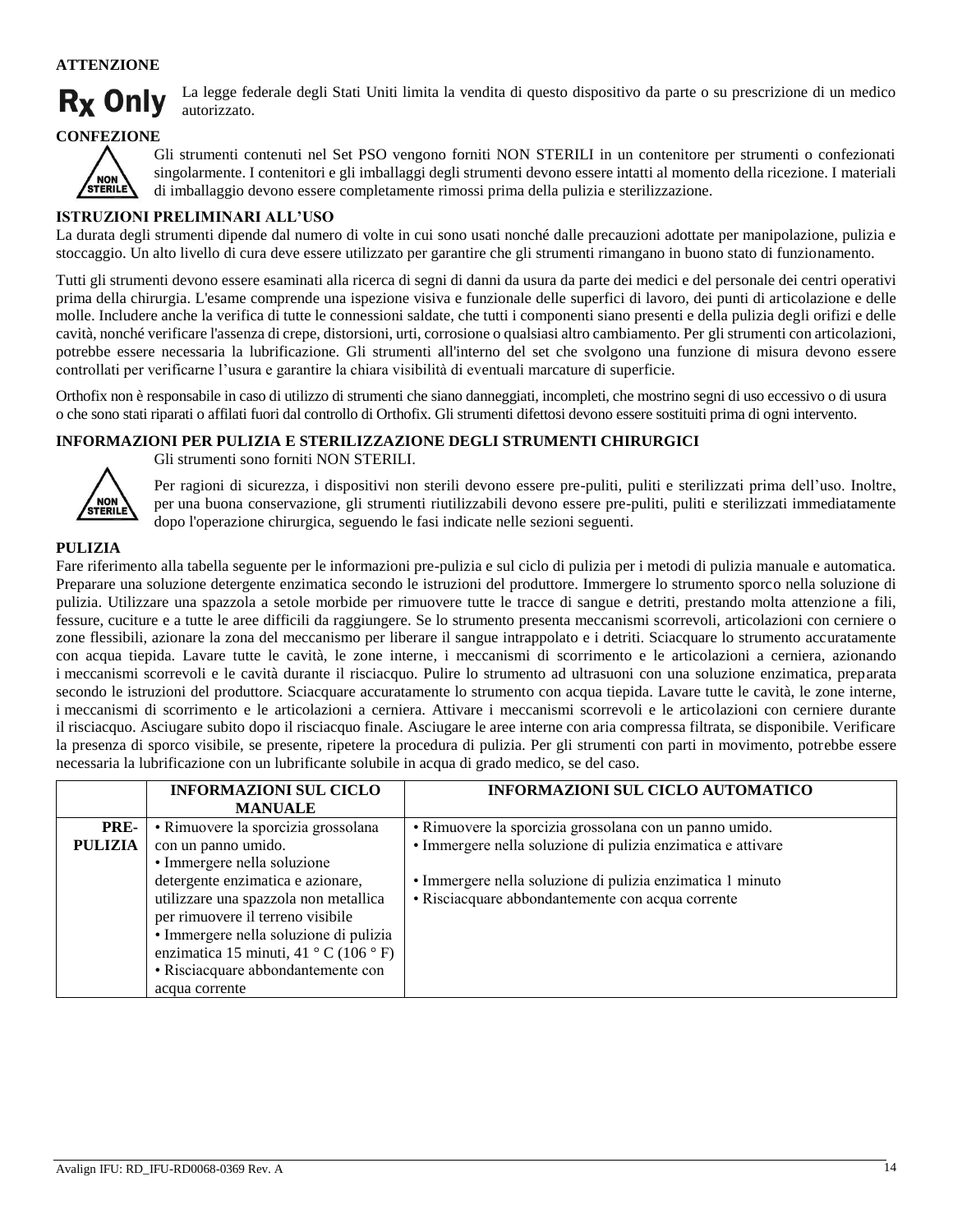| PULIZIA | • Immergere la soluzione di pulizia<br>enzimatica Bagno ad ultrasuoni         | Fase                           | Tempo<br>(minuti) | Temperatura                        | Tipo di detersivo e<br>la concentrazione |
|---------|-------------------------------------------------------------------------------|--------------------------------|-------------------|------------------------------------|------------------------------------------|
|         | $\cdot$ 15 minuti, 41 ° C (106 ° F)<br>· Utilizzare un pennello non metallico | Pre-lavaggio 1                 | 02:00             | Acqua di<br>rubinetto fredda       | N/A                                      |
|         | per rimuovere i terreni visibili<br>• Risciacquare abbondantemente con        | Lavaggio enzimatico            | 02:00             | Acqua di<br>rubinetto calda        | Detergente<br>enzimatico                 |
|         | acqua demineralizzata<br>$\bullet$ Dry                                        | Lavaggio 1                     | 02:00             | $63^{\circ}$ C / 146 $^{\circ}$ F  | Detergente neutro                        |
|         |                                                                               | Risciacquo 1                   | 00:15             | Acqua di<br>rubinetto calda        | N/A                                      |
|         |                                                                               | Risciacquo acqua<br>purificata | 00:10             | $66^{\circ}$ C / 151 $^{\circ}$ F  | N/A                                      |
|         |                                                                               | Asciugare                      | 07:00             | $115^{\circ}$ C / 240 $^{\circ}$ F | N/A                                      |

Una struttura potrebbe scegliere di utilizzare cicli di pulizia diversi dal ciclo suggerito se la struttura ha convalidato correttamente il ciclo al fine di garantire un'adeguata pulizia per facilitare la sterilizzazione. Controllare tutti gli strumenti prima della sterilizzazione o dell'immagazzinaggio al fine di garantire che gli strumenti sono adatti per l'uso. Gli strumenti che mostrano segni di danneggiamento devono essere messi da parte e inviati per l'assistenza o la riparazione.

#### **DISINFEZIONE**

I dispositivi devono essere sterilizzabili terminalmente (vedi § Sterilizzazione). I dispositivi Avalign sono compatibili con i profili tempotemperatura della lavadisinfettatrice per la disinfezione termica secondo ISO 15883.

### **STERILIZZAZIONE**

Sterilizzare con sterilizzazione a vapore. I seguenti cicli di sterilizzazione a vapore si basano sulla convalida di un unico strumento, avvolto, o di un contenitore per strumenti singoli inserito in un contenitore per sterilizzazione rigido appropriato (contenitori con fondo filtrato o fondo solido, di 23 ¼" di lunghezza x 11 ¼" di larghezza), all'interno di un autoclave manutenuta correttamente. È fondamentale che i parametri di processo siano convalidati per il singolo tipo di attrezzature di sterilizzazione di ogni struttura e configurazione del carico del prodotto.

|                                                                                              | <b>CONTENITORE PER STRUMENTI CON INVOLUCRO SINGOLO</b> |  |                    |                    |  |  |
|----------------------------------------------------------------------------------------------|--------------------------------------------------------|--|--------------------|--------------------|--|--|
| <b>TEMPO DI</b><br><b>TIPO DI</b><br><b>IMPULSI</b><br><b>TEMPO DI</b><br><b>TEMPERATURA</b> |                                                        |  |                    |                    |  |  |
| <b>CICLO</b>                                                                                 |                                                        |  | <b>ESPOSIZIONE</b> | <b>ASCIUGATURA</b> |  |  |
| Prevuoto                                                                                     | $132^{\circ}$ C (270 $^{\circ}$ F)                     |  | 4 minuti           | $45$ minuti $+$    |  |  |
|                                                                                              |                                                        |  |                    | 15 minuti di       |  |  |
|                                                                                              |                                                        |  |                    | raffreddamento     |  |  |

| CONTENITORE PER STRUMENTI SINGOLI INSERITO IN UN CONTENITORE PER STERILIZZAZIONE |                                    |                |                    |                    |  |  |
|----------------------------------------------------------------------------------|------------------------------------|----------------|--------------------|--------------------|--|--|
|                                                                                  | <b>RIGIDO</b>                      |                |                    |                    |  |  |
| <b>TIPO DI</b>                                                                   | <b>TEMPERATURA</b>                 | <b>IMPULSI</b> | <b>TEMPO DI</b>    | <b>TEMPO DI</b>    |  |  |
| <b>CICLO</b>                                                                     |                                    |                | <b>ESPOSIZIONE</b> | <b>ASCIUGATURA</b> |  |  |
| Prevuoto                                                                         | $132^{\circ}$ C (270 $^{\circ}$ F) |                | 4 minuti           | 30 minuti          |  |  |

Una struttura potrebbe scegliere di utilizzare cicli di sterilizzazione a vapore diversi dal ciclo suggerito se la struttura ha convalidato correttamente il ciclo al fine di garantire un'adeguata penetrazione del vapore e contatto con il contenitore dello strumento per la sterilizzazione. Nota: i contenitori per sterilizzazione rigidi non possono essere utilizzati in cicli a vapore gravità.

Per ulteriori informazioni relative all'uso di questo strumento, si prega di contattare il rappresentante o il distributore Orthofix.

#### **STOCCAGGIO**

Gli strumenti sono confezionati in imballi singoli oppure in contenitori. Dopo essere stati usati, devono essere sistemati in un luogo asciutto, pulito e temperato.

#### **RECLAMI**

Qualsiasi sanitario che intenda sporgere reclamo o abbia motivo di insoddisfazione in relazione alla qualità del prodotto, alla sua identità, alla sua durata, alla sua affidabilità, sicurezza, efficacia e/o prestazioni, deve informare Orthofix o il suo rappresentante. Inoltre, se un dispositivo non funziona correttamente, o se si sospetta che abbia funzionato male, informare immediatamente Orthofix o il suo rappresentante. Se un prodotto del set PSO Orthofix ha mai funzionato in modo improprio e potrebbe aver causato o contribuito alla morte o gravi lesioni ad un paziente, il distributore o Orthofix devono essere informati il più presto possibile per telefono, fax o per iscritto. Per tutti i reclami, indicare il nome e il riferimento con il numero di lotto del componente, il proprio nome e indirizzo e una descrizione dettagliata dell'evento per aiutare Orthofix a comprendere le cause del reclamo.

Per ulteriori informazioni o reclami, si prega di contattare: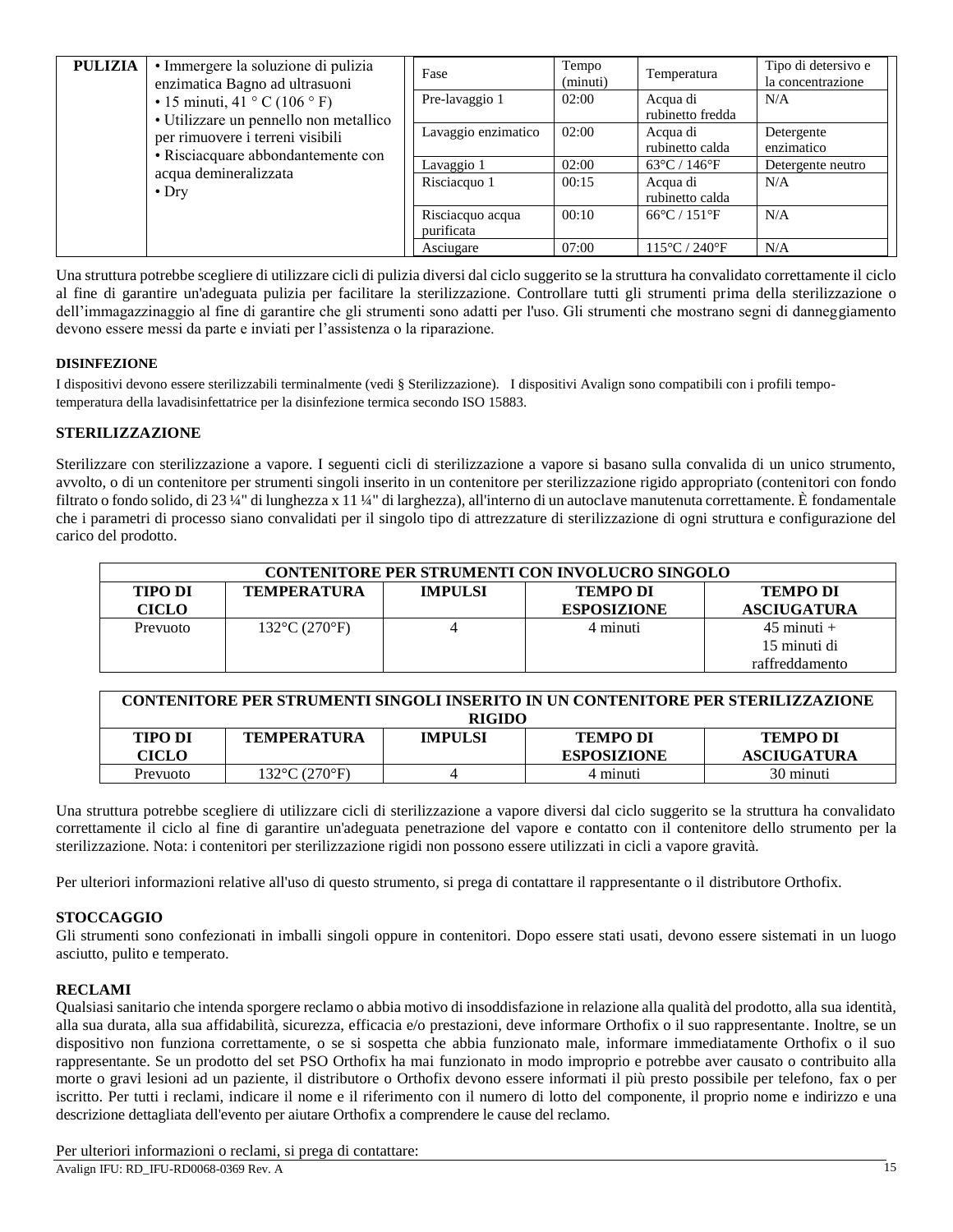# **ORTHOFIX**

3451 Plano Parkway Lewisville, TX 75056 (214) 937-2000

### **GARANZIA**

Orthofix e Avalign Technologies non garantisce e non garantirà le riparazioni apportate al prodotto da una fonte non approvato da Orthofix e Avalign Technologies. Orthofix e Avalign Technologies non saranno responsabile per qualsiasi guasto del prodotto a causa di riparazioni non autorizzate. Per gli strumenti prodotti da un altro produttore, fare riferimento alle istruzioni per l'uso del produttore.



Prodotto da: **REP** Rappresentante CE: AVALIGN TECHNOLOGIES INSTRUMED GmbH Fort Wayne, IN 46825 Unter Buchsteig 3 1-877-289-1096 78532 Tuttlingen, Germany

Distributed by: **ORTHOFIX** 3451 Plano Parkway Lewisville, TX 75056 (214) 937-2000



8727 Clinton Park Dr (dba Avalign German Specialty Instruments)<br>Fort Wayne, IN 46825 Unter Buchsteig 3 +49 7462 200490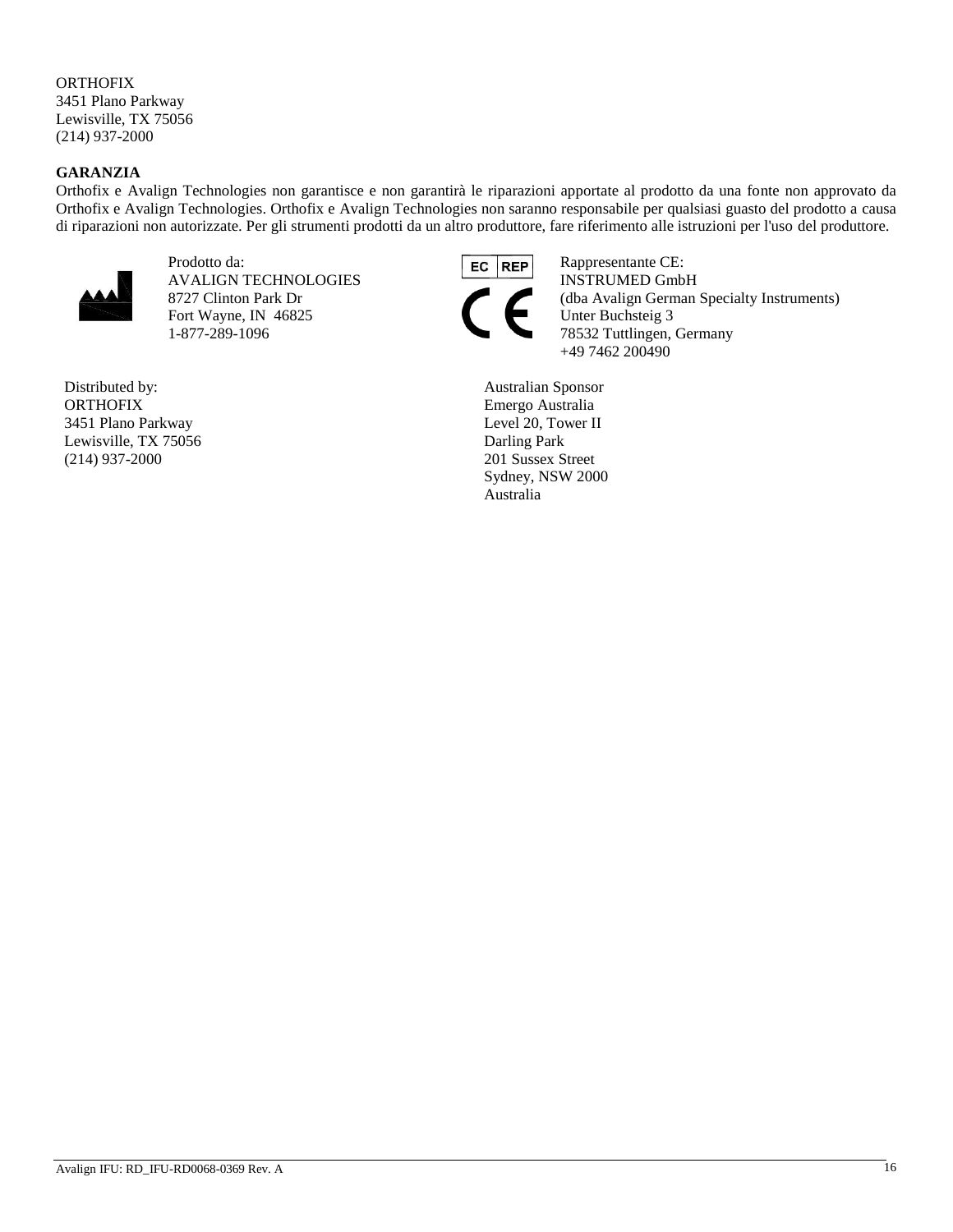# **Português PT**

#### **CONJUNTO ORTHOFIX PSO INSTRUÇÕES DOS INSTRUMENTOS**

#### **Fabricado por AVALIGN TECHNOLOGIES – Distribuído por ORTHOFIX**

#### **DESCRIÇÃO / COMPOSIÇÃO DE MATERIAL**

Os instrumentos cirúrgicos do conjunto de PSO são ferramentas médicas manuais concebidas unicamente para utilização em procedimentos cirúrgicos descritos na técnica cirúrgica do conjunto PSO da Orthofix. Os instrumentos são fabricados em diferentes materiais, incluindo aço inoxidável e silicone de grau médico, em conformidade com as respetivas normas aplicáveis. Estes materiais não são para implantes. Os instrumentos do conjunto PSO não contêm quaisquer componentes de látex.

#### **UTILIZAÇÃO**



Os instrumentos contidos no conjunto PSO têm de ser usados da forma descrita na técnica cirúrgica do conjunto Orthofix PSO fornecida pela Orthofix. Antes de usar os instrumentos, o cirurgião deve dar especial atenção a todos os aspetos da intervenção cirúrgica, assim como aos limites da instrumentação. São fornecidas recomendações de utilização na técnica cirúrgica do conjunto Orthofix PSO, fornecidas pela Orthofix.

#### **POTENCIAIS EFEITOS ADVERSOS**

Manutenção incorreta, limpeza ou manutenção poderá tornar os instrumentos inapropriados ao seu uso pretendido, provocar corrosão, desmontagem, distorção e/ou quebra ou provocar ferimentos ao paciente ou equipa de cirurgia. Em resultados das funções mecânicas necessárias, os instrumentos contidos no conjunto PSO são fabricados em materiais NÃO destinados A IMPLANTE. Caso um instrumento se parta, nenhum fragmento pode permanecer no doente uma vez que tal poderia causar complicações pós-operatórias e requerer uma outra intervenção.

Abaixo segue uma lista de potenciais complicações, apesar de não ser exaustiva:

- Lesão neurológica, paralisia, dor, lesão dos tecidos moles, de órgãos viscerais ou de articulações, no caso de uso incorreto ou quebra dos instrumentos.
- Infeção, se os instrumentos não estiverem convenientemente limpos e esterilizados.
- Derrames durais, compressão de artérias, danos nos nervos ou órgãos próximos como resultado de deslize ou mau posicionamento de um instrumento avariado.
- Danos causados por uma libertação involuntária da haste ou molas de certos instrumentos.
- Danos provocados pelos instrumentos usados para dobrar ou cortar, devido a forças excessivas que ocorrem quando estão a ser usados.
- Cortes nas luvas ou na pele da equipa de cirurgia.
- Lesões nos tecidos do doente ou equipa de cirurgia e/ou um aumento do tempo de operação como resultado de ter que desmontar os instrumentos durante a cirurgia.
- Fendas, fraturas ou perfuração involuntária do osso.

#### **PRECAUÇÕES PRÉ-OPERATÓRIAS**

Qualquer pessoa que use o conjunto PSO pode obter uma técnica cirúrgica solicitando-a a um representante ou distribuidor da Orthofix. Os que usarem brochuras publicadas há mais de dois anos antes da intervenção cirúrgica são aconselhados a solicitar uma versão atualizada diretamente à Orthofix. Não utilize nenhum instrumento de outra forma que não aquela para a qual foi concebido ou se destina, conforme descrito na técnica cirúrgica fornecida. A má utilização dos instrumentos pode ter um efeito adverso no doente ou no pessoal.

Os dispositivos só podem ser usados por médicos totalmente familiarizados com a técnica cirúrgica necessária. O médico cirurgião deve ter o cuidado de não usar os instrumentos para efetuar pressão inadequada na coluna ou nos implantes e devem obedecer escrupulosamente a qualquer procedimento de operação descrito na técnica cirúrgica fornecida pelo fabricante do implante. Por exemplo, a força exercida durante a reposição de um instrumento in-situ não deve ser excessiva, porque isto poderá provocar lesões ao paciente.

Para reduzir o risco de quebra, deve-se tomar cuidado para não distorcer os implantes nem amolgá-los, bater-lhes ou riscá-los com os instrumentos.

Deve ter-se um cuidado extremo quando os instrumentos forem usados perto de órgãos vitais, nervos ou vasos.

A menos que seja especificado de outro modo na etiqueta, os instrumentos podem ser reutilizados após pre-limpeza, limpeza e esterilização.

Assegure-se que qualquer produto destinado a ser reutilizado é adequadamente limpo e esterilizado para evitar efeitos prejudiciais ao doente ou ao pessoal.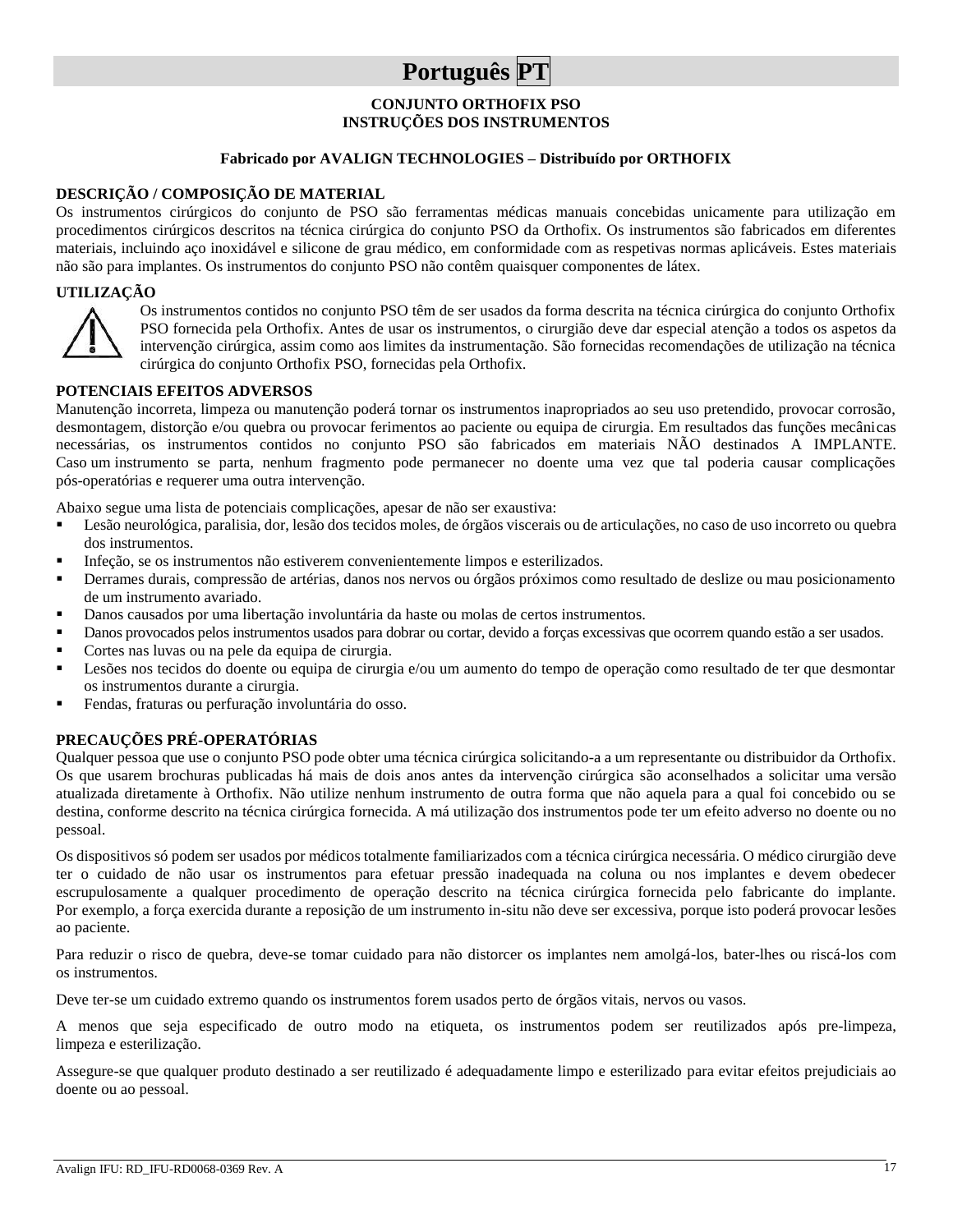**AVISO**



A Lei Federal (EUA) só permite a venda ou o pedido deste dispositivo a um médico qualificado.



Os instrumentos contidos no conjunto PSO são fornecidos NÃO ESTÉREIS num recipiente de instrumentos ou embalados individualmente. Os recipientes e a embalagem de instrumentos devem estar intactos quando forem recebidos. Os materiais de embalagem devem ser completamente removidos antes da limpeza e da esterilização.

# **INSTRUÇÕES ANTES DE USAR**

A vida dos instrumentos depende do número de vezes que são usados, assim como das precauções tomadas no manuseamento, limpeza e armazenamento. Um elevado cuidado deve ser dado para assegurar que os instrumentos se mantêm em bom estado de funcionamento.

Os sinais de desgaste ou danos de todos os instrumentos devem ser inspecionados pelos médicos e equipa dos centros operatórios antes da cirurgia. A inspeção deve ser visual e funcional nas superfícies de trabalho, pontos de articulação e molas. Também devem incluir a verificação de todas as partes soldadas, se todos os componentes estão presentes, e a limpeza dos orifícios e cavidades, ou a ausência de fendas, distorção, impacto, corrosão ou outras alterações. A lubrificação pode ser necessária em instrumentos com articulações. Os instrumentos do conjunto que têm uma função de medição têm de ser inspecionados quanto a desgaste e à visibilidade clara de quaisquer marcas na superfície.

A Orthofix não pode ser responsabilizada no caso de utilização de instrumentos que estejam danificados, incompletos, mostrem sinais de desgaste e rotura excessivos, ou que tenham sido reparados ou afiados fora do controlo da Orthofix. Quaisquer instrumentos com falhas devem ser substituídos antes de qualquer intervenção cirúrgica.

### **INFORMAÇÃO SOBRE A LIMPEZA E ESTERILIZAÇÃO DE INSTRUMENTOS CIRÚRGICOS**



Os instrumentos são fornecidos NÃO ESTÉREIS.

Por razões de segurança, dispositivos não-esterilizados devem ser limpos previamente, limpos e esterilizados antes do uso. Além disso, por razões de uma boa manutenção, instrumentos reutilizáveis devem ser limpos previamente, limpos e esterilizados imediatamente após a cirurgia, seguindo a sequência de passos descrita nas secções seguintes.

### **LIMPEZA**

Consulte a tabela em baixo para obter informações específicas sobre o ciclo de pré-limpeza e limpeza para métodos manuais e automáticos de limpeza. Prepare uma solução de limpeza enzimática de acordo com as instruções do fabricante. Mergulhe o instrumento sujo na solução de limpeza. Use uma escova de cerdas para remover todos os restos de sangue e resíduos, dando especial atenção a roscas, ranhuras, costuras e áreas de acesso difícil. Se o instrumento dispuser de mecanismos deslizantes, juntas articuladas ou áreas flexíveis, acione a área para a libertar de qualquer sangue ou resíduos aí existentes. Enxague o(s) instrumento(s) cuidadosamente com água quente da torneira. Enxague todos os lúmenes, áreas internas, mecanismos deslizantes e juntas articuladas, acionando os mecanismos deslizantes e ranhuras durante a limpeza. Limpe o instrumento por ultrassons, usando uma solução enzimática, preparada de acordo com as instruções do fabricante. Enxague o instrumento cuidadosamente com água quente da torneira. Enxague todos os lúmenes, áreas internas, mecanismos deslizantes e juntas articuladas. Acione os mecanismos deslizantes e ranhuras durante a limpeza. Seque imediatamente após o enxaguamento final. Seque todas as áreas internas com ar filtrado, comprimido, se disponível. Verifique quanto a sujidade visível, e se existir, repita o procedimento de limpeza. Nos instrumentos com peças móveis, poderá ser necessário realizar uma lubrificação com um lubrificante solúvel em água de grau médico, onde aplicável.

|                                 | <b>INFORMAÇÃO SOBRE O</b><br><b>CICLO MANUAL</b>                                                                                                                                                                                                                                                       | INFORMAÇÃO SOBRE O CICLO AUTOMÁTICO                                                                |                             |                                                              |                                                                     |
|---------------------------------|--------------------------------------------------------------------------------------------------------------------------------------------------------------------------------------------------------------------------------------------------------------------------------------------------------|----------------------------------------------------------------------------------------------------|-----------------------------|--------------------------------------------------------------|---------------------------------------------------------------------|
| <b>LIMPEZA</b><br><b>PRÉVIA</b> | • Remova o solo bruto com<br>um pano molhado.<br>· Mergulhe na solução de<br>limpeza enzimática e atue,<br>Use uma escova não metálica<br>para remover o solo visível<br>· Mergulhe na solução de<br>limpeza enzimática 15<br>minutos, 41 ° C (106 ° F)<br>· Enxagúe completamente em<br>água corrente | Remova<br>$\Omega$<br>Mergulhe<br>na<br>Mergulhe<br>na<br>· Enxagúe completamente em água corrente | solo<br>solução<br>solução  | bruto<br>com<br>um<br>de<br>limpeza<br>limpeza<br>de         | molhado.<br>pano<br>enzimática<br>atue<br>e<br>enzimática<br>minuto |
| <b>LIMPEZA</b>                  | · Mergulhe solução de<br>limpeza enzimática banho<br>ultra-sônico<br>$\cdot$ 15 minutos, 41 ° C (106 ° F)                                                                                                                                                                                              | Fase<br>Pré-lavagem 1                                                                              | Tempo<br>(minutos)<br>02:00 | Temperatura<br>Água corrente<br>fria                         | Tipo e concentração<br>do detergente<br>N/A                         |
|                                 | • Use uma escova não<br>metálica para remover os<br>solos visíveis                                                                                                                                                                                                                                     | Lavagem enzimática<br>Lavagem 1                                                                    | 02:00<br>02:00              | Agua corrente<br>quente<br>$63^{\circ}$ C / 146 $^{\circ}$ F | Detergente<br>enzimático<br>Detergente neutro                       |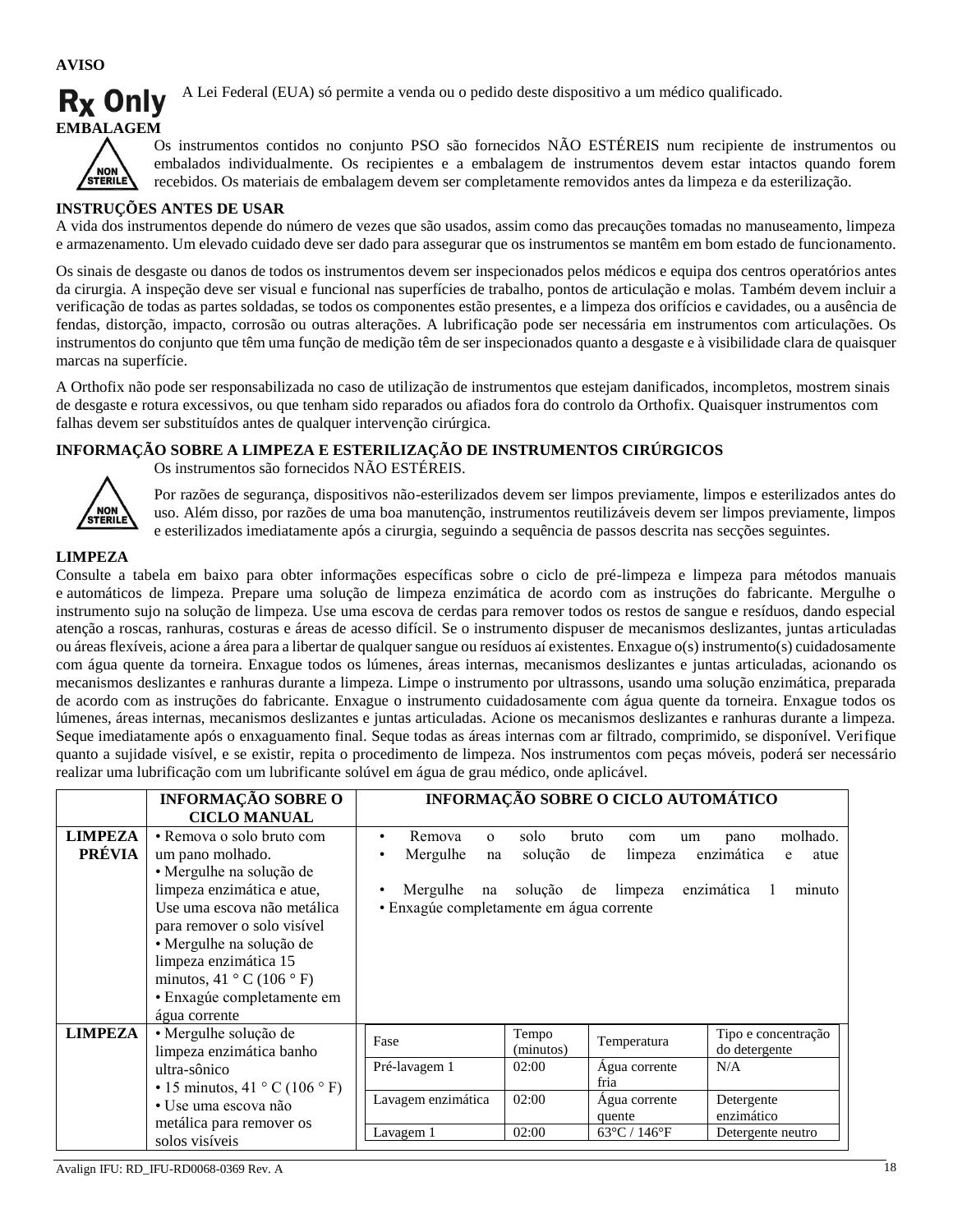| • Enxagúe completamente em<br>água desmineralizada | Enxaguamento 1                      | 00:15 | Agua corrente<br>quente           | N/A |
|----------------------------------------------------|-------------------------------------|-------|-----------------------------------|-----|
| $\cdot$ seco                                       | Enxaguamento com<br>água purificada | 00:10 | $66^{\circ}$ C / 151 $^{\circ}$ F | N/A |
|                                                    | Secagem                             | 07:00 | 115°C / 240°F                     | N/A |

Um centro pode optar por ciclos de limpeza diferentes do ciclo sugerido se o centro tiver validade adequadamente o ciclo para garantir uma limpeza apropriada para facilitar a esterilização. Inspecione todos os instrumentos antes da esterilização ou do armazenamento para assegurar que estão prontos a serem utilizados. Quaisquer instrumentos que apresentem sinais de danos devem ser separados e enviados para assistência ou reparação.

#### **DESINFECÇÃO**

Os dispositivos têm de ser submetidos a esterilização final (Ver § Esterilização). Os dispositivos da Avalign são compatíveis com os perfis de tempo e temperatura dos aparelhos de lavagem/desinfecção para desinfecção térmica, de acordo com a norma ISO 15883.

### **ESTERILIZAÇÃO**

Esterilize usando esterilização a vapor. Os seguintes ciclos de esterilização a vapor são sugeridos com base na validação de uma única caixa de instrumento embalada ou uma caixa de um único instrumento fechada num recipiente rígido de esterilização apropriado (recipiente de fundo filtrado ou fundo sólido, 23 ¼" de comprimento x 11 ¼" de largura), numa autoclave devidamente conservada. É fundamental que os parâmetros do processo sejam validados para cada tipo individual de equipamento de esterilização e configuração de carga de produto de cada centro.

| CAIXA DE INSTRUMENTO EMBALADA INDIVIDUALMENTE |                                                                           |                 |                  |                         |  |  |
|-----------------------------------------------|---------------------------------------------------------------------------|-----------------|------------------|-------------------------|--|--|
| <b>TIPO DE</b>                                | <b>TEMPERATURA</b>                                                        | <b>IMPULSOS</b> | <b>TEMPO DE</b>  | <b>TEMPO DE SECAGEM</b> |  |  |
| <b>CICLO</b>                                  |                                                                           |                 | <b>EXPOSIÇÃO</b> |                         |  |  |
| Pré-vácuo                                     | $132^{\circ}$ C $(270^{\circ}F)$                                          |                 | 4 minutos        | $45 \text{ minutes} +$  |  |  |
|                                               |                                                                           |                 |                  | 15 minutos de           |  |  |
|                                               |                                                                           |                 |                  | arrefecimento           |  |  |
|                                               |                                                                           |                 |                  |                         |  |  |
|                                               | CAIXA DE INSTRUMENTO ÚNICO FECHADA NUM RECIPIENTE RÍGIDO DE ESTERILIZAÇÃO |                 |                  |                         |  |  |
| <b>TIPO DE</b>                                | <b>TEMPERATURA</b>                                                        | <b>IMPULSOS</b> | <b>TEMPO DE</b>  | <b>TEMPO DE</b>         |  |  |
| <b>CICLO</b>                                  |                                                                           |                 | <b>EXPOSIÇÃO</b> | <b>SECAGEM</b>          |  |  |

Um centro pode optar por ciclos de esterilização a vapor diferentes do ciclo sugerido se o centro tiver validade adequadamente o ciclo para garantir uma penetração apropriada do vapor e o contacto com a caixa do instrumento para esterilização. Nota: os recipientes rígidos de esterilização não podem ser utilizados em ciclos de vapor com sistema por gravidade.

Pré-vácuo 132°C (270°F) 4 4 minutos 30 minutos

Para obter mais informações relacionadas à utilização deste instrumento, contacte o seu representante ou distribuidor da Orthofix.

#### **ARMAZENAMENTO**

Os instrumentos são embalados em invólucros individuais ou em contentores. Após a utilização devem ser guardados num local limpo, seco e temperado.

#### **RECLAMAÇÕES**

Qualquer profissional de saúde que tenha reclamações ou motivos para não estar satisfeito com a qualidade do produto, sua identidade, duração, fiabilidade, segurança, efetividade e/ou desempenho, deverá notificar a Orthofix ou o seu representante. Além disto, se um dispositivo tiver avariado, ou é suspeito de ter avariado, a Orthofix ou o seu representante deve ser notificado imediatamente. Se um produto do conjunto PSO da Orthofix tiver funcionado alguma vez incorretamente e tiver causado ou contribuído para a morte ou lesão grave de um doente, o distribuidor ou a Orthofix devem ser informados com a maior brevidade possível por telefone, fax ou por escrito. Para todas as reclamações, inclua o nome do dispositivo e referência juntamente com o número de lote do(s) componente(s), o seu nome e morada e uma descrição detalhada do acontecimento para ajudar a Orthofix a entender as causas da reclamação.

Para mais informações ao cliente ou reclamações, contacte:

ORTHOFIX 3451 Plano Parkway Lewisville, TX 75056 (214) 937-2000

#### **GARANTIA**

A Orthofix e a Avalign Technologies não garantem nem garantiram quaisquer reparações realizadas ao produto por uma entidade não aprovada pela Orthofix e Avalign Technologies. A Orthofix e a Avalign Technologies não serão responsáveis por qualquer falha do

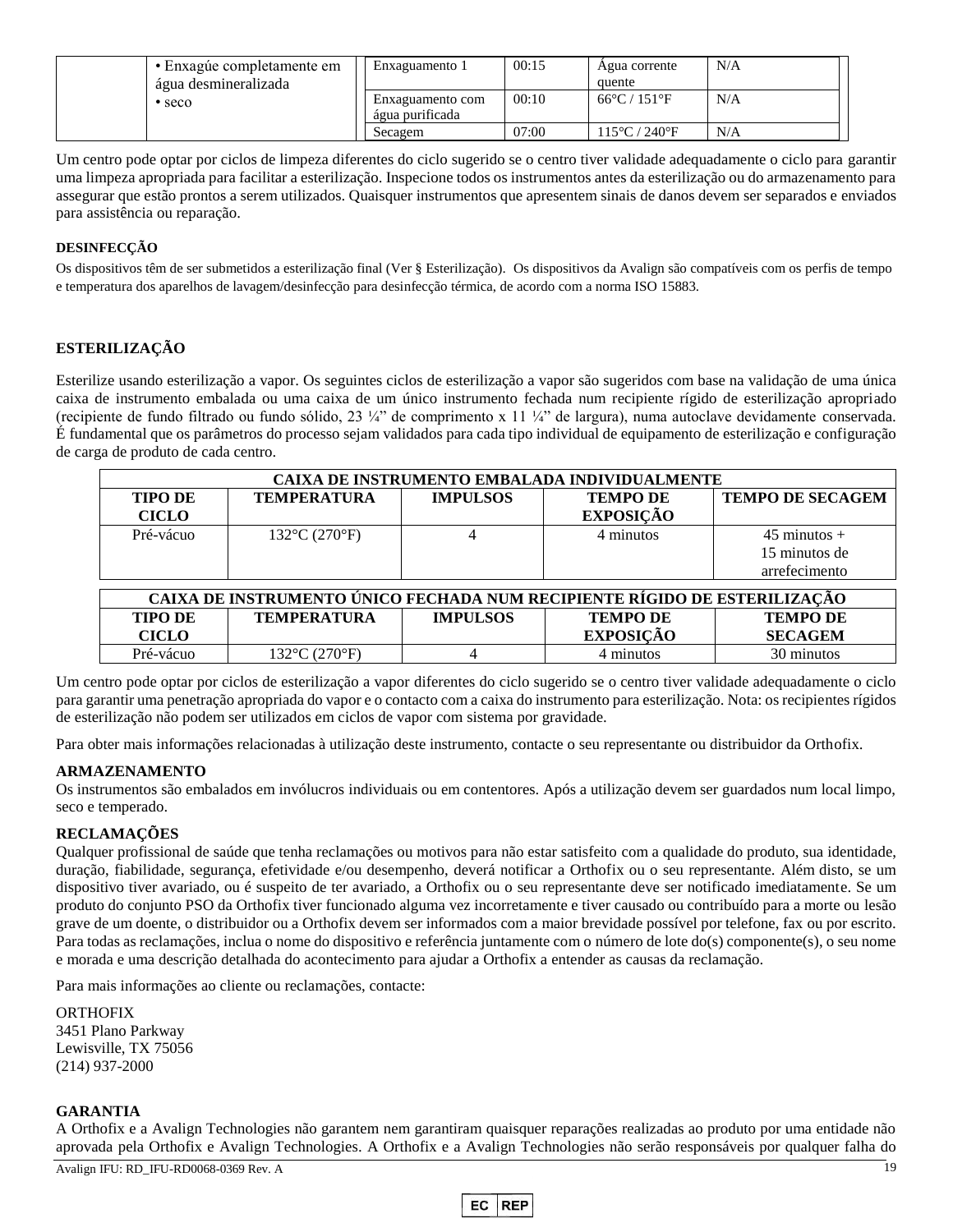produto decorrente de reparações não autorizadas. Nos instrumentos fabricados por um outro fabricante, consulte as instruções de utilização do fabricante.



Fabricado por: Representante CE AVALIGN TECHNOLOGIES<br>
8727 Clinton Park Dr<br>
Fort Wayne, IN 46825<br>
There Buchsteig 3 Fort Wayne, IN 46825<br>1-877-289-1096 Unter Buchsteig 3<br>78532 Tuttlingen,

Distributed by: **ORTHOFIX** 3451 Plano Parkway Lewisville, TX 75056 (214) 937-2000

8727 Clinton Park Dr (dba Avalign German Specialty Instruments) 78532 Tuttlingen, Germany +49 7462 200490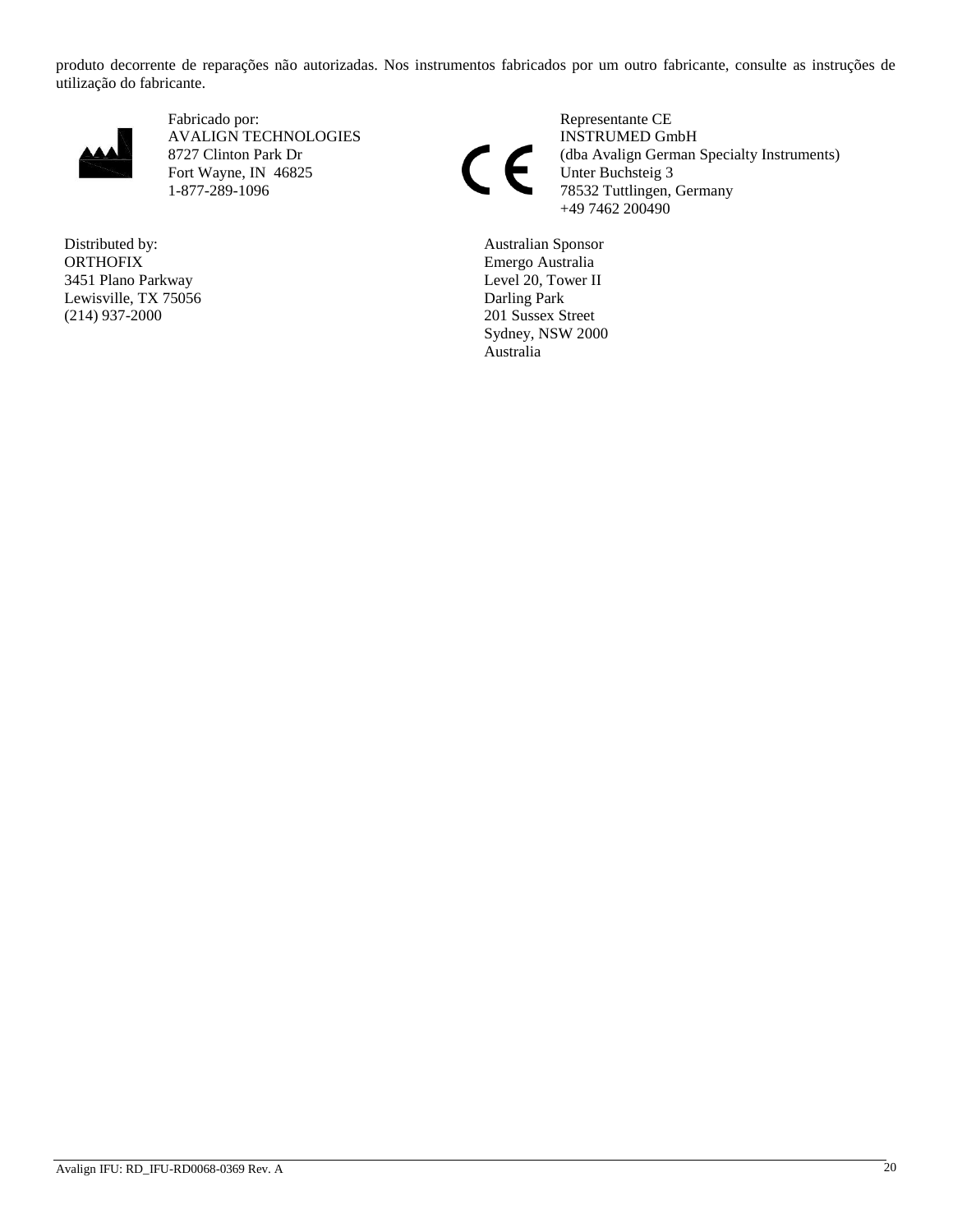# **Türkçe TR**

# **ORTHOFIX PSO SETİ ENSTRÜMANTASYON TALİMATI**

### **AVALIGN TECHNOLOGIES tarafından üretilmiştir – ORTHOFIX tarafından dağıtılır**

#### **TANIM / MATERYAL YAPISI**

PSO Seti içindeki cerrahi aletler sadece Orthofix PSO Seti Cerrahi Tekniği içinde ana hatları verilmiş cerrahi işlemlerde kullanılmak üzere tasarlanmış manuel tıbbi araçlardır. Aletler kendileri için geçerli standartlarla uyumlu, paslanmaz çelikler ve tıbbi sınıf silikon dahil farklı materyallerden yapılmıştır. Bu materyaller implante edilemez. PSO Seti aletleri herhangi bir Lateks bileşen içermez.

#### **KULLANIM**



PSO Seti içinde bulunan aletler Orthofix tarafından sağlanan Orthofix PSO Seti Cerrahi tekniği içinde belirtilen şekilde kullanılmalıdır. Aletleri kullanmadan önce cerrah bu cerrahi girişimin tüm yönlerini ve ayrıca enstrümantasyonun sınırlarını tamamen değerlendirmiş olmalıdır. Kullanma talimatı, Orthofix tarafından sağlanan Orthofix PSO Seti Cerrahi Tekniği içinde sağlanmıştır.

#### **OLASI ADVERS ETKİLER**

Hatalı bakım, temizlik veya muamele aletleri kullanım amacı için uygun olmayan bir hale getirebilir; çürümeye, parçaların ayrılmasına, şekil bozukluğuna ve/veya kırılmaya neden olabilir veya hastanın ya da ameliyat personelinin zarar görmesine yol açabilir. Gerekli mekanik özelliklerin bir sonucu olarak PSO Seti içinde bulunan aletler İMPLANTE EDİLEMEZ materyallerden yapılmıştır. Bir alet kırılırsa hasta içinde parça kalmamalıdır çünkü postoperatif komplikasyonlara yol açabilir ve ek girişim gerektirebilir.

Aşağıda bunlarla kısıtlı olmamak üzere olası komplikasyonların bir listesi verilmiştir:

- Aletlerin kırılması veya yanlış kullanılması durumunda nörolojik lezyon, paralizi, ağrı, yumuşak dokular, visseral organlar veya eklemlerde lezyon.
- Aletler uygun şekilde temizlenmez ve sterilize edilmezse enfeksiyon.
- Hatalı bir aletin iyi konumlandırılmaması veya kayması nedeniyle dural sızıntılar, damar kompresyonu, sinirler veya yakın organların zarar görmesi.
- Bazı aletlerin yaylarının istenmeden serbest kalması sonucunda oluşan hasar.
- İn situ olarak kesmek ve bükmek için kullanılan aletlerin kullanımları sırasında aşırı güç uygulanması nedeniyle oluşan hasar.
- Cerrahi personelin eldivenlerinin veya cildinin kesilmesi.
- Cerrahi sırasında aletleri parçalara ayırmanın gerekmesi sonucunda hasta veya cerrahi personelde doku lezyonları ve/veya ameliyat süresinin uzaması.
- Kemikte çatlak, kırık veya kazara perforasyon.

#### **PREOPERATİF ÖNLEMLER**

PSO Setini kullanan herkes bir Orthofix temsilcisi veya distribütöründen talep etmek yoluyla Cerrahi Tekniği elde edebilir. Cerrahi girişimden iki yıldan daha uzun bir süre önce yayımlanmış broşürleri kullananların doğrudan Orthofix'ten güncellenmiş bir sürüm istemeleri önerilir. Herhangi bir aleti, beraberindeki Cerrahi Teknik içinde tanımlandığı gibi tasarlanmadığı veya kullanımı amaçlanmadığı bir şekilde kullanmayın. Aletlerin hatalı kullanımının hasta veya personel üzerine olumsuz bir etkisi olabilir.

Cihazlar sadece gerekli cerrahi tekniğe aşina olan ve bu açıdan eğitim görmüş doktorlar tarafından kullanılabilir. Ameliyatı yapan doktor, aletleri omurga veya implantlar üzerinde uygun olmayan stres yaratmayacak şekilde kullanmak için çok dikkat etmeli ve implant üreticisi tarafından sağlanan cerrahi tekniklerde tanımlanan herhangi bir ameliyat işlemine tam olarak uymalıdır. Örneğin bir aletin in situ tekrar konumlandırılması sırasında kullanılan güçler aşırı olmamalıdır yoksa hasta zarar görebilir.

Kırılma riskini azaltmak için implantlarda distorsiyon oluşturmamaya ve implantlara aletlerle vurmamaya, çentik açmamaya ve çizik bırakmamaya dikkat edilmelidir.

Aletler yaşamsal organlar, sinirler veya damarlar yakınında kullanıldığında çok dikkatli olunmalıdır.

Etikette aksi belirtilmediği sürece, ön temizlik, temizlik ve sterilizasyon işleminden sonra cihazlar tekrar kullanılabilir.

Hasta veya personelde herhangi bir olumsuz etkiden kaçınmak açısından tekrar kullanılması amaçlanan herhangi bir ürünün uygun şekilde temizlenmesi ve sterilize edilmesini sağlayın.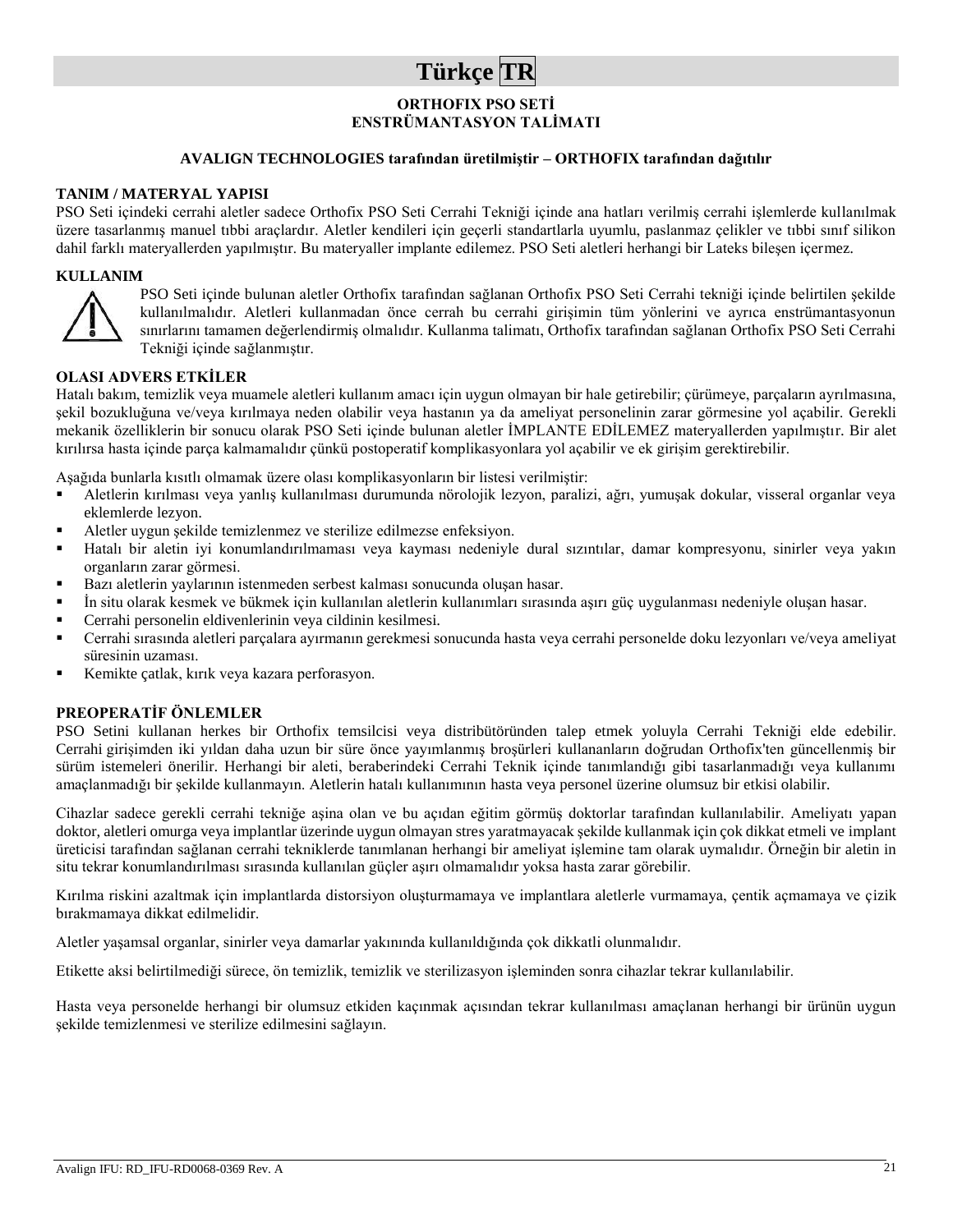**DİKKAT**

#### **Rx Only** A.B.D. federal kanunlarına göre bu cihaz sadece bir doktor tarafından ya da doktor siparişiyle satılabilir.

# **PAKETLEME**



PSO Setinde bulunan aletler bir alet kabında veya ayrı paketlenmiş şekilde STERİL OLMAYAN bir halde sağlanır. Aletlerin kapları ve ambalajı, alındığında sağlam olmalıdır. Ambalaj materyali temizlik ve sterilizasyon öncesinde tamamen çıkarılmalıdır.

# **KULLANMA ÖNCESİ TALİMATI**

Aletlerin ömrü kullanıldığı sayıya ve kullanım, temizleme ve saklama sırasında alınan önlemlere bağlıdır. Aletlerin iyi çalışır durumda kalmalarını sağlamak için yüksek bir bakım düzeyi kullanılması gerekir.

Tüm aletler cerrahi öncesinde ameliyathanelerde doktorlar ve personel tarafından aşınma hasarı bulguları açısından incelenmelidir. Bu inceleme, çalışma yüzeylerinin, artikülasyon noktalarının ve yayların görsel ve işlevsel bir incelemesini içermelidir. Ayrıca tüm kaynak yapılmış bileşenlerin, bütün bileşenlerin mevcut olduğunun ve açıklıklar ve boşlukların temizliğinin ve ayrıca herhangi bir çatlak, şekil bozukluğu, darbe, çürüme veya başka değişiklik bulunmadığının doğrulanmasını gerektirir. Menteşeli aletler için yağlama gerekebilir. Set içinde bir ölçüm işlevi yapan aletler yüzey işaretlerinin açıkça görünür olması ve aşınma açısından incelenmelidir.

Aletler hasarlıysa, tam değilse, aşırı aşınma ve eskime bulguları gösteriyorlarsa veya Orthofix'in kontrolü dışında tamir edilmiş veya bilenmişlerse Orthofix aletlerden sorumlu olmayacaktır. Hatalı aletler herhangi bir cerrahi girişim yapılmadan değiştirilmelidir.

# **CERRAHİ ALETLERİN TEMİZLENMESİ VE STERİLİZASYONU İÇİN BİLGİ**

Aletler STERİL OLMAYAN bir şekilde sağlanır.



Steril olmayan cihazlar kullanılmadan önce güvenlik nedeniyle ön temizlik, temizlik ve sterilizasyondan geçirilmelidir. Ayrıca bakımın iyi olması açısından tekrar kullanılabilir aletler cerrahinin hemen ardından aşağıdaki kısımlarda tanımlanan adımlar dizisi kullanılarak ön temizlik, temizlik ve sterilizasyondan geçirilmelidir.

### **TEMİZLİK**

Manuel ve otomatik temizlik yöntemleri için spesifik ön temizlik ve temizlik döngüsü bilgileri açısından aşağıdaki tabloya başvurun. Üreticinin talimatına göre enzimatik bir temizlik solüsyonu hazırlayın. Kirlenmiş aleti temizlik solüsyonuna batırın. Tüm kan ve kalıntı izlerini gidermek için yumuşak kıllı bir fırça kullanın ve yivler, yarıklar, birleşme yerleri ve ulaşılması zor herhangi bir bölgeye özellikle dikkat edin. Aletin kayan mekanizmaları, mafsallı eklemleri veya esnek alanları varsa herhangi bir yakalanmış kan ve kalıntıyı serbestleştirmek üzere alanı hareket ettirin. Aleti/aletleri ılık musluk suyuyla iyice durulayın. Durulama sırasında kayan mekanizmalar ve açıklıkları hareket ettirerek tüm lümenler, iç alanlar, kayan mekanizmalar ve mafsallı eklemleri durulayın. Aleti üreticinin talimatına uygun bir şekilde hazırlanmış bir enzimatik solüsyon kullanarak ultrasonik olarak temizleyin. Aleti ılık suyla iyice durulayın. Tüm lümenler, iç alanlar, kayan mekanizmalar ve mafsallı eklemleri durulayın. Kayan mekanizmalar ve mafsallı eklemleri durulama sırasında hareket ettirin. Son durulamadan hemen sonra kurutun. Herhangi bir iç alanı varsa filtrelenmiş, sıkıştırılmış havayla kurutun. Görünür kir açısından kontrol edin ve herhangi bir kir varsa temizlik işlemini tekrarlayın. Hareketli kısımları olan aletler için geçerli olduğunda tıbbi sınıf suda çözünür bir yağlayıcı ile yağlama gerekli olabilir.

|                 | <b>MANUEL DÖNGÜ BİLGİSİ</b>         | OTOMATİK DÖNGÜ BİLGİSİ                                         |
|-----------------|-------------------------------------|----------------------------------------------------------------|
| ÖN              | • Brüt toprağı ıslak bezle          | · Brüt toprağı ıslak bezle temizleyin.                         |
| <b>TEMİZLİK</b> | temizleyin.                         | • Enzimatik temizleme çözeltisine daldırın ve harekete geçirin |
|                 | • Enzimatik temizleme çözeltisine   |                                                                |
|                 | daldırın ve harekete geçin, Görünür | · 1 dakika enzimatik temizleme çözeltisine daldırın            |
|                 | kirleri çıkarmak için metalik       | • Akan suda iyice durulayın                                    |
|                 | olmayan fırça kullanın              |                                                                |
|                 | • Enzimatik temizleme               |                                                                |
|                 | solüsyonunda 15 dakika, 41 °C       |                                                                |
|                 | $(106 \circ F)$ islatin             |                                                                |
|                 | • Akan suda iyice durulayın         |                                                                |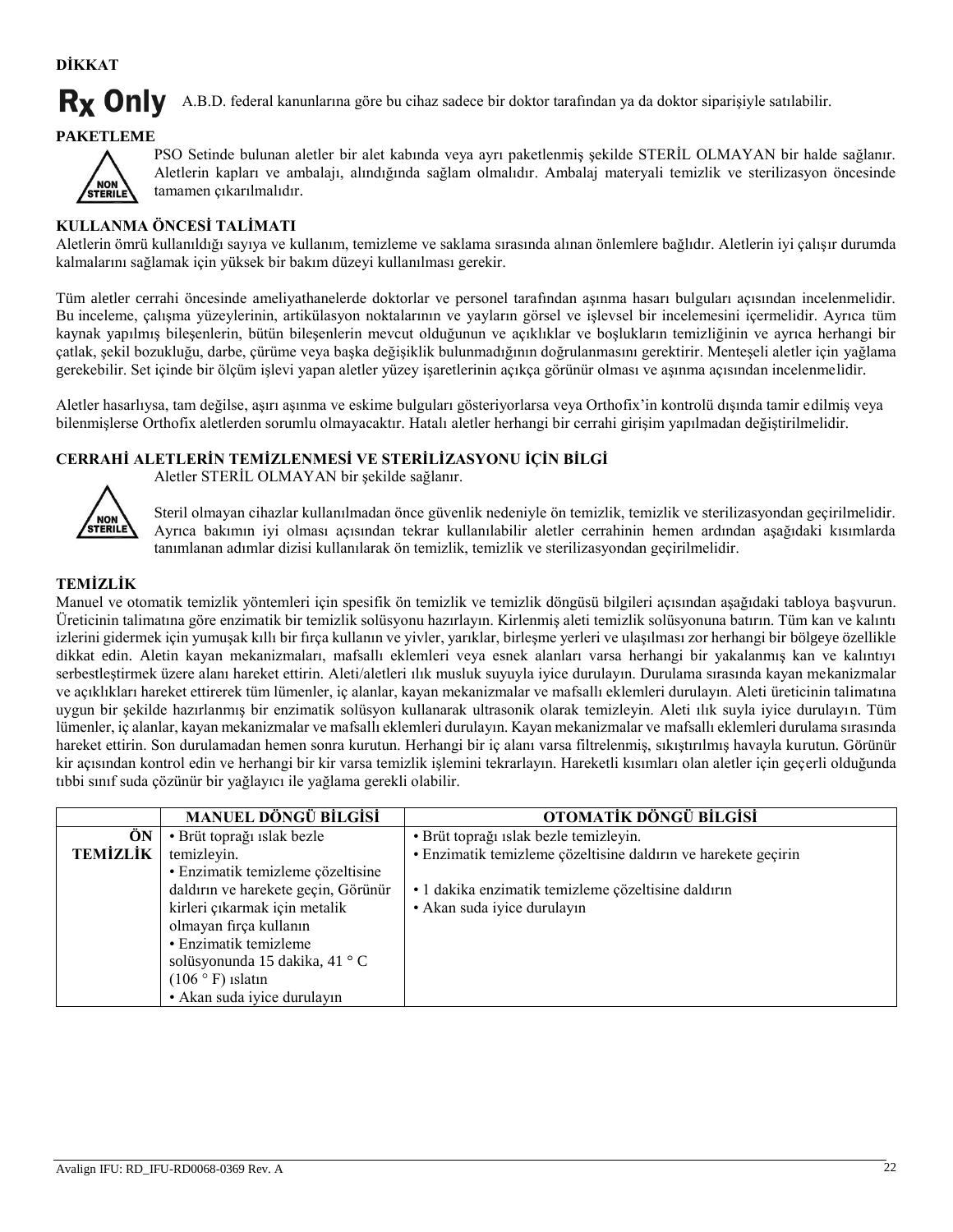| <b>TEMIZLIK</b> | • Enzimatik temizleme çözeltisini<br>islatin Ultrasonik banyo | Faz                | Süre<br>(dakika) | Sicaklik                           | Deterjan Tipi ve<br>Konsantrasyonu |
|-----------------|---------------------------------------------------------------|--------------------|------------------|------------------------------------|------------------------------------|
|                 | • 15 dakika, 41 ° C (106 ° F)                                 | Ön vikama 1        | 02:00            | Soğuk Musluk Suyu                  | Yok                                |
|                 | · Görünür kirleri çıkarmak için                               | Enzim Yıkama       | 02:00            | Sicak Musluk Suyu                  | Enzim Deterian                     |
|                 | metalik olmayan bir fırça kullanın.                           | Yıkama 1           | 02:00            | $63^{\circ}$ C / 146 $^{\circ}$ F  | Nötr Deterian                      |
|                 | • Demineralize suda iyice                                     | Durulama 1         | 00:15            | Sicak Musluk Suyu                  | Yok                                |
|                 | durulayın.                                                    | Saf Suyla Durulama | 00:10            | $66^{\circ}$ C / 151 $^{\circ}$ F  | Yok                                |
|                 | $\cdot$ Kuru                                                  | Kurutma            | 07:00            | $115^{\circ}$ C / 240 $^{\circ}$ F | Yok                                |

Bir tesis, eğer yeterli temizlik sağladıklarını uygun şekilde doğrulamışsa, sterilizasyonu kolaylaştırmak için önerilen döngüden farklı temizlik döngüleri kullanmayı seçebilir. Sterilizasyon veya saklama öncesinde aletlerin kullanıma uygun olduğundan emin olmak için tüm aletleri inceleyin. Hasar bulgusu gösteren herhangi bir alet kenara ayrılmalı ve servis veya tamir için gönderilmelidir.

#### **DEZENFEKSİYON**

Cihazlar son olarak sterilize edilmelidir (Bkz. § Sterilizasyon). Avalign aletleri, ISO 15883 uyarınca termal dezenfeksiyona yönelik yıkayıcı/dezenfeksiyon cihazı zaman-sıcaklık profilleri ile uyumludur.

### **STERİLİZASYON**

Buhar sterilizasyonuyla sterilize edin. Uygun bir şekilde bakımı yapılmış bir otoklav içinde tek, sarılı bir alet kutusunun veya uygun sert sterilizasyon kabı (Filtreli Alt veya Kesintisiz Alt 23 ¼ inç uzunluk x 11 ¼ inç genişliğinde kap) içinde tek bir alet kutusunun doğrulanması temelinde aşağıdaki buhar sterilizasyonu döngüleri önerilir. Süreç parametrelerinin her tesisin ayrı sterilizasyon ekipmanı tipi ve ürün yükü konfigürasyonuna göre doğrulanması çok önemlidir.

| <b>TEK SARILI ALET KUTUSU</b> |                                    |  |          |                                   |  |
|-------------------------------|------------------------------------|--|----------|-----------------------------------|--|
| DÖNGÜ TİPİ                    | <b>KURUMA</b><br><b>SÜRESİ</b>     |  |          |                                   |  |
| Ön Vakum                      | $132^{\circ}$ C (270 $^{\circ}$ F) |  | 4 dakika | $45$ dakika +<br>15 dakika soğuma |  |

| SERT STERILIZASYON KABINDA TEK ALET KUTUSU                                                                               |  |  |  |  |  |
|--------------------------------------------------------------------------------------------------------------------------|--|--|--|--|--|
| DÖNGÜ TİPİ<br><b>SICAKLIK</b><br><b>ATIMLAR</b><br><b>MARUZ KALMA</b><br><b>KURUMA</b><br><b>SÜRESİ</b><br><b>SÜRESİ</b> |  |  |  |  |  |
| 30 dakika<br>132°C (270°F)<br>On Vakum<br>4 dakika                                                                       |  |  |  |  |  |

Bir tesis, eğer sterilizasyon için yeterli buhar penetrasyonu ve alet kutusuyla teması sağlamak üzere uygun şekilde doğrulamışsa, önerilen döngü dışında farklı buhar sterilizasyonu döngüleri kullanmayı seçebilir. Not: rijid sterilizasyon kapları yerçekimi buhar döngülerinde kullanılamaz.

Bu aletin kullanımıyla ilgili ek bilgi için lütfen Orthofix temsilciniz veya distribütörünüzle irtibat kurun.

#### **SAKLAMA**

Bu aletler ayrı ambalajlar veya kaplarda ambalajlanmıştır. Kullanıldıktan sonra temiz, kuru ve orta sıcaklıkta bir yerde saklanmaları gerekir.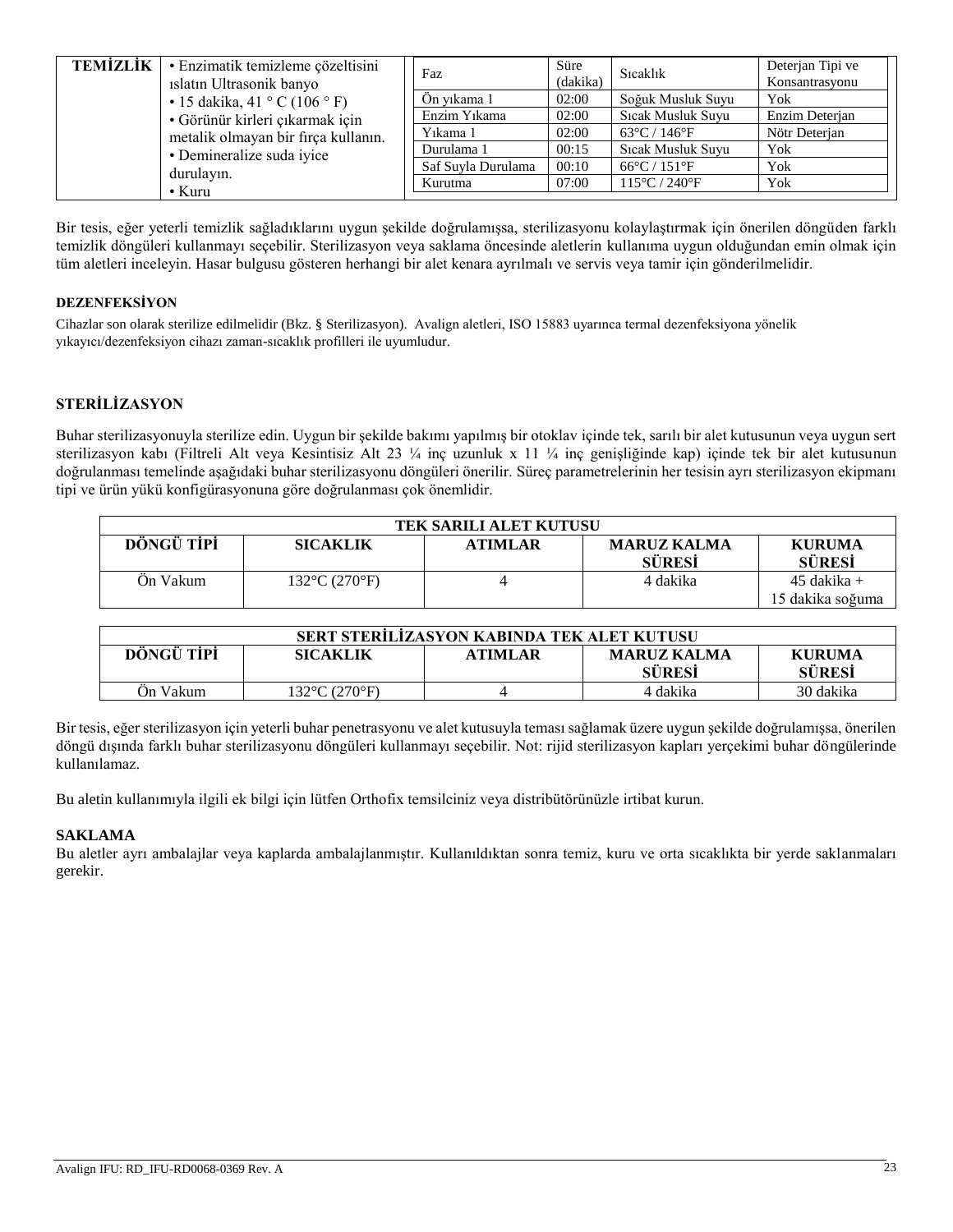# **ŞİKAYETLER**

Ürünün kalitesi, tanımlanması, dayanıklılığı, güvenilirliği, güvenliliği, etkinliği ve/veya performansıyla ilgili bir şikayeti veya memnuniyetsizlik nedeni bulunan herhangi bir sağlık uzmanı Orthofix veya temsilcisine haber vermelidir. Ayrıca cihaz arıza yaptıysa veya arıza yaptığından şüpheleniliyorsa Orthofix veya temsilcisine hemen haber verilmelidir. Bir Orthofix PSO Seti ürünü hiç uygun olmayan bir şekilde çalıştıysa ve bir hastanın ölümü veya ciddi şekilde zarar görmesine neden olmuş veya katkıda bulunmuş olması olasılığı varsa distribütör veya Orthofix'e telefon, faks veya mektup yoluyla mümkün olduğunca kısa süre içinde haber verilmelidir. Tüm şikayetler için lütfen bileşen/bileşenlerin adını ve referansını ve ayrıca lot numarasını, adınızı ve adresinizi ve Orthofix'in şikayetin nedenlerini anlamasına yardımcı olmak için olayın ayrıntılı bir tanımını telefonla, faksla veya yazılı olarak sağlayın.

Daha fazla bilgi almak veya şikayetçi olmak için lütfen aşağıdaki bilgileri kullanın:

#### ORTHOFIX

3451 Plano Parkway Lewisville, TX 75056 (214) 937-2000

### **GARANTİ**

Orthofix ve Avalign Technologies tarafından onaylanmamış bir kaynak tarafından üründe yapılan herhangi bir tamir için Orthofix ve Avalign Technologies garanti vermez ve vermeyecektir. Orthofix ve Avalign Technologies yetkisiz şekilde tamir edilmiş herhangi bir ürünün başarısızlığı nedeniyle sorumlu olmayacaktır. Başka bir üretici tarafından üretilen aletler için üreticinin kullanma talimatına başvurun.



Üretici: AB Temsilcisi: AVALIGN TECHNOLOGIES **INSTRUMED GmbH** Fort Wayne, IN 46825 Unter Buchsteig 3 1-877-289-1096 78532 Tuttlingen, Germany

Distributed by: **ORTHOFIX** 3451 Plano Parkway Lewisville, TX 75056 (214) 937-2000





8727 Clinton Park Dr (dba Avalign German Specialty Instruments) +49 7462 200490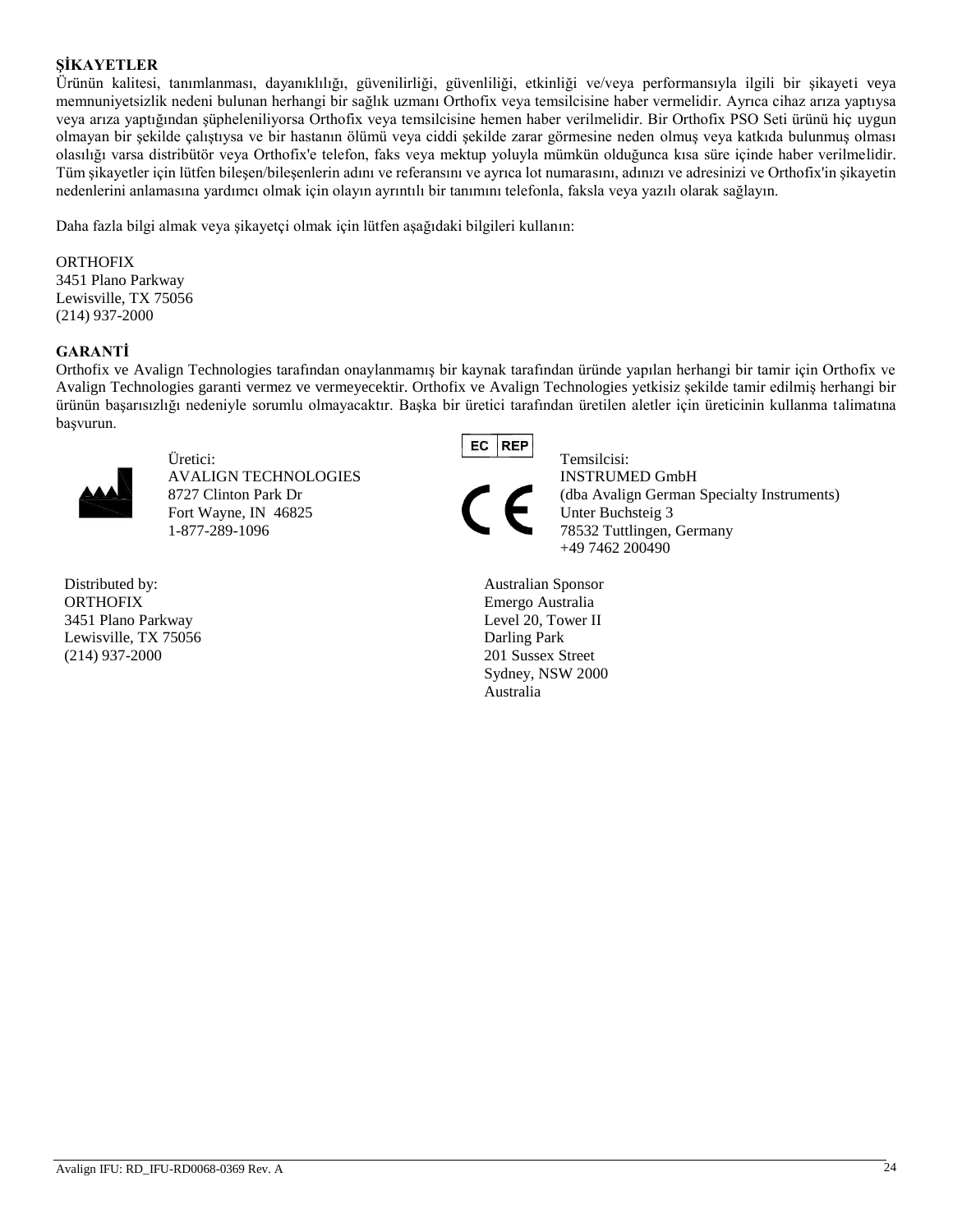# **Deutsch DE**

#### **ORTHOFIX PSO-SET**

#### **ANLEITUNGEN ZUM GEBRAUCH DES INSTRUMENTARIUMS**

#### **Hergestellt von AVALIGN TECHNOLOGIES – Vertrieb durch ORTHOFIX**

#### **BESCHREIBUNG/MATERIALZUSAMMENSETZUNG**

Bei den chirurgischen Instrumenten im PSO-Set handelt es sich um manuelle medizinische Instrumente, die ausschließlich zur Verwendung bei den chirurgischen Verfahren bestimmt sind, die in den Broschüren über chirurgische Techniken für das Orthofix PSO-Set beschrieben sind. Die Instrumente bestehen aus unterschiedlichen Werkstoffen, beispielsweise aus rostfreiem Edelstahl und medizinischem Silikon, die den maßgeblichen Normen entsprechen. Diese Materialien sind nicht implantierbar. Instrumente aus dem PSO-Set enthalten keine Latex-Komponenten.

#### **VERWENDUNG**



Die im PSO-Set enthaltenen Instrumente müssen gemäß den Beschreibungen in den von Orthofix bereitgestellten Broschüren über chirurgische Techniken für das Orthofix PSO-Set verwendet werden. Vor der Verwendung der Instrumente muss der Chirurg alle Aspekte des chirurgischen Eingriffs sowie die Grenzen der Instrumente sorgfältig erwogen haben. In den Broschüren über chirurgische Techniken, die von Orthofix erhältlich sind, werden Empfehlungen zur Verwendung der Instrumente des Orthofix PSO-Sets gegeben.

#### **MÖGLICHE NEBENWIRKUNGEN**

Unsachgemäße Wartung, Reinigung oder Handhabung kann dazu führen, dass das Instrument für seine vorgesehene Verwendung ungeeignet wird, korrodiert, auseinanderfällt, sich verformt und/oder zerbricht oder dass sich der Patient oder die Mitglieder des Operationsteams verletzen. Infolge der erforderlichen mechanischen Eigenschaften bestehen die Instrumente im PSO-Set aus NICHT IMPLANTIERBAREN Materialien. Falls ein Instrument zerbricht, darf kein Fragment im Patienten verbleiben, da dies zu postoperativen Komplikationen führen kann, wodurch möglicherweise ein weiterer Eingriff erforderlich ist.

In der folgenden (nicht erschöpfenden) Auflistung werden mögliche Komplikationen beschrieben:

- Neurologische Verletzungen, Paralyse, Schmerzen sowie Verletzungen des Weichgewebes, der viszeralen Organe oder der Gelenke, wenn die Instrumente unsachgemäß verwendet werden oder zerbrechen.
- Infektionen, wenn die Instrumente nicht richtig gereinigt und sterilisiert werden.
- Duralecks, Kompression von Gefäßen oder Beschädigung von Nerven oder nahe gelegenen Organen infolge von Abrutschen oder schlechter Positionierung eines fehlerhaften Instruments.
- Schäden durch das unabsichtliche Lösen der Federn eines bestimmten Instruments.
- Schäden durch die in-situ zum Biegen oder Schneiden verwendeten Instrumente aufgrund von übermäßigen Kräften bei deren Anwendung.
- Schnitte in den Handschuhen oder in der Haut von Mitgliedern des Operationsteams.
- Gewebeverletzungen beim Patienten oder bei Mitgliedern des Operationsteams und/oder eine längere Operationszeit infolge der Notwendigkeit, die Instrumente während einer Operation zu zerlegen.
- Unvollständiger Bruch, Fraktur oder Perforation von Knochen.

#### **PRÄOPERATIVE VORSICHTSMASSNAHMEN**

Die Broschüren über chirurgische Techniken können von jedem Benutzer des PSO-Sets bei einem Vertragshändler oder direkt bei Orthofix angefordert werden. Broschüren, die mehr als zwei Jahre vor dem chirurgischen Eingriff veröffentlicht wurden, sollten durch eine direkt von Orthofix angeforderte, aktualisierte Version ersetzt werden. Die Instrumente dürfen nur auf eine Weise und für den Bestimmungszweck verwendet werden, die in der jeweiligen Broschüre über die chirurgische Technik beschrieben sind. Der unsachgemäße Gebrauch von Instrumenten könnte den Patienten oder Mitglieder des Teams verletzen.

Diese Medizinprodukte dürfen nur von Ärzten eingesetzt werden, die vollständig mit der erforderlichen chirurgischen Technik vertraut sind und zu diesem Zweck eine Schulung erhalten haben. Der operierende Arzt muss darauf achten, dass beim Einsatz der Instrumente die Wirbelsäule bzw. die Implantate nicht übermäßig stark belastet werden, und sich gewissenhaft an das betreffende Operationsverfahren halten, das in der vom Implantathersteller bereitgestellten Broschüre über die entsprechende chirurgische Technik beschrieben wird. So dürfen beispielsweise die beim Neupositionieren eines Instruments in situ ausgeübten Kräfte nicht übermäßig groß sein, da dies wahrscheinlich zu Verletzungen des Patienten führt.

Um Bruchrisiken zu verringern, muss darauf geachtet werden, dass die Implantate nicht verdreht oder durch die Instrumente eingekerbt, getroffen oder eingeschnitten werden.

Äußerste Sorgfalt muss angewendet werden, wenn die Instrumente in der Nähe von lebenswichtigen Organen, Nerven oder Gefäßen verwendet werden.

Sofern nicht auf dem Etikett anderweitig angegeben, können die Instrumente nach der Vorreinigung, Reinigung und Sterilisation wieder verwendet werden.

Es ist darauf zu achten, dass jedes zur Wiederverwendung bestimmte Produkt fachgerecht gereinigt und sterilisiert wird, um etwaige negative Auswirkungen auf den Patienten oder Mitglieder des Teams zu vermeiden.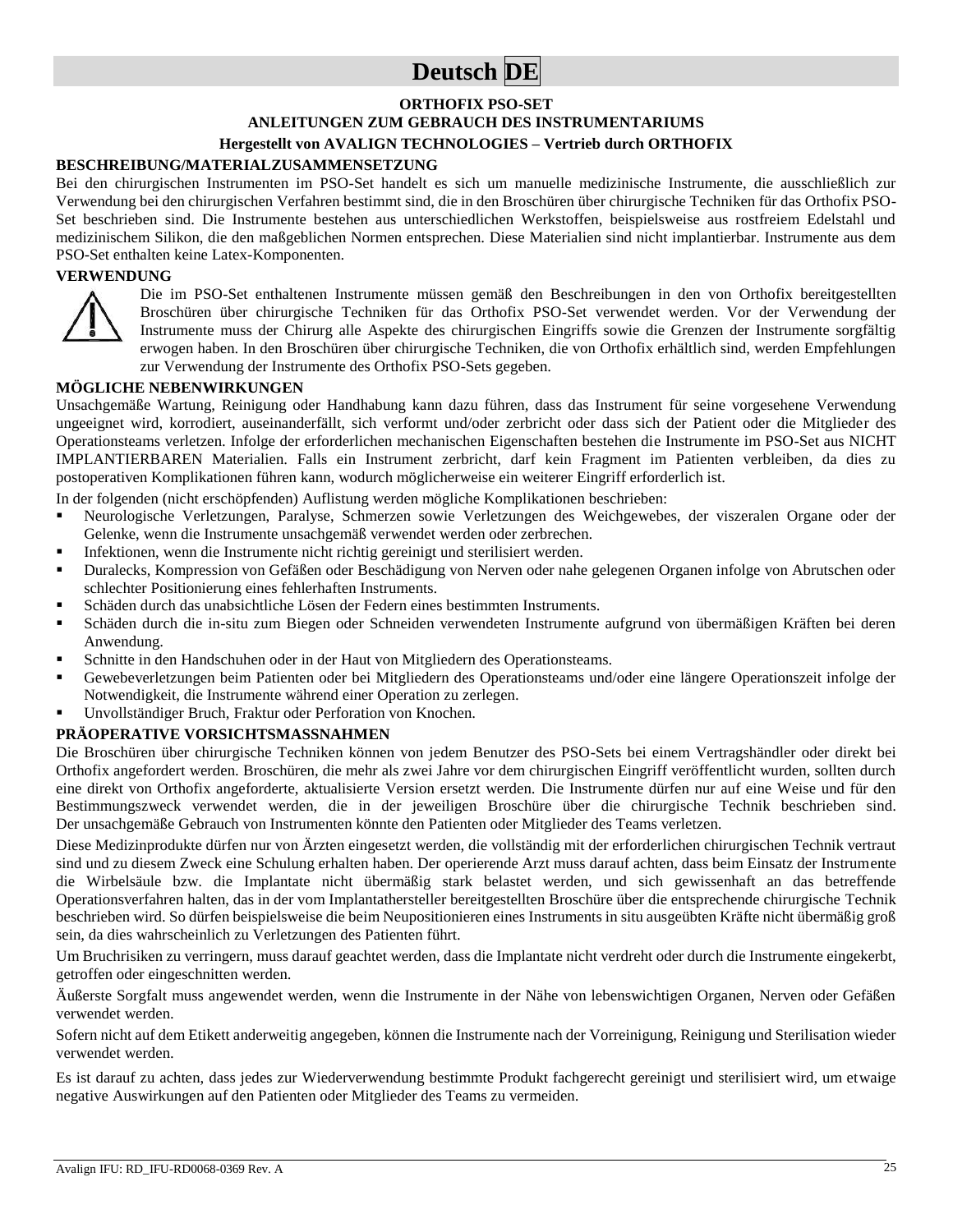

Nach US-amerikanischem Bundesgesetz darf dieses Gerät nur von einem zugelassenen Arzt oder auf ärztliche Anordnung verkauft werden.



Die Instrumente im PSO-Set werden in einem Instrumentenbehälter oder einzeln verpackt UNSTERIL geliefert. Die Behälter und die Verpackung der Instrumente müssen bei Erhalt intakt sein. Die Verpackungsmaterialien sind vor der Reinigung und der Sterilisation vollständig zu entfernen.

#### **HINWEISE VOR DEM GEBRAUCH**

Die Lebensdauer der Instrumente hängt von der Verwendungshäufigkeit sowie von den bei Handhabung, Reinigung und Aufbewahrung getroffenen Vorkehrungen ab. Die Instrumente müssen sehr sorgfältig behandelt werden, um sicherzustellen, dass sie in gutem Zustand bleiben.

Alle Instrumente sind vor der Operation von den Ärzten und Mitgliedern des Operationsteams im OP auf Anzeichen für verschleißbedingte Beschädigungen zu überprüfen. Dies sollte eine visuelle und funktionelle Inspektion der Arbeitsoberflächen, Scharniere und Federn und eine Überprüfung aller Schweißnähte beinhalten. Darüber hinaus ist zu kontrollieren, ob alle Komponenten vorhanden und Öffnungen und Kavitäten sauber sind, und dass keine Risse, verbogene Stellen, stoßbedingte Beschädigungen, Korrosion oder sonstige Veränderungen vorhanden sind. Instrumenten mit Scharnieren müssen gegebenenfalls geschmiert werden. Instrumente im Set, die eine Messfunktion haben, sind auf Verschleiß und deutliche Sichtbarkeit aller Oberflächenmarkierungen zu überprüfen.

Orthofix übernimmt keine Verantwortung für die Verwendung von Instrumenten, die beschädigt oder unvollständig sind, Anzeichen von übermäßigem Verschleiß aufweisen oder einer Reparatur oder Schärfung unterzogen wurden, die außerhalb der Kontrolle von Orthofix lag. Defekte Instrumente müssen vor einem chirurgischen Eingriff ersetzt werden.

#### **HINWEISE ZUM REINIGEN UND STERILISIEREN CHIRURGISCHER INSTRUMENTE**



Die Instrumente werden UNSTERIL geliefert.

Aus Sicherheitsgründen müssen unsterile Medizinprodukte vor ihrer Verwendung vorgereinigt, gereinigt und sterilisiert werden. Außerdem müssen wiederverwendbare Instrumente zum Zwecke einer guten Instandhaltung unmittelbar nach einem chirurgischen Eingriff gemäß der in den folgenden Abschnitten beschriebenen Schrittfolge vorgereinigt, gereinigt und sterilisiert werden.

#### **REINIGUNG**

Die Tabelle enthält konkrete Hinweise zu den Vorreinigungs- und Reinigungszyklen bei der manuellen und automatischen Reinigung. Eine enzymatische Reinigungslösung nach Herstellerangaben herstellen. Das verschmutzte Instrument in der Reinigungslösung einweichen. Alle Spuren von Blut und Verschmutzungen mit einer weichen Bürste entfernen, vor allem aus Gewinden, Spalten, Nahtstellen und allen sonstigen schwer erreichbaren Stellen. Wenn das Instrument eine Schiebemechanik, Scharniergelenke oder flexible Bereiche aufweist, diese betätigen bzw. bewegen, um etwaiges Blut und Verschmutzungen daraus zu entfernen. Das Instrument bzw. die Instrumente gründlich mit warmem Leitungswasser spülen. Alle Lumen, Innenbereiche, Schiebemechanismen und Scharniergelenke spülen und während des Spülens Schiebemechanismen und Spalten hin und her bewegen. Das Instrument bzw. die Instrumente in einem Ultraschallbad mit einer nach Herstellerangaben hergestellten enzymatischen Reinigungslösung reinigen. Das Instrument bzw. die Instrumente gründlich mit warmem Wasser spülen. Alle Lumen, Innenbereiche, Schiebemechanismen und Scharniergelenke spülen. Während des Spülens Schiebemechanismen und Scharniergelenke hin und her bewegen. Nach dem letzten Spülen sofort trocknen. Alle internen Bereiche gegebenenfalls mit gefilterter Druckluft trocknen. Auf sichtbare Verschmutzungen überprüfen und falls vorhanden, den Reinigungsvorgang wiederholen. Instrumente mit beweglichen Teilen müssen gegebenenfalls mit einem wasserlöslichen Schmiermittel medizinischer Qualität geschmiert werden.

|                     | <b>HINWEISE ZU MANUELLEN</b>        | <b>HINWEISE ZU AUTOMATISCHEN ZYKLEN</b>                    |
|---------------------|-------------------------------------|------------------------------------------------------------|
|                     | <b>ZYKLEN</b>                       |                                                            |
| <b>VORREINIGUNG</b> | • Grobe Verschmutzungen mit         | • Grobe Verschmutzungen mit einem feuchten Tuch entfernen. |
|                     | einem feuchten Tuch entfernen.      | • In enzymatische Reinigungslösung eintauchen und auslösen |
|                     | • In enzymatische Reinigungslösung  |                                                            |
|                     | eintauchen und auslösen. Mit einer  | • 1 Minute in enzymatischer Reinigungslösung einweichen    |
|                     | nichtmetallischen Bürste sichtbaren | • Gründlich unter fließendem Wasser abspülen               |
|                     | Schmutz entfernen                   |                                                            |
|                     | $\cdot$ 15 Minuten bei 41 ° C in    |                                                            |
|                     | enzymatischer Reinigungslösung      |                                                            |
|                     | einweichen                          |                                                            |
|                     | • Gründlich unter fließendem        |                                                            |
|                     | Wasser abspülen                     |                                                            |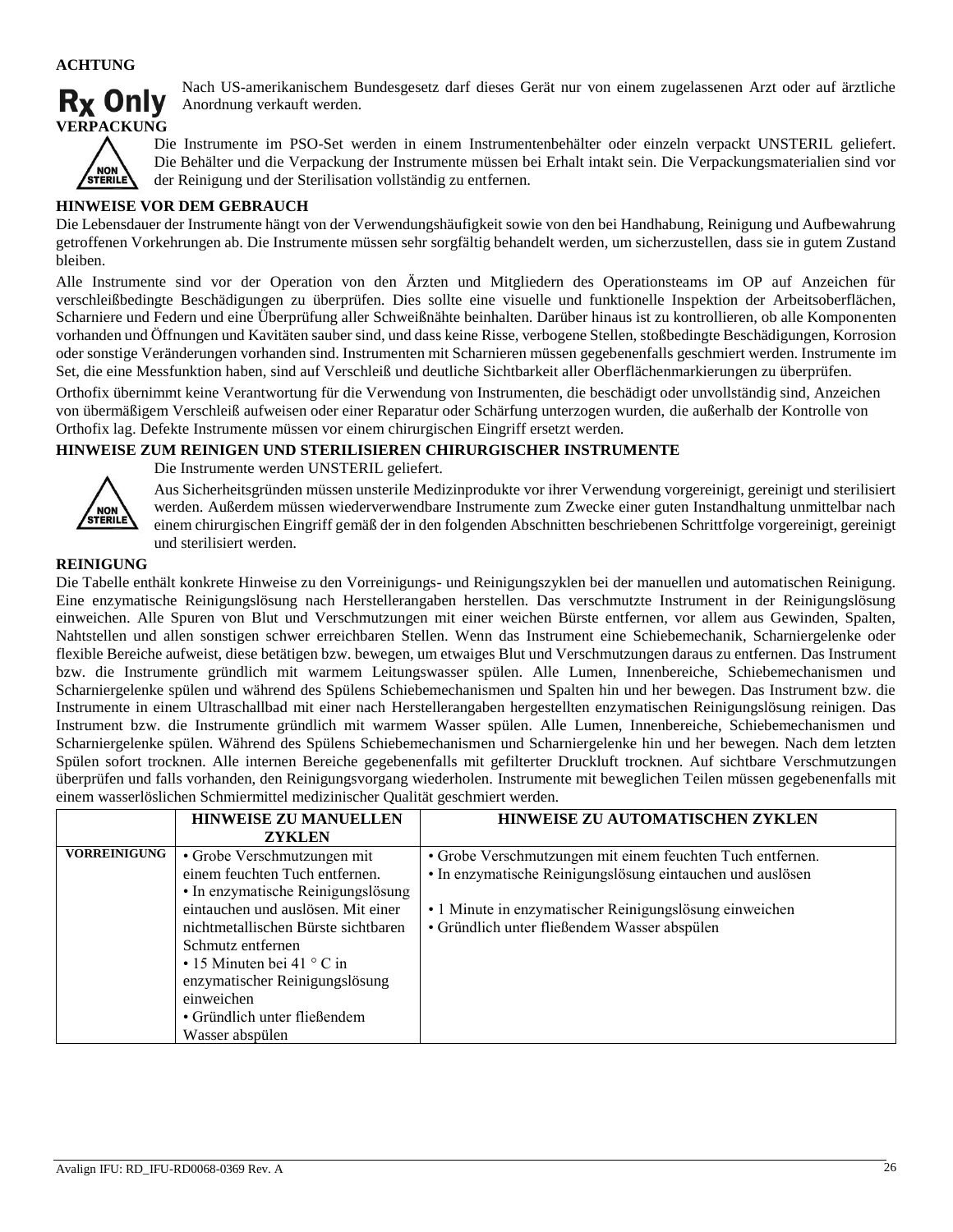| <b>REINIGUNG</b>   | • Tränken Sie die enzymatische<br>Reinigungslösung in einem<br>Ultraschallbad | Phase                               | Zeit<br>(Minuten) | Temperatur                         | Art und<br>Konzentration des<br>Reinigungsmittels |                                      |       |
|--------------------|-------------------------------------------------------------------------------|-------------------------------------|-------------------|------------------------------------|---------------------------------------------------|--------------------------------------|-------|
|                    | • 15 Minuten, 41 ° C                                                          | • Verwenden Sie eine                |                   | Vorwäsche 1                        | 02:00                                             | Kaltes<br>Leitungswasser             | n. z. |
|                    | nichtmetallische Bürste, um                                                   | Enzymatisches<br>Waschen            | 02:00             | Heißes<br>Leitungswasser           | Enzymatisches<br>Reinigungsmittel                 |                                      |       |
|                    | sichtbare Verschmutzungen zu<br>entfernen                                     |                                     | Waschen 1         | 02:00                              | $63^{\circ}$ C / 146 $^{\circ}$ F                 | <b>Neutrales</b><br>Reinigungsmittel |       |
| gründlich abspülen | • Mit vollentsalztem Wasser                                                   | Spülen 1                            | 00:15             | Heißes<br>Leitungswasser           | n. z.                                             |                                      |       |
|                    | $\cdot$ Trocken                                                               | Spülen mit<br>gereinigtem<br>Wasser | 00:10             | $66^{\circ}$ C / 151 $^{\circ}$ F  | n. z.                                             |                                      |       |
|                    |                                                                               | Trocknen                            | 07:00             | $115^{\circ}$ C / 240 $^{\circ}$ F | n. z.                                             |                                      |       |

Eine Einrichtung kann andere als die empfohlenen Reinigungszyklen verwenden, wenn diese zuvor in der Einrichtung sachgemäß überprüft worden sind, um eine ausreichende Reinigung vor der Sterilisation zu gewährleisten. Alle Instrumente sind vor der Sterilisation oder Aufbewahrung auf ihre Funktionstüchtigkeit zu überprüfen. Instrumente, die Anzeichen einer Beschädigung aufweisen, sind aus dem Verkehr zu ziehen und warten bzw. reparieren zu lassen.

#### **DESINFEKTION**

Die Instrumente müssen endsterilisiert werden (Siehe Abschnitt "Sterilisation"). Avalign-Instrumente können nach den in ISO 15883 angegebenen Zeit-Temperatur-Profilen für die thermische Desinfektion desinfiziert werden.

#### **STERILISATION**

Mit Dampfsterilisation sterilisieren. Ausgehend von der Validierung eines Behältnisses mit einem verpackten Einzelinstrument oder eines Einzelinstrumentbehältnisses in einem geeigneten starren Sterilisationsbehälter (mit Filterboden oder festem Boden, einer Länge von 59 cm und einer Breite von 28,5 cm) in einem fachgerecht gewarteten Autoklaven werden die folgenden Dampfsterilisationszyklen empfohlen. Es ist unabdingbar, dass für jeden einzelnen Typ von Sterilisiergerät in der Einrichtung und für jede Produktladekonfiguration die jeweiligen Prozessparameter überprüft werden.

| BEHÄLTNIS FÜR EINZELN VERPACKTE INSTRUMENTE                       |                   |              |                        |                       |  |
|-------------------------------------------------------------------|-------------------|--------------|------------------------|-----------------------|--|
| <b>ZYKLUSART</b>                                                  | <b>TEMPERATUR</b> | <b>PULSE</b> | <b>EXPOSITIONSZEIT</b> | <b>TROCKNUNGSZEIT</b> |  |
| Vorvakuum                                                         | 132 °C (270 °F)   |              | 4 Minuten              | $45$ Minuten +        |  |
|                                                                   |                   |              |                        | 15 Minuten Abkühlen   |  |
|                                                                   |                   |              |                        |                       |  |
| BEHÄLTNIS FÜR EINZELINSTRUMENTE IN STARREM STERILISATIONSBEHÄLTER |                   |              |                        |                       |  |
| <b>ZYKLUSART</b>                                                  | <b>TEMPERATUR</b> | <b>PULSE</b> | <b>EXPOSITIONSZEIT</b> | TROCKNUNGSZEIT        |  |
| Vorvakuum                                                         | 132 °C (270 °F)   |              | 4 Minuten              | 30 Minuten            |  |

Eine Einrichtung kann andere als die empfohlenen Dampfsterilisationszyklen verwenden, wenn diese zuvor in der Einrichtung sachgemäß überprüft worden sind, um entsprechend ausreichende Penetrierung und Kontakt des Dampfs mit dem Instrument im Sterilisationsbehältnis zu gewährleisten. Hinweis: Für eine Dampfsterilisation im Gravitationsverfahren dürfen keine starren Sterilisationsbehälter verwendet werden.

Weitere Informationen zum Gebrauch dieses Instruments erhalten Sie von dem für Sie zuständigen Orthofix-Vertreter oder -Händler.

#### **AUFBEWAHRUNG**

Die Instrumente sind in Einzelpackungen oder in Behältern verpackt. Nach der Verwendung müssen sie an einem sauberen, trockenen und mäßig temperierten Ort aufbewahrt werden.

#### **BEANSTANDUNGEN**

Ein Angehöriger eines medizinischen Berufs, der ein Produkt beanstandet oder Grund zur Unzufriedenheit bezüglich der Qualität, Identität, Haltbarkeit, Zuverlässigkeit, Sicherheit, Wirksamkeit und/oder Leistung des betreffenden Produkts hat, sollte dies Orthofix oder dessen Vertreter mitteilen. Darüber hinaus müssen Orthofix oder deren Vertreter umgehend benachrichtigt werden, wenn ein Medizinprodukt nicht einwandfrei funktioniert hat oder wenn ein entsprechender Verdacht besteht. Wenn ein Orthofix-Produkt aus dem PSO-Set nicht einwandfrei funktioniert hat und die schwere Verletzung oder den Tod eines Patienten verursacht haben oder dazu beigetragen haben könnte, muss der Vertreiber oder Orthofix so schnell wie möglich telefonisch, per Fax oder schriftlich informiert werden. Bitte fügen Sie allen Beanstandungen die Produktbezeichnung, die Katalognummer, die Chargennummer der betreffenden Komponente(n), den Kontaktnamen und die Kontaktadresse sowie eine detaillierte Beschreibung des Sachverhalts bei, um Orthofix Aufschluss über die Gründe für die Beschwerde zu geben.

Wenn Sie weitere Informationen erhalten oder Beanstandungen mitteilen möchten, wenden Sie sich an die folgende Adresse: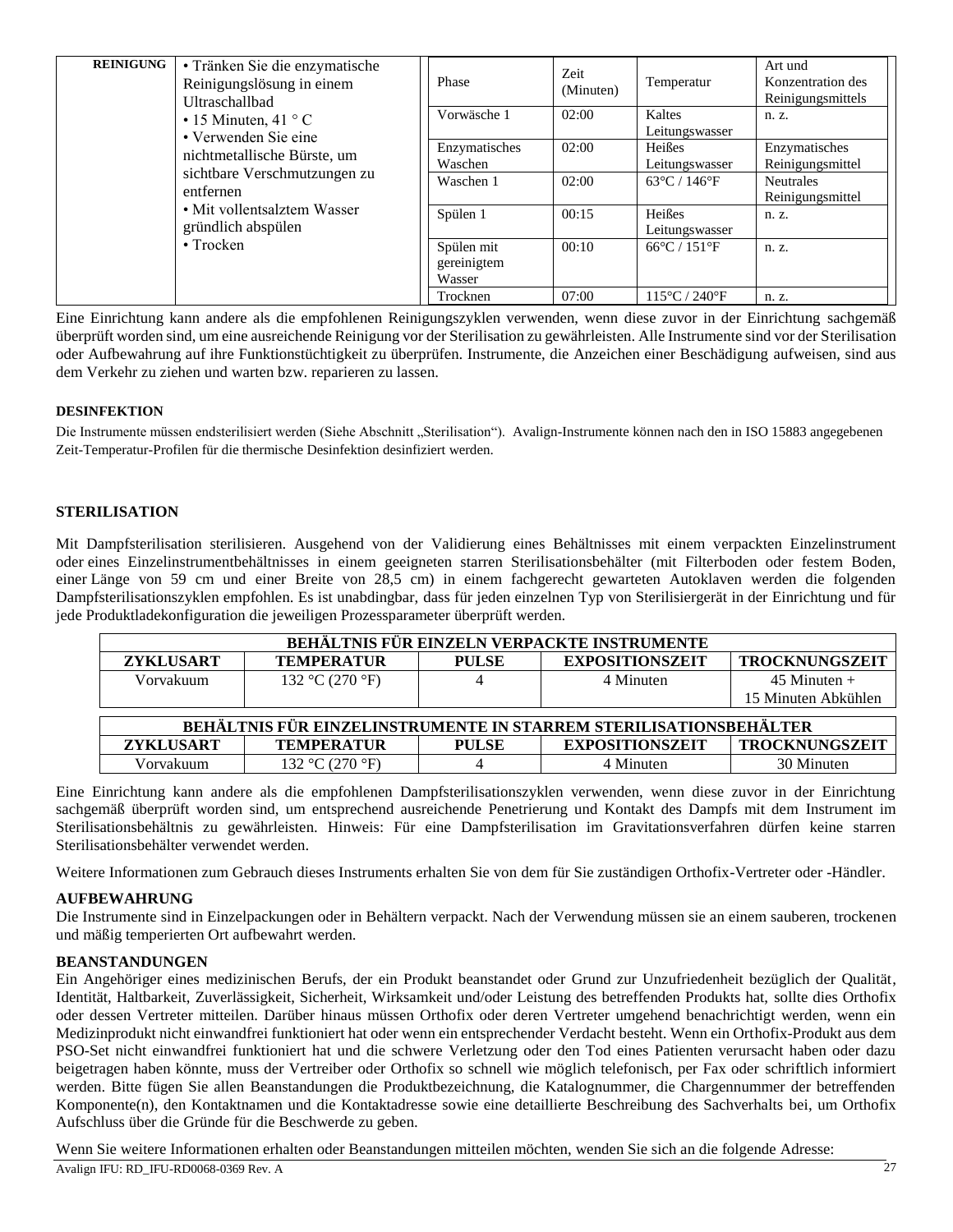# **ORTHOFIX**

3451 Plano Parkway Lewisville, TX 75056 (214) 937-2000

# **GEWÄHRLEISTUNG**

Orthofix und Avalign Technologies erteilen keine Gewährleistung bei Reparaturen des Produkts, die nicht von Orthofix und Avalign Technologies genehmigter Seite durchgeführt werden. Bei nicht autorisierten Reparaturen übernehmen Orthofix und Avalign Technologies im Falle eines Produktversagens keine Haftung. Bei Instrumenten anderer Hersteller sind die Hinweise in der Gebrauchsanweisung des betreffenden Herstellers zu beachten.



Hersteller: EG-Vertretung: EG-Vertretung: AVALIGN TECHNOLOGIES INSTRUMED GmbH Fort Wayne, IN 46825 Unter Buchsteig 3

Distributed by: **ORTHOFIX** 3451 Plano Parkway Lewisville, TX 75056 (214) 937-2000



8727 Clinton Park Dr (dba Avalign German Specialty Instruments)<br>Fort Wayne, IN 46825 Unter Buchsteig 3 1-877-289-1096 78532 Tuttlingen, Germany +49 7462 200490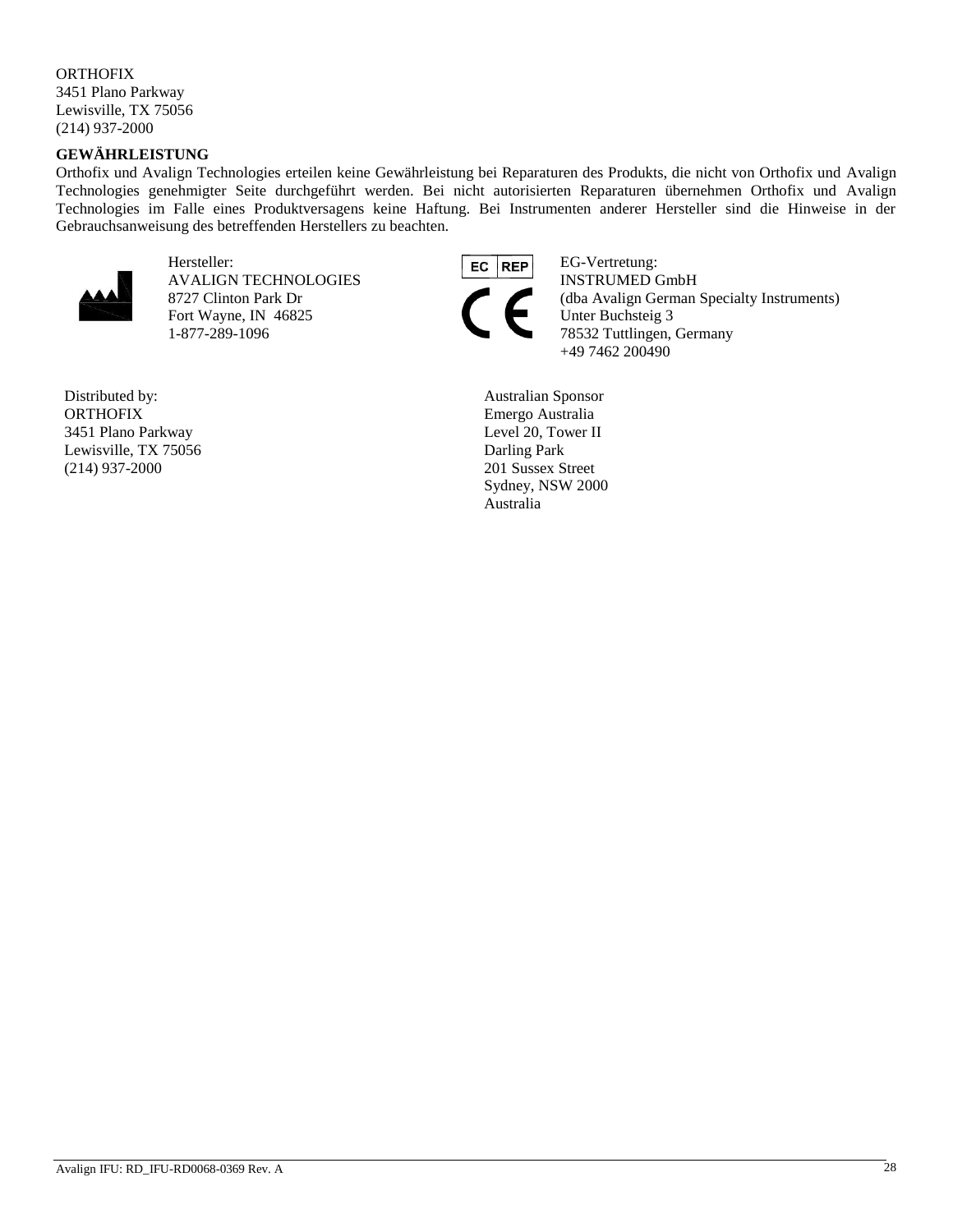# **Nederlands NL**

# **ORTHOFIX PSO-SET INSTRUCTIES VOOR INSTRUMENTATIE**

# **Vervaardigd door AVALIGN TECHNOLOGIES – Verdeeld door ORTHOFIX**

#### **BESCHRIJVING / SAMENSTELLING VAN HET MATERIAAL**

De chirurgische instrumenten in de PSO-set zijn manuele medische hulpmiddelen die zijn ontworpen uitsluitend voor gebruik in chirurgische procedures die staan vermeld in de Chirurgische techniek van de Orthofix PSO-set. De instrumenten zijn vervaardigd uit verschillende materialen waaronder roestvrij staal en medische siliconen die beantwoorden aan de daarop geldende normen. Deze materialen zijn niet geschikt voor implantatie. De instrumenten in de PSO-set bevatten geen onderdelen uit latex.

#### **GEBRUIK**



De instrumenten in de PSO-set moeten worden gebruikt op de wijze zoals voorgeschreven in de door Orthofix verstrekte Chirurgische techniek voor de Orthofix PSO-set. Voorafgaand aan het gebruik van de instrumenten dient de chirurg zorgvuldig de volle aandacht te hebben besteed aan alle aspecten van de chirurgische ingreep, alsmede aan de beperkingen van de instrumentatie. De aanbevelingen voor gebruik staan beschreven in de door Orthofix verstrekte Chirurgische techniek voor de Orthofix PSO-set.

#### **MOGELIJKE BIJWERKINGEN**

Door de instrumenten verkeerd te onderhouden, te reinigingen of te behandelen, kunnen deze ongeschikt raken voor het gebruik waarvoor zij bedoeld zijn en corrosie, ontmanteling, vervorming en/of breuk veroorzaken, of de patiënt of het operatiepersoneel verwonden. Tengevolge van de vereiste mechanische eigenschappen zijn de instrumenten in de PSO-set uit NIET TE IMPLANTEREN materialen vervaardigd. In geval een instrument kapot gaat, mogen er geen fragmenten in de patiënt achterblijven want dit kan postoperatieve complicaties veroorzaken waardoor mogelijk verdere ingreep noodzakelijk wordt.

Hieronder volgt een niet uitputtende lijst van mogelijke complicaties:

- Neurologische laesie, verlamming, pijn, laesie van de tere weefsels, de viscerale organen of de gewrichten, in het geval van verkeerd gebruik of breuk van de instrumenten.
- Infectie, als de instrumenten niet behoorlijk zijn gereinigd en gesteriliseerd.
- Durale lekken, compressie van vaten, beschadiging van zenuwen of nabij gelegen organen als gevolg van wegglijden of slechte plaatsing van een defect instrument.
- Beschadiging als gevolg van het ongewild loslaten van de veren van bepaalde instrumenten.
- Beschadiging door de voor buigen of snijden gebruikte instrumenten in situ, te wijten aan bovenmatig optredende krachten tijdens het gebruik ervan.
- Opensnijden van de handschoenen of de huid van het chirurgisch personeel.
- Weefsellaesies bij de patiënt of het operatiepersoneel en/of een verlenging van de operatieduur als gevolg van het tijdens de operatie moeten wegbergen van de instrumenten.
- Barsten, breuk of ongewenste doorboring van het bot.

#### **VOORZORGSMAATREGELEN VÓÓR DE OPERATIE**

Iedereen die de PSO-set gebruikt, kan een Chirurgische techniek aanvragen bij een vertegenwoordiger of verdeler van Orthofix. Degenen die brochures gebruiken die meer dan twee jaar vóór de chirurgische ingreep zijn uitgegeven, worden geadviseerd een nieuwe versie aan te vragen direct bij Orthofix. Gebruik een instrument niet op een manier waarvoor het niet werd ontworpen of is bestemd zoals beschreven in de bijhorende Chirurgische techniek. Het verkeerd gebruiken van instrumenten kan een negatieve impact hebben op de patiënt of het personeel.

De hulpmiddelen mogen alleen worden gebruikt door artsen die volledig vertrouwd zijn met de vereiste chirurgische techniek. De opererende arts moet erop toezien dat de instrumenten niet worden gebruikt om teveel druk op de wervelkolom of implantaten uit te oefenen en moet zich nauwgezet houden aan alle in de chirurgische techniek van de implantatiefabrikant beschreven uitvoeringsprocedures. Wanneer bijvoorbeeld een instrument in situ moet worden verplaatst, mogen de uitgeoefende krachten niet bovenmatig zijn aangezien de kans dan groot is dat de patiënt hierdoor letsel oploopt.

Om de kans op breuk te verkleinen, moet erop worden gelet de implantaten niet te verdraaien of er met de instrumenten in te snijden, op te slaan of in te kerven.

Uiterste voorzichtigheid is geboden bij gebruik van de instrumenten in de buurt van vitale organen, zenuwen of vaten.

Tenzij op het etiket anders is aangegeven kunnen de instrumenten na voorreiniging, reiniging en sterilisatie opnieuw worden gebruikt.

Zorg ervoor dat alle producten die bestemd zijn voor hergebruik, grondig worden gereinigd en gesteriliseerd om schadelijke effecten voor de patiënt of het personeel te vermijden.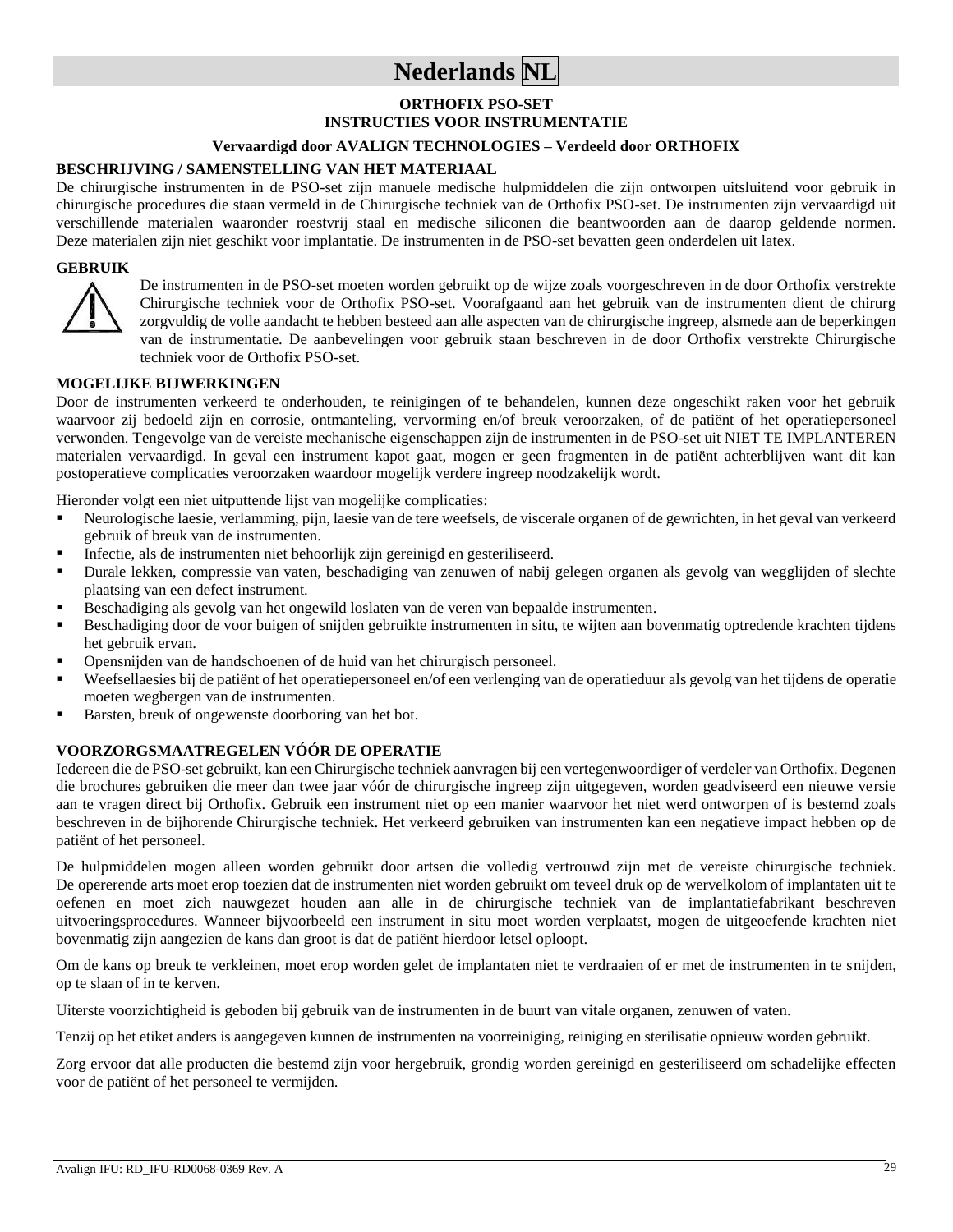#### **WAARSCHUWING**



Conform de federale wetgeving (VS) mag dit hulpmiddel uitsluitend door of in opdracht van een bevoegde arts worden gekocht.



Instrumenten in de PSO-set worden NIET-STERIEL in een instrumentencontainer of individuele verpakkingen geleverd. De containers en de verpakking van de instrumenten moet intact zijn bij ontvangst. Alle verpakkingsmaterialen moeten worden verwijderd voordat de instrumenten worden gereinigd en gesteriliseerd.

#### **INSTRUCTIE VÓÓR HET GEBRUIK**

De levensduur van de instrumenten is afhankelijk van het aantal keren dat ze worden gebruikt alsmede van de voorzorgsmaatregelen die worden getroffen bij het hanteren, reinigen en opslaan ervan. Uiterste voorzichtigheid is geboden om te garanderen dat de goede werking van de instrumenten blijft behouden.

Alle instrumenten moeten worden onderzocht op tekenen van beschadiging door slijtage door artsen en personeel in de operatiezalen voorafgaand aan de chirurgie. Het onderzoek dient een visuele en functionele inspectie te omvatten van de werkvlakken, draaipunten en veren. Ook moeten alle gelaste verbindingen worden gecontroleerd, of alle onderdelen aanwezig zijn, en de zuiverheid van de openingen en holtes, alsmede de afwezigheid van barsten, verbuiging, impact, corrosie of andere verandering moet worden nagegaan. Voor instrumenten met bewegende onderdelen kan smering nodig zijn. Instrumenten in de set die een meetfunctie hebben, moeten worden geïnspecteerd op slijtage en de duidelijke zichtbaarheid van eventuele oppervlaktemarkeringen.

Orthofix is niet aansprakelijk voor het gebruik van instrumenten die beschadigd of incompleet zijn, tekenen van overmatige slijtage en scheuren vertonen, of die niet onder toezicht van Orthofix zijn gerepareerd of geslepen. Elk defect instrument moet vóór welke chirurgische ingreep dan ook worden vervangen.

#### **INFORMATIE OVER HET REINIGEN EN STERILISEREN VAN CHIRURGISCHE INSTRUMENTEN**

Instrumenten worden NIET-STERIEL geleverd.



Om veiligheidsredenen moeten niet-steriele hulpmiddelen vóór het gebruik worden voorgereinigd, gereinigd en gesteriliseerd. Bovendien moeten opnieuw te gebruiken instrumenten voor goed onderhoud direct na de operatie door de in de onderstaande onderdelen beschreven stappen te volgen worden voorgereinigd, gereinigd en gesteriliseerd.

#### **REINIGING**

Raadpleeg onderstaande tabel voor specifieke informatie over de reinigings- en voorreinigingscyclus voor manuele en automatische reinigingsmethoden. Maak een enzymatische reinigingsoplossing klaar volgens de instructies van de fabrikant. Dompel de bevuilde instrumenten onder in de reinigingsoplossing. Gebruik een borstel met zachte haren om alle sporen van bloed en detritus te verwijderen. Let specifiek op schroefdraden, spleten, naden en alle moeilijk te bereiken zones. Als het instrument over schuifmechanismen, scharnierverbindingen of flexibele delen beschikt, stel het onderdeel dan in werking om eventueel achtergebleven bloed en detritus te verwijderen. Spoel het (de) instrument(en) grondig met warm leidingwater. Spoel alle lumen, interne onderdelen, schuifmechanismen en scharnierverbindingen, spleten, en stel schuifmechanismen in werking tijdens het spoelen. Reinig instrumenten ultrasoon met een enzymatische oplossing die werd klaargemaakt overeenkomstig de instructies van de fabrikant. Spoel het instrument grondig met warm water. Spoel alle lumen, interne onderdelen, schuifmechanismen en scharnierverbindingen. Stel schuifmechanismen en scharnieronderdelen in werking tijdens het spoelen. Droog onmiddellijk af na de laatste spoelbeurt. Droog eventueel interne onderdelen met gefilterde, samengeperste lucht, indien beschikbaar. Controleer op zichtbaar vuil. Herhaal bij aanwezig vuil de reinigingsprocedure. Voor instrumenten met bewegende onderdelen kan een medisch, in water oplosbaar smeermiddel vereist zijn.

|                      | <b>INFORMATIE OVER</b><br><b>MANUELE CYCLUS</b> | <b>INFORMATIE OVER AUTOMATISCHE CYCLUS</b>                     |
|----------------------|-------------------------------------------------|----------------------------------------------------------------|
| <b>VOORREINIGING</b> | • Verwijder grove aarde met een                 | • Verwijder grove aarde met een natte doek.                    |
|                      | natte doek.                                     | • Dompel in enzymatische reinigingsoplossing onder en activeer |
|                      | • Dompel onder in een                           |                                                                |
|                      | enzymatische                                    | • Week in enzymatische reinigingsoplossing 1 minuut            |
|                      | reinigingsoplossing en bedien,                  | • Grondig spoelen in stromend water                            |
|                      | Gebruik een niet-metalen                        |                                                                |
|                      | borstel om zichtbare aarde te                   |                                                                |
|                      | verwijderen                                     |                                                                |
|                      | • Week in enzymatische                          |                                                                |
|                      | reinigingsoplossing 15 minuten,                 |                                                                |
|                      | 41 ° C (106 ° F)                                |                                                                |
|                      | • Grondig spoelen in stromend                   |                                                                |
|                      | water                                           |                                                                |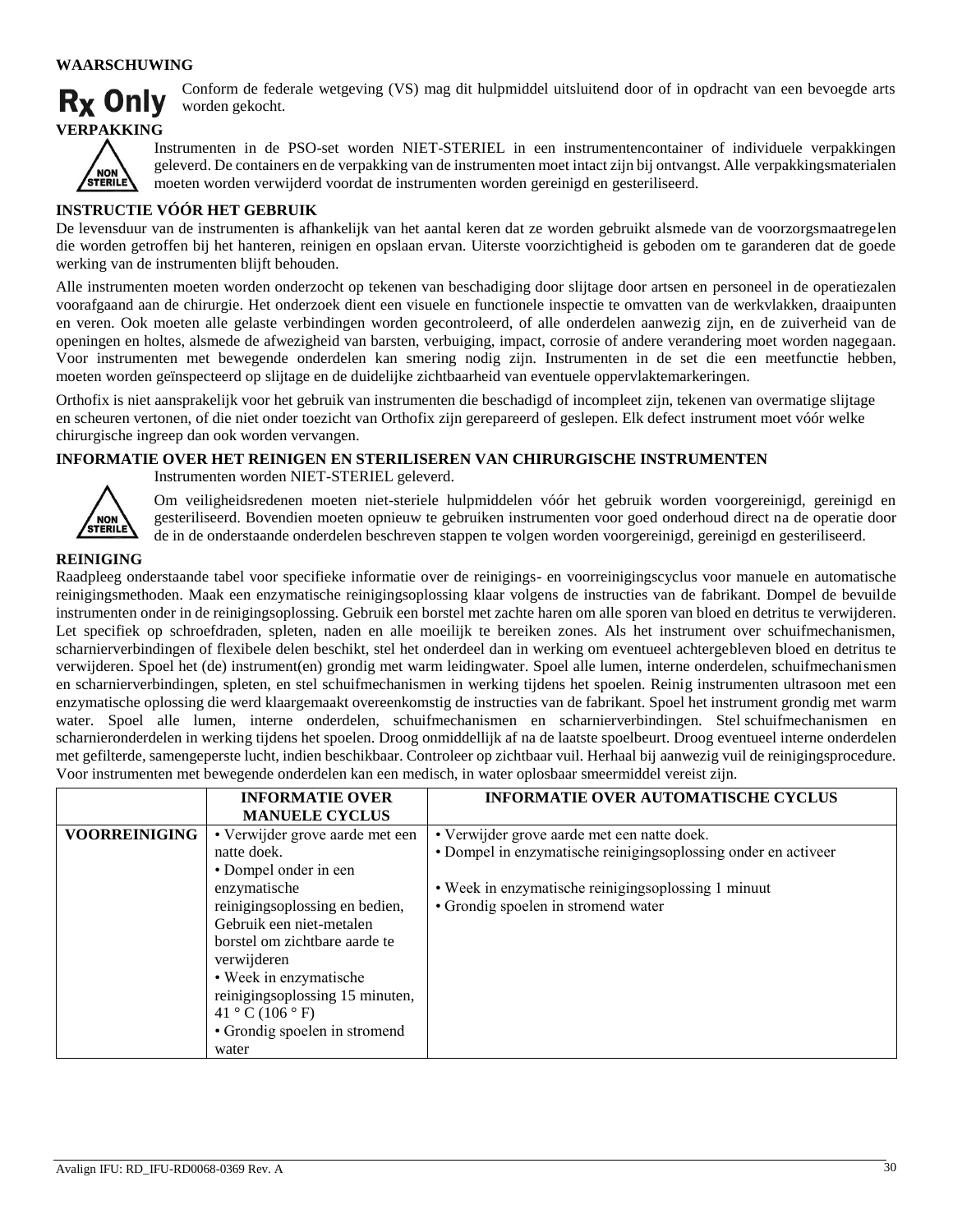| <b>REINIGING</b>                    | • Week enzymatische<br>reinigingsoplossing Ultrasoon<br>bad<br>• 15 minuten, 41 ° C (106 ° F)<br>• Gebruik een niet-metalen<br>borstel om zichtbare | Fase               | Tijd<br>(minuten)                 | Temperatuur                        | Detergentlype $\&$<br>concentratie |
|-------------------------------------|-----------------------------------------------------------------------------------------------------------------------------------------------------|--------------------|-----------------------------------|------------------------------------|------------------------------------|
|                                     |                                                                                                                                                     | Voorwas 1          | 02:00                             | Koud<br>leidingwater               | N.v.t.                             |
|                                     |                                                                                                                                                     | Enzymatisch wassen | 02:00                             | War leidingwater                   | Enzymatische<br>detergent          |
|                                     |                                                                                                                                                     | Wassen 1           | 02:00                             | $63^{\circ}$ C / 146 $^{\circ}$ F  | Neutrale detergent                 |
|                                     | verontreinigingen te                                                                                                                                | Spoelen 1          | 00:15                             | War leidingwater                   | N.v.t.                             |
| verwijderen<br>• Grondig spoelen in | Spoelen met<br>gezuiverd water                                                                                                                      | 00:10              | $66^{\circ}$ C / 151 $^{\circ}$ F | N.v.t.                             |                                    |
|                                     | gedemineraliseerd water<br>$\cdot$ Droge                                                                                                            | Drogen             | 07:00                             | $115^{\circ}$ C / 240 $^{\circ}$ F | N.v.t.                             |

De faciliteit kan ervoor kiezen om andere reinigingscycli te gebruiken dan de voorgestelde cyclus als de faciliteit de cyclus correct geeft gevalideerd om een adequate reiniging te garanderen die de sterilisatie vergemakkelijkt. Inspecteer alle instrumenten voordat ze worden gesteriliseerd of opgeslagen om zeker te stellen dat de instrumenten geschikt zijn voor gebruik. Instrumenten die tekenen van beschadiging vertonen, moeten buiten werking worden gesteld en geretourneerd worden voor onderhoud of reparatie.

### **DESINFECTIE**

Instrumenten met eindsterilisatie ondergaan (zie § Sterilisatie). Avalign instrumenten zijn compatibel met tijd-temperatuurprofielen van wasmachines/ontsmetters voor thermale desinfectie volgens ISO 15883.

# **STERILISATIE**

Maak gebruik van stoomsterilisatie. De volgende stoomsterilisatiecycli worden voorgesteld op basis van de validatie van een enkele, omhulde instrumentkoffer of een enkele instrumentkoffer die omgeven is door de passende stevige sterilisatiecontainer (ofwel gefilterde onderkant of vaste onderkant, container van 23 ¼" lang x 11 ¼" breed), met de correct gehandhaafde autoclaaf. Het is van essentieel belang dat procesparameters worden gevalideerd voor elke individueel type sterilisatieapparatuur van de faciliteit en de productbelastingsconfiguratie.

| <b>ENKELE OMHULDE INSTRUMENTENKOFFER</b>                                    |                                  |               |                           |                  |  |
|-----------------------------------------------------------------------------|----------------------------------|---------------|---------------------------|------------------|--|
| <b>CYCLUSTYPE</b>                                                           | <b>TEMPERATUUR</b>               | <b>PULSEN</b> | <b>BLOOTSTELLINGSTLID</b> | <b>DROOGTLID</b> |  |
| Prevacuüm                                                                   | $132^{\circ}C(270^{\circ}F)$     | 4             | 4 minuten                 | $45$ minuten +   |  |
|                                                                             |                                  |               |                           | 15 minuten       |  |
|                                                                             |                                  |               |                           | afkoelen         |  |
|                                                                             |                                  |               |                           |                  |  |
| <b>ENKELE INSTRUMENTENKOFFER OMGEVEN DOOR STEVIGE STERILISATIECONTAINER</b> |                                  |               |                           |                  |  |
| <b>CYCLUSTYPE</b>                                                           | <b>TEMPERATUUR</b>               | <b>PULSEN</b> | <b>BLOOTSTELLINGSTLID</b> | <b>DROOGTLID</b> |  |
| Prevacuüm                                                                   | $132^{\circ}$ C $(270^{\circ}F)$ |               | 4 minuten                 | 30 minuten       |  |

De faciliteit kan ervoor kiezen om andere stoomsterilisatiecycli te gebruiken dat de voorgestelde cyclus als de faciliteit de cyclus correct geeft gevalideerd om een adequate stoompenetratie en contact met de instrumentenkoffer voor sterilisatie te garanderen. Opmerking: stevige sterilisatiecontainers kunnen niet worden gebruikt in stoomcycli met zwaartekracht.

Neem voor verdere informatie met betrekking tot het gebruik van dit instrument, contact op met uw vertegenwoordiger of verdeler van Orthofix.

### **OPSLAG**

De instrumenten zijn in afzonderlijke verpakkingen of in houders verpakt. Nadat ze zijn gebruikt dienen ze op een schone, droge plaats op kamertemperatuur te worden bewaard.

#### **KLACHTEN**

Elke gezondheidsdeskundige die een klacht heeft of reden tot ontevredenheid ten aanzien van de kwaliteit, identiteit, duurzaamheid, betrouwbaarheid, veiligheid, doeltreffendheid en/of prestatie van het product, wordt verzocht Orthofix of haar vertegenwoordiger hiervan op de hoogte te brengen. Bovendien dient Orthofix of haar vertegenwoordiger direct te worden gewaarschuwd als een instrument ondeugdelijk heeft gefunctioneerd, of hiervan verdacht wordt. Als een product in de PSO-set van Orthofix van het begin af aan gebrekkig heeft gewerkt en hierdoor ernstig letsel of overlijden van een patiënt zou kunnen worden veroorzaakt, of hiertoe zou kunnen bijdragen, moet de verdeler of Orthofix hiervan zo spoedig mogelijk per telefoon, fax of brief op de hoogte worden gesteld. Voeg voor alle klachten de volgende gegevens toe om Orthofix de oorzaken van de klacht beter te helpen achterhalen: naam en catalogusnummer van het instrument, samen met het onderdeel-batchnummer(s), naam en adres voor contact, en een gedetailleerde beschrijving van het voorval.

Neem voor verdere informatie of voor klachten contact op met:

**ORTHOFIX** 3451 Plano Parkway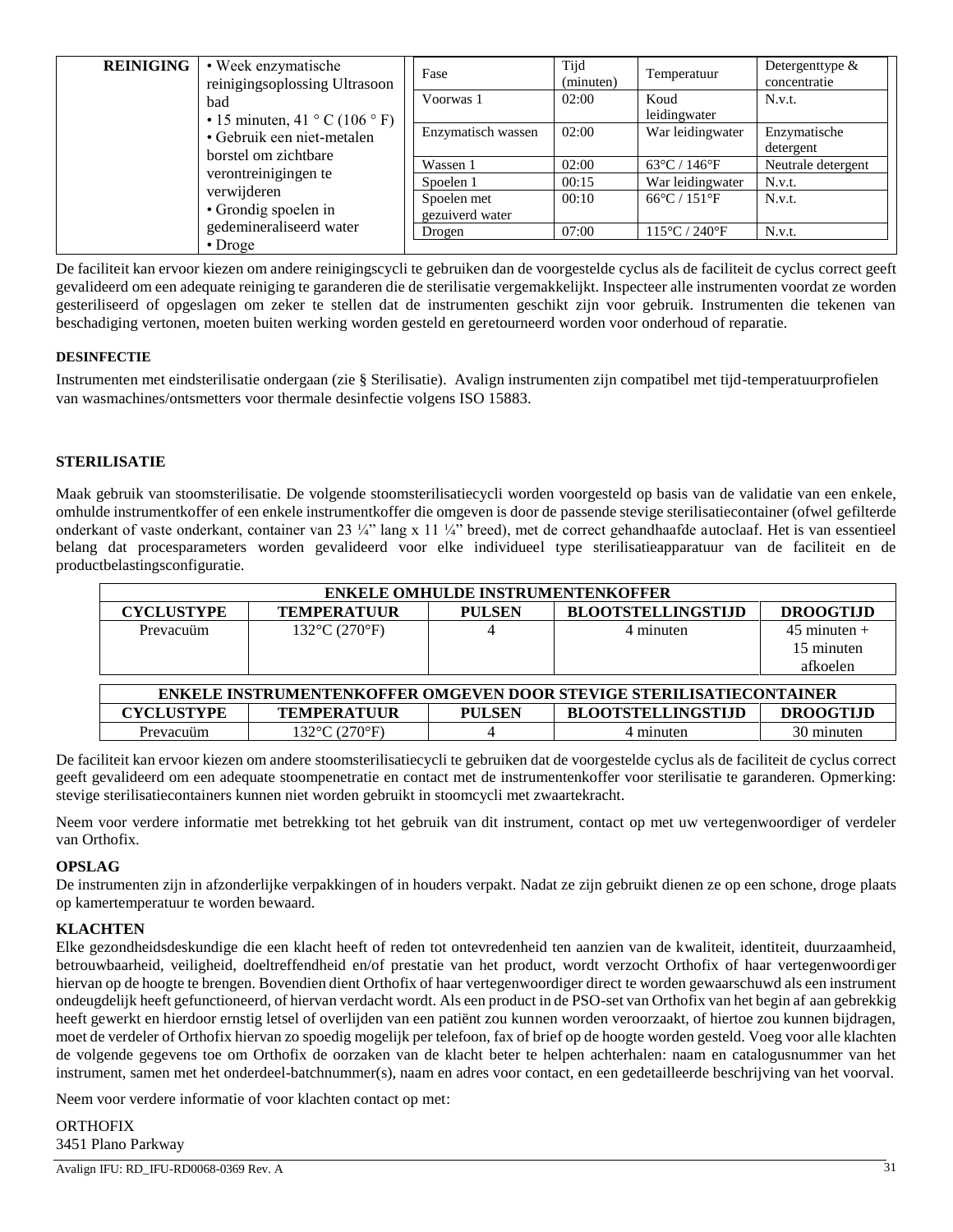Lewisville, TX 75056 (214) 937-2000

### **GARANTIE**

Orthofix en Avalign Technologies bieden geen garantie en zullen dit ook niet doen voor reparaties aan het product door een niet door Orthofix en Avalign Technologies goedgekeurde partij. Orthofix en Avalign Technologies zijn niet verantwoordelijk voor productfouten met niet-goedgekeurde reparaties. Voor instrumenten die vervaardigd zijn door een andere fabrikant, raadpleeg de gebruiksinstructies van die fabrikant.



AVALIGN TECHNOLOGIES **INSTRUMED GmbH** Fort Wayne, IN 46825 Unter Buchsteig 3

Distributed by: **ORTHOFIX** 3451 Plano Parkway Lewisville, TX 75056 (214) 937-2000



Vervaardigd door: Vertegenwoordiger in de EG: 8727 Clinton Park Dr (dba Avalign German Specialty Instruments) 1-877-289-1096 78532 Tuttlingen, Germany +49 7462 200490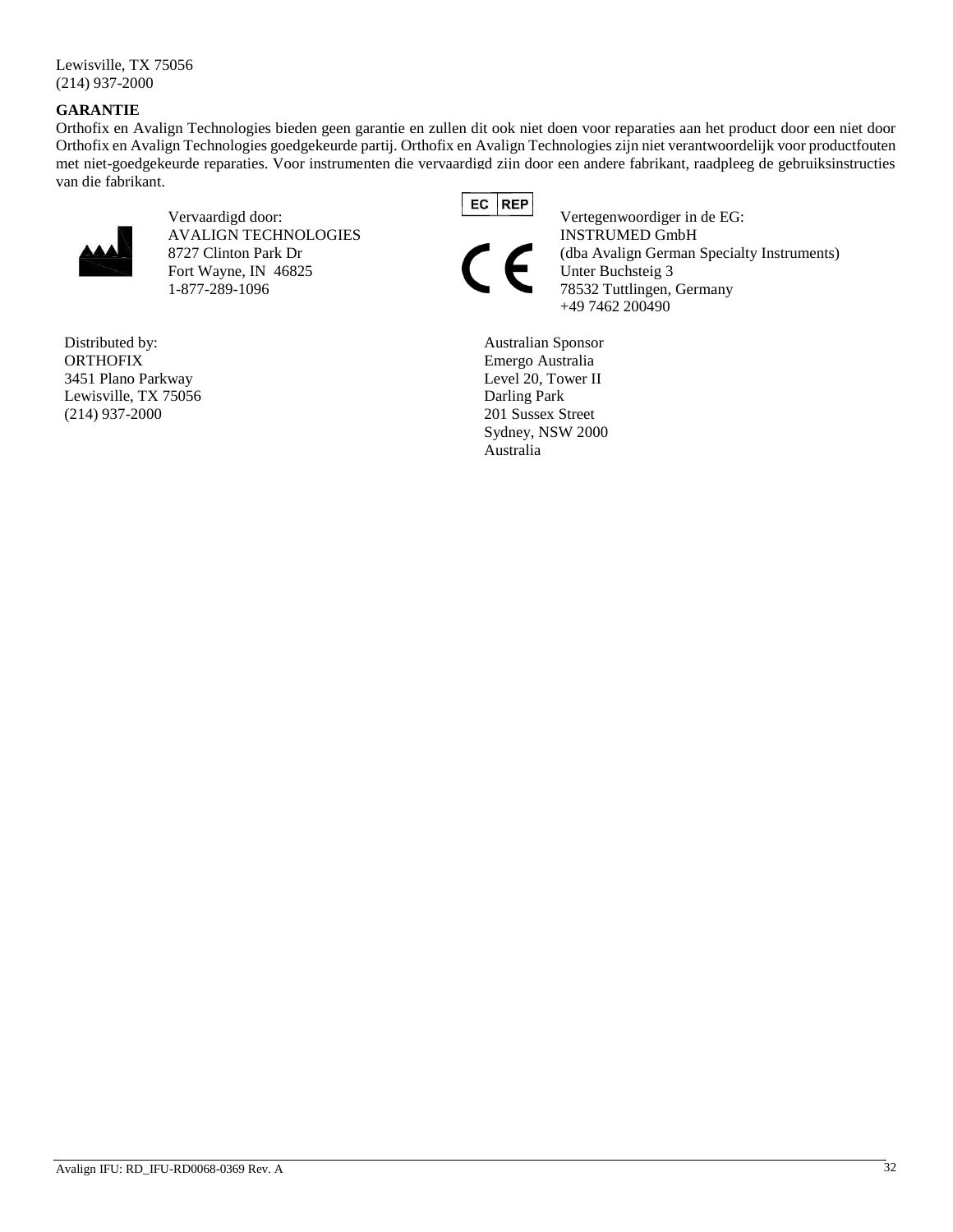# **Ελληνικά EL**

# **ΣΕΤ PSO ORTHOFIX ΟΔΗΓΙΕΣ ΓΙΑ ΤΑ ΕΡΓΑΛΕΙΑ**

# **Κατασκευάζεται από την AVALIGN TECHNOLOGIES – Διανέμεται από την ORTHOFIX**

#### **ΠΕΡΙΓΡΑΦΗ / ΣΥΝΘΕΣΗ ΥΛΙΚΟΥ**

Τα χειρουργικά εργαλεία που περιέχονται στο Σετ PSO είναι χειροκίνητα ιατρικά εργαλεία, τα οποία έχουν σχεδιαστεί αποκλειστικά για χρήση σε χειρουργικές διαδικασίες που παρατίθενται στη Χειρουργική Τεχνική του Σετ PSO Orthofix. Τα εργαλεία κατασκευάζονται από διάφορα υλικά, όπως ανοξείδωτους χάλυβες και σιλικόνη ιατρικού βαθμού, που συμμορφώνονται με τα πρότυπα που ισχύουν για αυτά. Αυτά τα υλικά δεν είναι εμφυτεύσιμα. Τα εργαλεία του Σετ PSO δεν περιέχουν εξαρτήματα από λάτεξ.

# **Χρήση**



Τα εργαλεία που περιέχονται στο Σετ PSO πρέπει να χρησιμοποιηθούν με τον τρόπο που προδιαγράφεται στην Χειρουργική Τεχνική του Σετ PSO Orthofix που παρέχεται από την Orthofix. Πριν τη χρήση των εργαλείων, ο χειρουργός θα πρέπει να λάβει υπόψιν όλες τις πλευρές της χειρουργικής επέμβασης καθώς και τα όρια της χρήσης των εργαλείων. Συστάσεις για τη χρήση παρέχονται στη Χειρουργική Τεχνική του Σετ PSO Orthofix που παρέχεται από την Orthofix.

# **ΔΥΝΗΤΙΚΕΣ ΑΝΕΠΙΘΥΜΗΤΕΣ ΕΝΕΡΓΕΙΕΣ**

Λανθασμένη συντήρηση καθώς και λανθασμένος καθαρισμός ή χειρισμός μπορεί να καταστήσουν τα εργαλεία ακατάλληλα για τη χρήση για την οποία προορίζονται, να προκαλέσουν διάβρωση, αποσυναρμολόγηση, παραμόρφωση ή/και θραύση ή να προκαλέσουν τραυματισμό στον ασθενή ή στο προσωπικό του χειρουργείου. Λόγω των απαιτούμενων μηχανικών χαρακτηριστικών, τα εργαλεία που περιέχονται στο Σετ PSO κατασκευάζονται από ΜΗ ΕΜΦΥΤΕΥΣΙΜΑ υλικά. Σε περίπτωση θραύσης κάποιου εργαλείου, δεν πρέπει να παραμείνει κανένα θραύσμα μέσα στον ασθενή καθώς κάτι τέτοιο θα μπορούσε να προκαλέσει μετεγχειρητικές επιπλοκές και να απαιτήσει περαιτέρω παρέμβαση.

Παρακάτω ακολουθεί κατάλογος, μολονότι μη εξαντλητικός, δυνητικών επιπλοκών:

- Νευρολογική αλλοίωση, παράλυση, πόνος, αλλοίωση μαλακών ιστών, σπλαγγνικών οργάνων ή συνδέσμων, σε περίπτωση λανθασμένης χρήσης ή θραύσης των εργαλείων.
- Λοίμωξη, αν τα εργαλεία δεν καθαριστούν και αποστειρωθούν με σωστό τρόπο.
- Διαρροές σκληρής μήνιγγας, συμπίεση αγγείων, βλάβη σε νεύρα ή κοντινά όργανα σαν αποτέλεσμα ολίσθησης ή κακής τοποθέτησης ενός ελαττωματικού εργαλείου.
- Βλάβη προκαλούμενη από την ακούσια απελευθέρωση των ελατηρίων ορισμένων εργαλείων.
- Βλάβη προκαλούμενη από εργαλεία που χρησιμοποιούνται για επί τόπου κάμψη ή κοπή λόγω υπερβολικά μεγάλων δυνάμεων που αναπτύσσονται κατά τη χρήση τους.
- Κοψίματα στα γάντια ή στο δέρμα του προσωπικού του χειρουργείου.
- Αλλοιώσεις ιστών στον ασθενή ή στο προσωπικό του χειρουργείου και/ή παράταση του χρόνου εγχείρησης σαν αποτέλεσμα της ανάγκης για αποσυναρμολόγηση των εργαλείων κατά την εγχείρηση.
- Ρωγμή, κάταγμα ή ακούσια διάτρηση του οστού.

#### **ΠΡΟΕΓΧΕΙΡΗΤΙΚΕΣ ΠΡΟΦΥΛΑΞΕΙΣ**

Οποιοσδήποτε χρησιμοποιεί το Σετ PSO μπορεί να ζητήσει ένα φυλλάδιο Χειρουργικής Τεχνικής από τον αντιπρόσωπο ή διανομέα της Orthofix. Συνιστάται σε όσους χρησιμοποιούν φυλλάδια παλαιότερα των δύο ετών κατά τη στιγμή της χειρουργικής επέμβασης να ζητήσουν μια ενημερωμένη έκδοση απευθείας από την Orthofix. Μην χρησιμοποιήσετε κανένα εργαλείο με τρόπο για τον οποίο δεν σχεδιάστηκε ή δεν προορίζεται όπως περιγράφεται στη συνοδευτική Χειρουργική Τεχνική. Η εσφαλμένη χρήση των εργαλείων θα μπορούσε να έχει ανεπιθύμητες επιδράσεις στον ασθενή ή το προσωπικό.

Οι συσκευές μπορούν να χρησιμοποιηθούν μόνο από ιατρούς που είναι πλήρως εξοικειωμένοι με την απαιτούμενη χειρουργική τεχνική. Ο χειρουργός ιατρός πρέπει να προσέχει να μην ασκεί με τα εργαλεία ακατάλληλη πίεση στη σπονδυλική στήλη ή στα εμφυτεύματα και πρέπει να τηρεί πιστά τη χειρουργική διαδικασία που περιγράφεται στη χειρουργική τεχνική η οποία παρέχεται από τον κατασκευαστή του εμφυτεύματος. Για παράδειγμα, οι δυνάμεις που ασκούνται κατά την επί τόπου αλλαγή θέσης ενός εργαλείου δεν θα πρέπει να είναι υπερβολικές καθώς κάτι τέτοιο θα μπορούσε να προκαλέσει τραυματισμό του ασθενούς.

Για μείωση του κινδύνου θραύσης, χρειάζεται προσοχή να μην στρεβλωθούν τα εμφυτεύματα ή να μην κοπούν, χτυπηθούν ή χαραχθούν με τα εργαλεία.

Ιδιαίτερη προσοχή πρέπει να δοθεί όταν τα εργαλεία χρησιμοποιούνται κοντά σε ζωτικά όργανα του σώματος, νεύρα ή αγγεία.

Εκτός και αν υποδεικνύεται διαφορετικά στην ετικέτα, τα εργαλεία μπορούν να επαναχρησιμοποιηθούν μετά από απολύμανση, καθαρισμό και αποστείρωση.

Διασφαλίστε ότι οποιοδήποτε προϊόν προορίζεται για επαναληπτική χρήση, καθαρίζεται και αποστειρώνεται σωστά για να αποφευχθούν τυχόν επιβλαβείς επιδράσεις στον ασθενή ή το προσωπικό.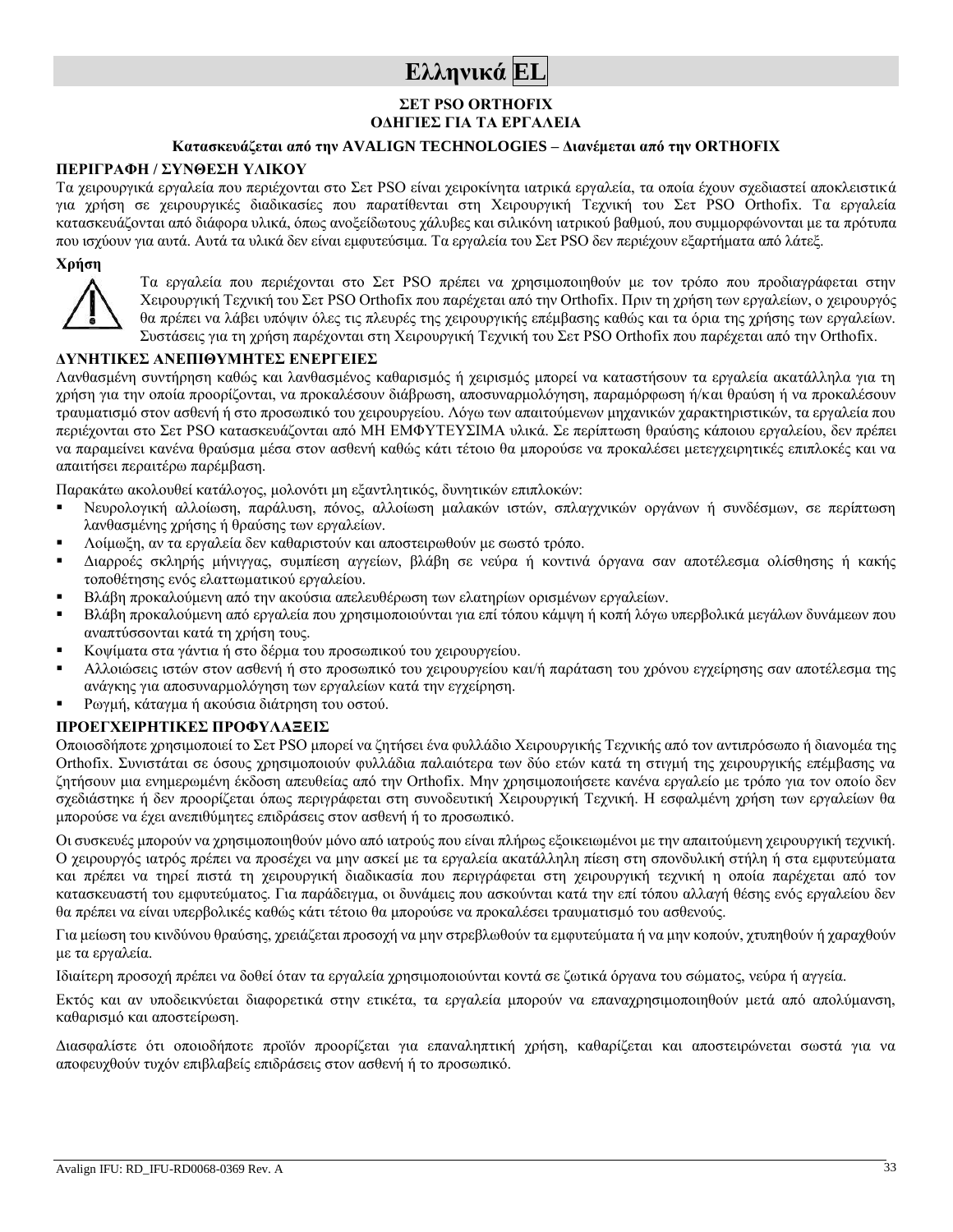

Ο ομοσπονδιακός νόμος (Η.Π.Α.) επιτρέπει την πώληση αυτής της συσκευής μόνο σε ή κατόπιν εντολής εξουσιοδοτημένου ιατρού.



Τα εργαλεία που περιέχονται στο Σετ PSO παρέχονται ΜΗ ΑΠΟΣΤΕΙΡΩΜΕΝΑ μέσα σε ένα δοχείο εργαλείων ή σε μεμονωμένες συσκευασίες. Τα δοχεία και η συσκευασία των εργαλείων θα πρέπει να είναι ανέπαφα κατά την παραλαβή τους. Τα υλικά συσκευασίας πρέπει να αφαιρούνται πλήρως πριν από τον καθαρισμό και την αποστείρωση.

# **ΟΔΗΓΙΑ ΠΡΙΝ ΑΠΟ ΤΗ ΧΡΗΣΗ**

Η διάρκεια ζωής των εργαλείων εξαρτάται από το πλήθος των χρήσεών τους καθώς και από τις προφυλάξεις που λαμβάνονται κατά το χειρισμό, τον καθαρισμό και την αποθήκευσή τους. Θα πρέπει να επιδείξετε ιδιαίτερη φροντίδα για να διασφαλίσετε ότι τα εργαλεία παραμένουν σε καλή λειτουργική κατάσταση.

Όλα τα εργαλεία θα πρέπει να εξετάζονται για ενδείξεις φθοράς από τους ιατρούς και το προσωπικό των χειρουργικών κέντρων πριν από την εγχείρηση. Η εξέταση πρέπει να περιλαμβάνει μια οπτική και λειτουργική επιθεώρηση των επιφανειών εργασίας, των σημείων άρθρωσης και των ελατηρίων. Θα πρέπει επίσης να γίνει έλεγχος σε όλες τις συγκολλημένες συνδέσεις καθώς και έλεγχος για την παρουσία όλων των εξαρτημάτων, την καθαρότητα των στομίων και κοιλοτήτων και τέλος έλεγχος για τυχόν παρουσία ρωγμών, παραμόρφωσης, κρούσης, διάβρωσης ή άλλης μεταβολής. Για εργαλεία που διαθέτουν αρθρώσεις, πιθανόν να απαιτείται λίπανση. Τα εργαλεία του σετ που διενεργούν μετρήσεις θα πρέπει να επιθεωρούνται για πιθανή φθορά και να ελέγχονται για την καλή ορατότητα τυχόν επιφανειακών σημάνσεων.

Η Orthofix δεν θα φέρει ευθύνη στην περίπτωση χρήσης κατεστραμμένων και ελλιπών εργαλείων, που φέρουν ίχνη υπερβολικής φθοράς ή εργαλείων που έχουν επισκευασθεί ή ακονισθεί χωρίς τον έλεγχο της Orthofix. Τυχόν ελαττωματικά εργαλεία θα πρέπει να αντικαθίστανται πριν από οποιαδήποτε χειρουργική επέμβαση.

# **ΠΛΗΡΟΦΟΡΙΕΣ ΓΙΑ ΤΟΝ ΚΑΘΑΡΙΣΜΟ ΚΑΙ ΤΗΝ ΑΠΟΣΤΕΙΡΩΣΗ ΧΕΙΡΟΥΡΓΙΚΩΝ ΕΡΓΑΛΕΙΩΝ**

Τα εργαλεία παρέχονται ΜΗ ΑΠΟΣΤΕΙΡΩΜΕΝΑ.



Για λόγους ασφαλείας, οι μη αποστειρωμένες συσκευές πρέπει να προ-καθαρίζονται, να καθαρίζονται και να αποστειρώνονται πριν από τη χρήση τους. Περαιτέρω, για την καλή τους συντήρηση, τα επαναχρησιμοποιήσιμα εργαλεία πρέπει να προ-καθαρίζονται, να καθαρίζονται και να αποστειρώνονται αμέσως μετά την εγχείρηση, ακολουθώντας τη σειρά των βημάτων που παρατίθενται στις επόμενες ενότητες.

### **ΚΑΘΑΡΙΣΜΟΣ**

Ανατρέξτε στον παρακάτω πίνακα για συγκεκριμένες πληροφορίες σχετικά με τον κύκλο προ-καθαρισμού και καθαρισμού για χειροκίνητες και αυτόματες μεθόδους καθαρισμού. Προετοιμάστε ένα ενζυματικό καθαριστικό διάλυμα σύμφωνα με τις οδηγίες του κατασκευαστή. Εμβαπτίστε το ακάθαρτο εργαλείο στο καθαριστικό διάλυμα. Χρησιμοποιήστε μια μαλακή βούρτσα για να αφαιρέσετε όλα τα ίχνη αίματος και ακαθαρσιών, δίνοντας ιδιαίτερη προσοχή σε σπειρώματα, εσοχές, ραφές και τυχόν δυσπρόσιτες περιοχές. Αν το εργαλείο διαθέτει μηχανισμούς ολίσθησης, αρθρωτές ενώσεις ή εύκαμπτες περιοχές, ενεργοποιήστε την περιοχή για να απελευθερώσετε τυχόν παγιδευμένο αίμα και ακαθαρσίες. Ξεπλύνετε σχολαστικά το εργαλείο(α) με ζεστό νερό βρύσης. Ξεπλύνετε όλους τους αυλούς, τις εσωτερικές περιοχές, μηχανισμούς ολίσθησης και αρθρωτές ενώσεις, ενεργοποιώντας τους μηχανισμούς ολίσθησης και τις εσοχές ενώ τα ξεπλένετε. Καθαρίστε με υπέρηχους το εργαλείο χρησιμοποιώντας ένα ενζυματικό διάλυμα, παρασκευασμένο σύμφωνα με τις οδηγίες του κατασκευαστή. Ξεπλύνετε σχολαστικά το εργαλείο με ζεστό νερό. Ξεπλύνετε όλους τους αυλούς, τις εσωτερικές περιοχές, τους μηχανισμούς ολίσθησης και τις αρθρωτές ενώσεις. Ενεργοποιήστε τους μηχανισμούς ολίσθησης και τις αρθρωτές ενώσεις ενώ τα ξεπλένετε. Στεγνώστε αμέσως μετά την τελική έκπλυση. Στεγνώστε τυχόν εσωτερικές περιοχές με φιλτραρισμένο, συμπιεσμένο αέρα, αν είναι διαθέσιμος. Ελέγξτε για ορατούς ρύπους. Αν υπάρχουν ρύποι, επαναλάβατε τη διαδικασία καθαρισμού. Για εργαλεία με κινούμενα τμήματα, πιθανόν να απαιτείται λίπανση με υδατοδιαλυτό λιπαντικό ιατρικού βαθμού, όπου ισχύει.

|                    | ΠΛΗΡΟΦΟΡΙΕΣ<br><b>XEIPOKINHTOY</b><br><b>KYKAOY</b>                                                                                                                                                                                                                                                                                      | ΠΛΗΡΟΦΟΡΙΕΣ ΑΥΤΟΜΑΤΟΥ ΚΥΚΛΟΥ                                                                                                                                                                                         |
|--------------------|------------------------------------------------------------------------------------------------------------------------------------------------------------------------------------------------------------------------------------------------------------------------------------------------------------------------------------------|----------------------------------------------------------------------------------------------------------------------------------------------------------------------------------------------------------------------|
| ПРО-<br>ΚΑΘΑΡΙΣΜΟΣ | • Αφαιρέστε το ακαθαρσίες με<br>υγρό πανί.<br>• Βυθίστε στο<br>ενζυμικό<br>διάλυμα καθαρισμού και<br>ενεργοποιήστε,<br>Χρησιμοποιήστε<br>μη<br>μεταλλική βούρτσα για να<br>αφαιρέσετε το ορατό χώμα<br>• Βυθίστε στο ενζυματικό<br>διάλυμα καθαρισμού 15<br>λεπτά, στους 41 ° C (106 ° F)<br>• Ξεπλύνετε πολύ καλά σε<br>τρεχούμενο νερό | ακαθαρσίες<br>• Αφαιρέστε το<br>υγρό<br>με<br>πανί.<br>• Βυθίστε στο ενζυματικό διάλυμα καθαρισμού και ενεργοποιήστε<br>• Βυθίστε στο ενζυματικό διάλυμα καθαρισμού 1 λεπτόΞεπλύνετε πολύ<br>καλά σε τρεχούμενο νερό |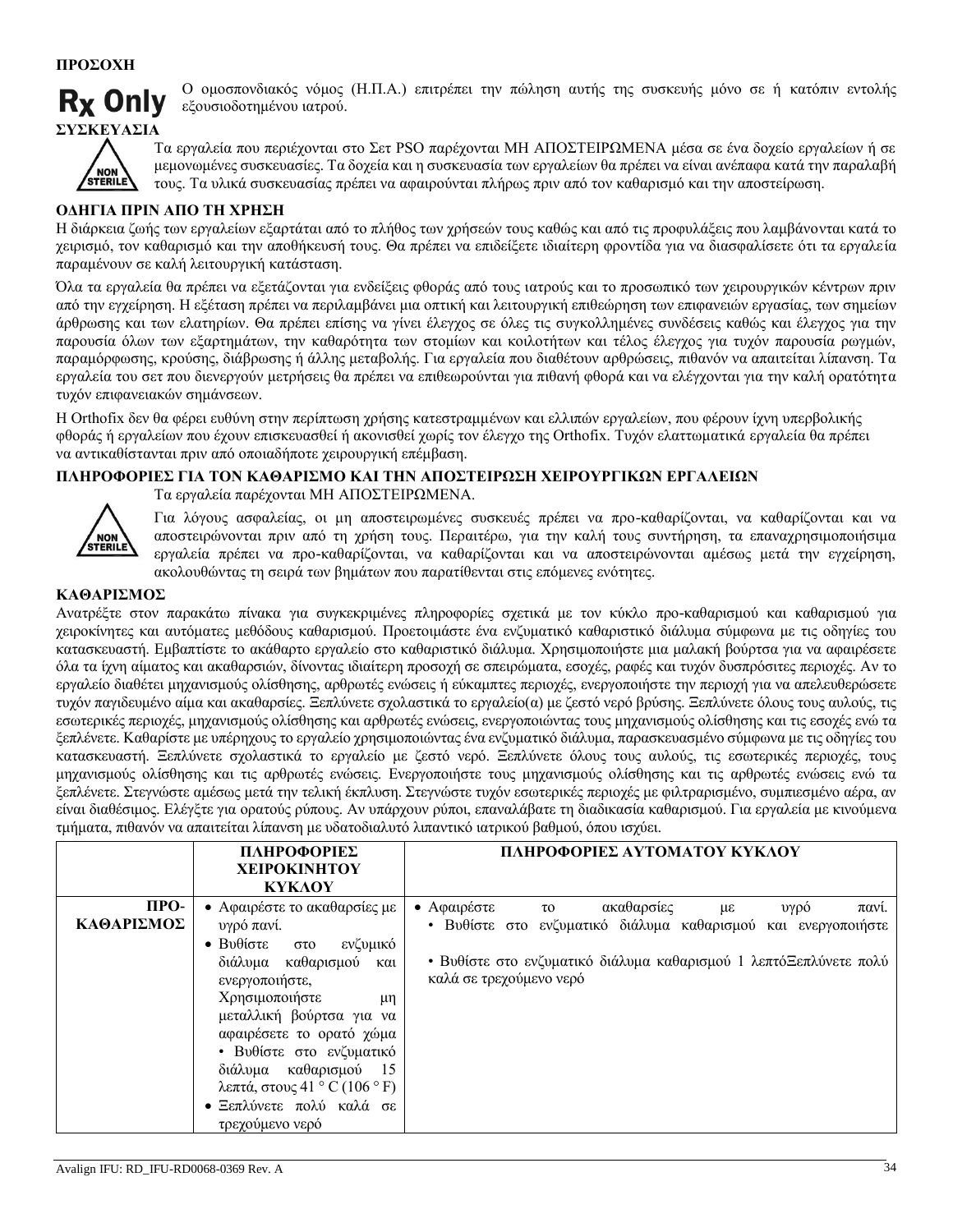| ΚΑΘΑΡΙΣΜΟΣ | Απορροφήστε ενζυματικό<br>$\bullet$<br>διάλυμα καθαρισμού<br>Υπερήχων λουτρό<br>• 15 λεπτά, 41 ° C (106 ° F)<br>• Χρησιμοποιήστε μη<br>μεταλλική βούρτσα για να<br>αφαιρέσετε τα ορατά εδάφη<br>• Ξεπλύνετε σχολαστικά με<br>απιοντισμένο νερό<br>• Στεγνώστε | Φάση                           | Χρόνος<br>(λεπτά) | Θερμοκρασία                        | Τύπος &<br>συγκέντρωση<br>απορρυπαντικού |
|------------|---------------------------------------------------------------------------------------------------------------------------------------------------------------------------------------------------------------------------------------------------------------|--------------------------------|-------------------|------------------------------------|------------------------------------------|
|            |                                                                                                                                                                                                                                                               | Πρόπλυση 1                     | 02:00             | Κρύο νερό<br>βρύσης                | $\Delta/E$                               |
|            |                                                                                                                                                                                                                                                               | Ενζυμική πλύση                 | 02:00             | Ζεστό νερό<br>βρύσης               | Ενζυμικό<br>απορρυπαντικό                |
|            |                                                                                                                                                                                                                                                               | Πλύση 1                        | 02:00             | $63^{\circ}$ C / 146 $^{\circ}$ F  | Ουδέτερο<br>απορρυπαντικό                |
|            |                                                                                                                                                                                                                                                               | Έκπλυση 1                      | 00:15             | Ζεστό νερό<br>βρύσης               | $\Delta/E$                               |
|            |                                                                                                                                                                                                                                                               | Έκπλυση με<br>αποσταγμένο νερό | 00:10             | $66^{\circ}$ C / 151 $^{\circ}$ F  | $\Delta/E$                               |
|            |                                                                                                                                                                                                                                                               | Στέγνωμα                       | 07:00             | $115^{\circ}$ C / 240 $^{\circ}$ F | $\Delta/E$                               |

Ένα νοσοκομείο μπορεί να επιλέξει τη χρήση διαφορετικών κύκλων καθαρισμού από τον προτεινόμενο κύκλο, με την προϋπόθεση ότι το νοσοκομείο έχει επικυρώσει δεόντως τον κύκλο ώστε να διασφαλιστεί επαρκής καθαρισμός για να διευκολύνει την αποστείρωση. Επιθεωρήστε όλα τα εργαλεία πριν την αποστείρωση ή την αποθήκευση για να διασφαλίσετε ότι είναι κατάλληλα για χρήση. Τυχόν εργαλεία που παρουσιάζουν ενδείξεις βλάβης θα πρέπει να αποσυρθούν και να αποσταλούν για σέρβις ή επισκευή.

### **ΑΠΟΛΥΜΑΝΣΗ**

Οι συσκευές πρέπει να αποστειρώνονται θερμικά (ανατρέξτε στην ενότητα "Αποστείρωση"). Τα εργαλεία της Avalign είναι συμβατά με προφίλ χρόνου-θερμοκρασιών συσκευής πλύσης/απολυμαντή για θερμική απολύμανση σύμφωνα με το ISO 15883.

### **ΑΠΟΣΤΕΙΡΩΣΗ**

Αποστειρώστε με ατμό. Προτείνονται οι ακόλουθοι κύκλοι αποστείρωσης με ατμό που βασίζονται σε επικύρωση μίας μόνο, τυλιγμένης θήκης εργαλείου ή μίας μόνο θήκης εργαλείου που εσωκλείεται στο κατάλληλο άκαμπτο δοχείο αποστείρωσης (δοχείο είτε με Φιλτραρισμένο Πυθμένα είτε με Συμπαγή Πυθμένα, διαστάσεων 23 ¼" μήκος x 11 ¼" πλάτος) μέσα σε ένα αυτόκαυστο το οποίο συντηρείται σωστά. Είναι κρίσιμης σημασίας οι παράμετροι της διαδικασίας να έχουν επικυρωθεί για το μεμονωμένο τύπο εξοπλισμού αποστείρωσης και τη διαμόρφωση φόρτωσης προϊόντων του εκάστοτε νοσοκομείου.

| МІА МОНО ТҮЛІГМЕНІ ӨНКН ЕРГАЛЕІОҮ                                      |                                    |        |         |                     |  |
|------------------------------------------------------------------------|------------------------------------|--------|---------|---------------------|--|
| ΤΥΠΟΣ                                                                  | ΘΕΡΜΟΚΡΑΣΙΑ                        | Παλμοί | ΧΡΟΝΟΣ  | ΧΡΟΝΟΣ              |  |
| <b>KYKAOY</b>                                                          |                                    |        | ΕΚΘΕΣΗΣ | ΣΤΕΓΝΩΜΑΤΟΣ         |  |
| Προ-κενό                                                               | $132^{\circ}C(270^{\circ}F)$       |        | 4 λεπτά | $45 \lambda$ επτά + |  |
|                                                                        |                                    |        |         | 15 λεπτά για ψύξη   |  |
| ΜΙΑ ΜΟΝΟ ΘΗΚΗ ΕΡΓΑΛΕΙΟΥ ΠΟΥ ΕΣΩΚΛΕΙΕΤΑΙ ΣΕ ΑΚΑΜΠΤΟ ΔΟΧΕΙΟ ΑΠΟΣΤΕΙΡΩΣΗΣ |                                    |        |         |                     |  |
| ΤΥΠΟΣ                                                                  | ΘΕΡΜΟΚΡΑΣΙΑ                        | Παλμοί | ΧΡΟΝΟΣ  | ΧΡΟΝΟΣ              |  |
| <b>KYKAOY</b>                                                          |                                    |        | ΕΚΘΕΣΗΣ | ΣΤΕΓΝΩΜΑΤΟΣ         |  |
| Προ-κενό                                                               | $132^{\circ}$ C (270 $^{\circ}$ F) |        | 4 λεπτά | 30 λεπτά            |  |

Ένα νοσοκομείο μπορεί να επιλέξει τη χρήση διαφορετικών κύκλων αποστείρωσης από τον προτεινόμενο κύκλο, με την προϋπόθεση ότι το νοσοκομείο έχει επικυρώσει δεόντως τον κύκλο ώστε να διασφαλιστεί επαρκής διείσδυση και επαφή του ατμού με την προς αποστείρωση θήκη του εργαλείου. Σημείωση: τα άκαμπτα δοχεία αποστείρωσης δεν μπορούν να χρησιμοποιηθούν σε κύκλους ατμού με βαρύτητα.

Για περαιτέρω πληροφορίες που σχετίζονται με τη χρήση αυτού του εργαλείου, παρακαλούμε να επικοινωνήσετε με τον αντιπρόσωπο ή το διανομέα της Orthofix.

#### **ΑΠΟΘΗΚΕΥΣΗ**

Τα εργαλεία είναι συσκευασμένα σε μεμονωμένες συσκευασίες ή σε δοχεία. Μετά τη χρήση τους πρέπει να αποθηκεύονται σε ένα καθαρό, ξηρό μέρος με ήπιες συνθήκες.

# **ΠΑΡΑΠΟΝΑ**

Οποιοσδήποτε επαγγελματίας στο χώρο της υγείας έχει κάποιο παράπονο ή λόγους για δυσαρέσκεια σχετικά με την ποιότητα, ταυτότητα, αντοχή, αξιοπιστία, ασφάλεια, αποτελεσματικότητα ή/και τις επιδόσεις του προϊόντος, θα πρέπει να ειδοποιήσει την Orthofix ή τον αντιπρόσωπό της. Επιπλέον, αν κάποια συσκευή έχει επιδείξει δυσλειτουργία ή υπάρχει υποψία για δυσλειτουργία, θα πρέπει να ειδοποιηθεί αμέσως η Orthofix ή ο αντιπρόσωπός της. Αν κάποιο προϊόν του Σετ PSO της Orthofix έχει επιδείξει δυσλειτουργία και ενέχεται σε πρόκληση ή συμμετοχή στο θάνατο ή σε σοβαρό τραυματισμό ασθενούς, ο διανομέας ή η Orthofix πρέπει να ειδοποιηθούν το συντομότερο δυνατό είτε τηλεφωνικώς, είτε γραπτώς, είτε με φαξ. Για όλα τα παράπονα, παρακαλείσθε να συμπεριλάβετε το όνομα του εργαλείου και τον αριθμό καταλόγου μαζί με τον αριθμό παρτίδας του(-ων) εξαρτήματος(-ων), όνομα και διεύθυνση για επικοινωνία καθώς και μια λεπτομερή περιγραφή του συμβάντος προκειμένου να βοηθήσετε την Orthofix να κατανοήσει τις αιτίες του παραπόνου.

Για περισσότερες πληροφορίες ή παράπονα, παρακαλείστε να επικοινωνήσετε με: